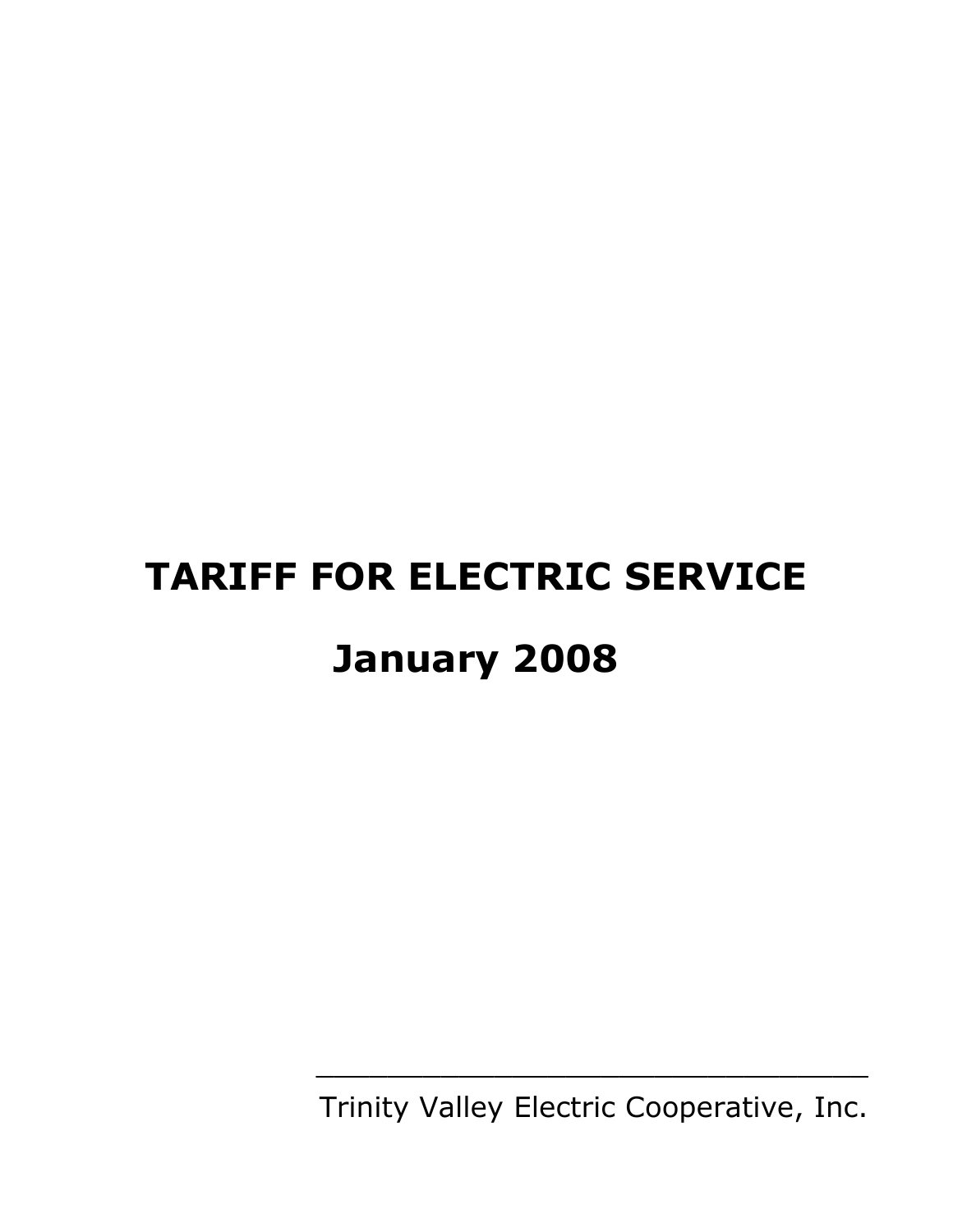# **Table of contents** for the Tariff of **Trinity Valley Electric Cooperative, Inc.**

| 101.           |                                                                             |  |
|----------------|-----------------------------------------------------------------------------|--|
| 101.1          |                                                                             |  |
| 101.2          |                                                                             |  |
|                |                                                                             |  |
| 102.           |                                                                             |  |
| 103.           |                                                                             |  |
| 104.           |                                                                             |  |
| 105.           |                                                                             |  |
| 106.           |                                                                             |  |
|                |                                                                             |  |
| 201.           |                                                                             |  |
| 202.           |                                                                             |  |
| 202.1          |                                                                             |  |
| 202.2          |                                                                             |  |
| 202.3          |                                                                             |  |
| 202.4          |                                                                             |  |
| 202.5<br>202.6 |                                                                             |  |
| 202.7          |                                                                             |  |
| 202.8          |                                                                             |  |
|                | 202.9.1 Distributed Generation Rider - Agreement on or after May 1, 2017 22 |  |
|                |                                                                             |  |
|                |                                                                             |  |
|                |                                                                             |  |
|                | 202.11.1                                                                    |  |
|                |                                                                             |  |
| 203.           |                                                                             |  |
|                |                                                                             |  |
| 203.2          |                                                                             |  |
| 203.3          |                                                                             |  |
| 203.4          |                                                                             |  |
| 203.5<br>203.6 |                                                                             |  |
| 203.7          |                                                                             |  |
| 203.8          | Securitized Charge for Senior Secured Cost Recovery Bonds, Series 2022. 32  |  |
| 204.           |                                                                             |  |
| 204.1          |                                                                             |  |
| 204.2          |                                                                             |  |
| 204.3          |                                                                             |  |
|                |                                                                             |  |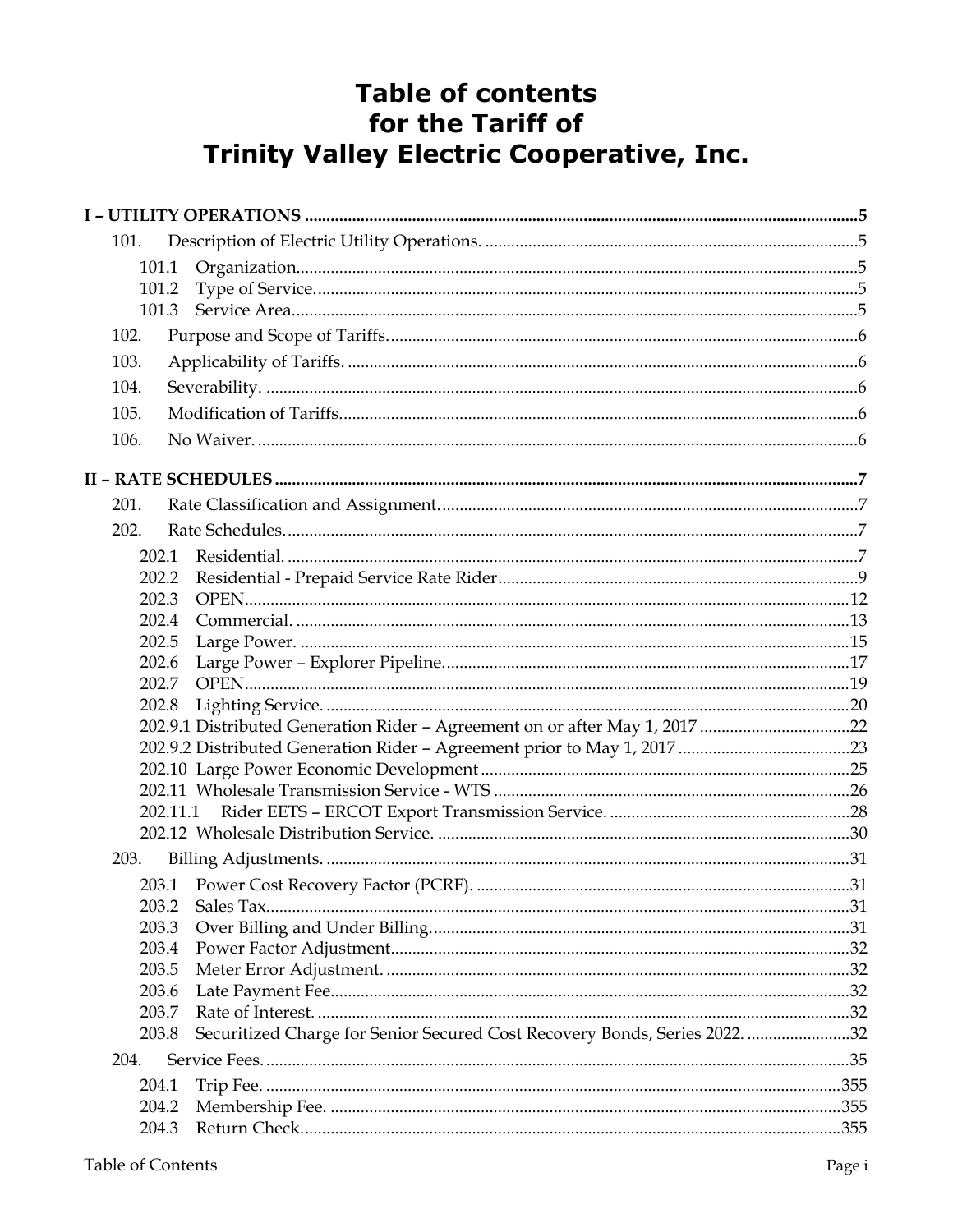| 204.4 |  |
|-------|--|
| 204.5 |  |
| 204.6 |  |
| 204.7 |  |
| 204.8 |  |
|       |  |
|       |  |
| 301.  |  |
| 301.1 |  |
| 301.2 |  |
| 301.3 |  |
| 302.  |  |
| 302.1 |  |
| 302.2 |  |
| 302.3 |  |
| 302.4 |  |
| 302.5 |  |
| 302.6 |  |
| 302.7 |  |
| 302.8 |  |
| 302.9 |  |
|       |  |
|       |  |
|       |  |
|       |  |
|       |  |
|       |  |
| 303.  |  |
| 303.1 |  |
| 303.2 |  |
| 304.  |  |
|       |  |
| 304.1 |  |
| 304.2 |  |
| 304.3 |  |
| 304.4 |  |
| 305.  |  |
| 305.1 |  |
| 305.2 |  |
| 305.3 |  |
| 305.4 |  |
| 305.5 |  |
| 305.6 |  |
| 305.7 |  |
| 306.  |  |
| 306.1 |  |
| 306.2 |  |
| 306.3 |  |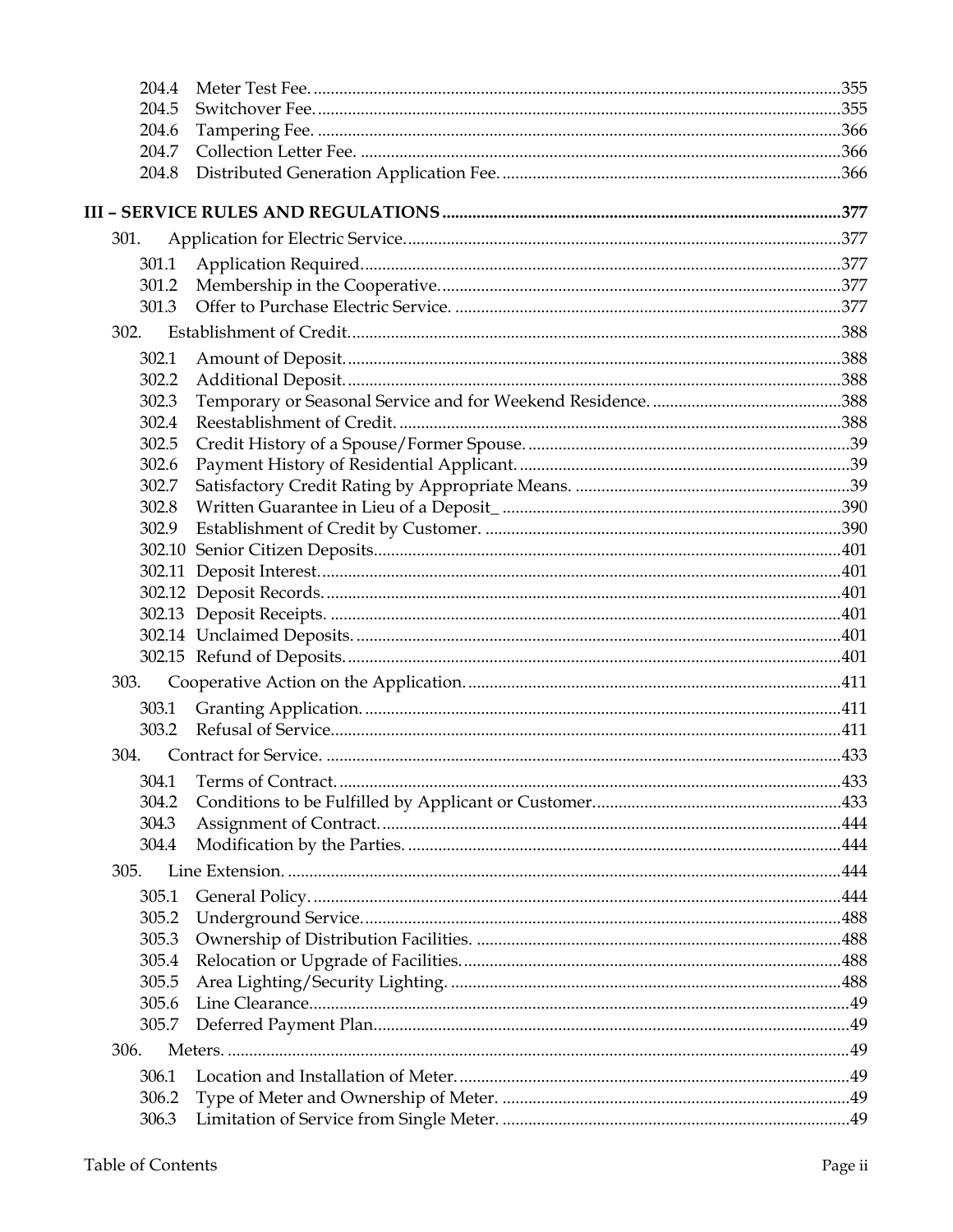| 307.  |       |  |
|-------|-------|--|
| 308.  |       |  |
| 320.  |       |  |
| 320.1 |       |  |
|       | 320.2 |  |
| 321.  |       |  |
|       | 321.1 |  |
|       | 321.2 |  |
|       | 321.3 |  |
|       | 321.4 |  |
|       | 321.5 |  |
| 322.  |       |  |
|       | 322.1 |  |
|       | 322.2 |  |
|       | 322.3 |  |
|       | 322.4 |  |
|       | 322.5 |  |
| 323.  |       |  |
|       | 323.1 |  |
|       | 323.2 |  |
|       | 323.3 |  |
|       | 323.4 |  |
|       | 323.5 |  |
|       | 323.6 |  |
| 324.  |       |  |
|       | 324.1 |  |
|       | 324.2 |  |
|       | 324.3 |  |
|       | 324.4 |  |
|       | 324.5 |  |
|       | 324.6 |  |
|       | 324.7 |  |
|       | 324.8 |  |
|       | 324.9 |  |
| 325.  |       |  |
| 325.1 |       |  |
|       | 325.2 |  |
| 340.  |       |  |
| 350.  |       |  |
|       | 350.1 |  |
|       | 350.2 |  |
| 351.  |       |  |
|       | 351.1 |  |
|       | 351.2 |  |
| 351.3 |       |  |
|       | 351.4 |  |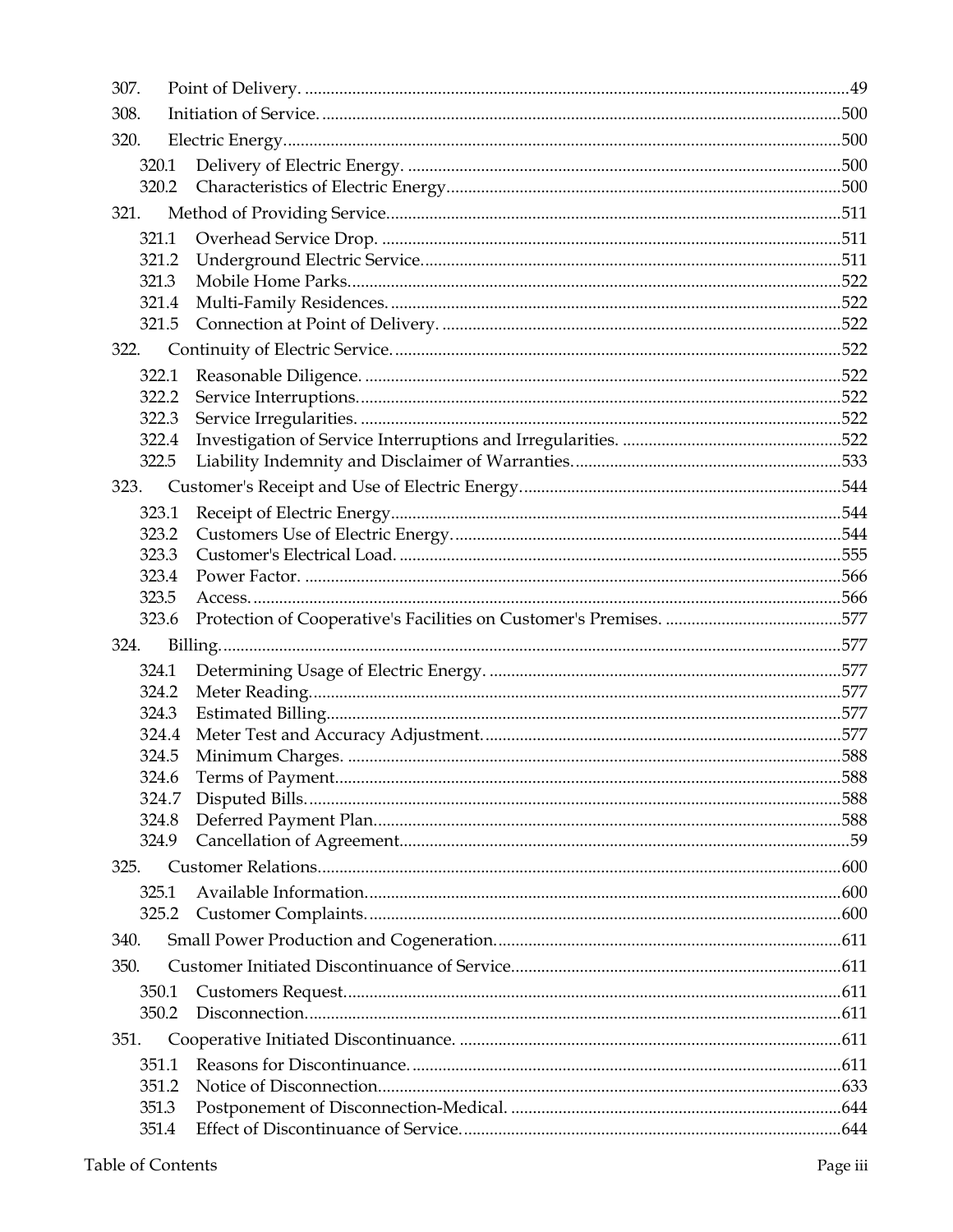| 351.5 |  |
|-------|--|
| 351.6 |  |
| 351.7 |  |
| 351.8 |  |
| 351.9 |  |
|       |  |
| 370.  |  |
| 370.1 |  |
| 370.2 |  |
| 370.3 |  |
| 370.4 |  |
| 370.5 |  |
| 370.6 |  |
| 370.7 |  |
| 370.8 |  |
| 370.9 |  |
|       |  |
|       |  |
|       |  |
|       |  |
|       |  |
|       |  |
|       |  |
|       |  |
|       |  |
|       |  |
|       |  |
|       |  |
|       |  |
|       |  |
|       |  |
|       |  |
|       |  |
|       |  |
|       |  |
|       |  |
|       |  |
|       |  |
|       |  |
|       |  |
|       |  |
|       |  |
|       |  |
|       |  |
|       |  |
|       |  |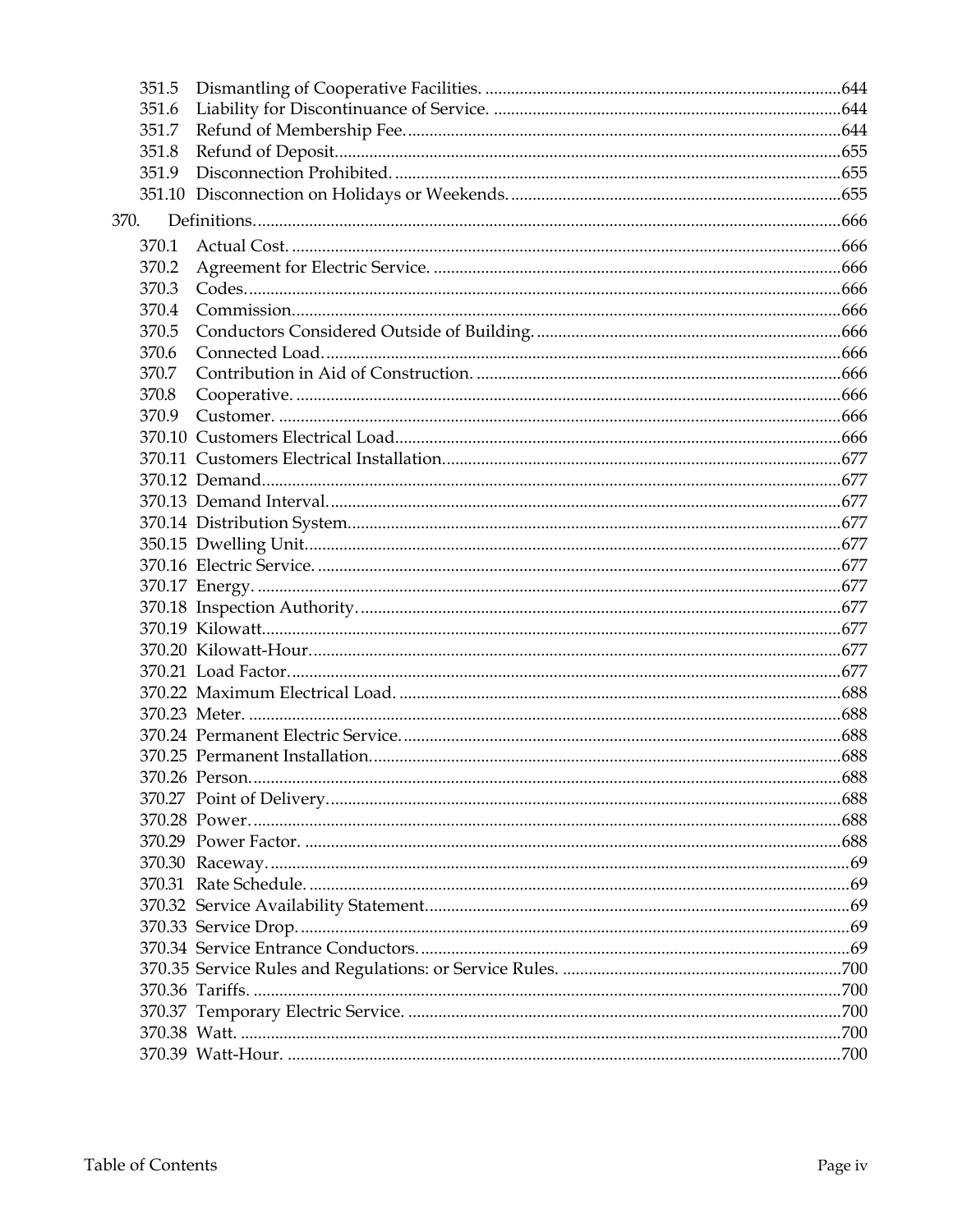# **I – UTILITY OPERATIONS**

# 101. Description of Electric Utility Operations.

101.1 Organization.

Trinity Valley Electric Cooperative, Inc., is an electric cooperative corporation organized and operating under the Electric Cooperative Corporation Act (art. 1528b, V.A.C.S.) and the laws of the State of Texas and is owned by its members. The Cooperative's business affairs are managed by a board of directors who are elected to the board from and by the Cooperative's Customers in accordance with the provisions of the bylaws.

#### 101.2 Type of Service.

The Cooperative provides electric utility service through the operation of a retail electric distribution system. The Cooperative does not engage in the generation of electric power, but instead purchases all of its electric energy requirements through Rayburn Country Electric Cooperative, Inc.

#### 101.3 Service Area.

#### Certification.

The Public Utility Commission of Texas authorized the Cooperative to provide electric utility service by the issuance of a Certificate of Convenience and Necessity.

Counties.

The service area of the Cooperative includes all or portions of the following counties:

| Anderson      | Henderson | Kaufman   |
|---------------|-----------|-----------|
| <b>Dallas</b> | Hunt      | Van Zandt |

#### Cities.

The service area of the Cooperative includes all or portions of the following incorporated municipalities:

| Berryville  | Frankston       | Moore Station | Scurry       |
|-------------|-----------------|---------------|--------------|
| Caney City  | Grays Prairie   | Murchison     | Seven Points |
| Canton      | Gun Barrel City | Oak Grove     | Star Harbor  |
| Coffee City | Kaufman         | Oak Ridge     | Talty        |
| Combine     | Kemp            | Payne Springs | Terrell      |
| Cottonwood  | Log Cabin       | Post Oak Bend | Tool         |
| Crandall    | Mabank          | Poynor        |              |
| Forney      | Mesquite        | Rosser        |              |
|             |                 |               |              |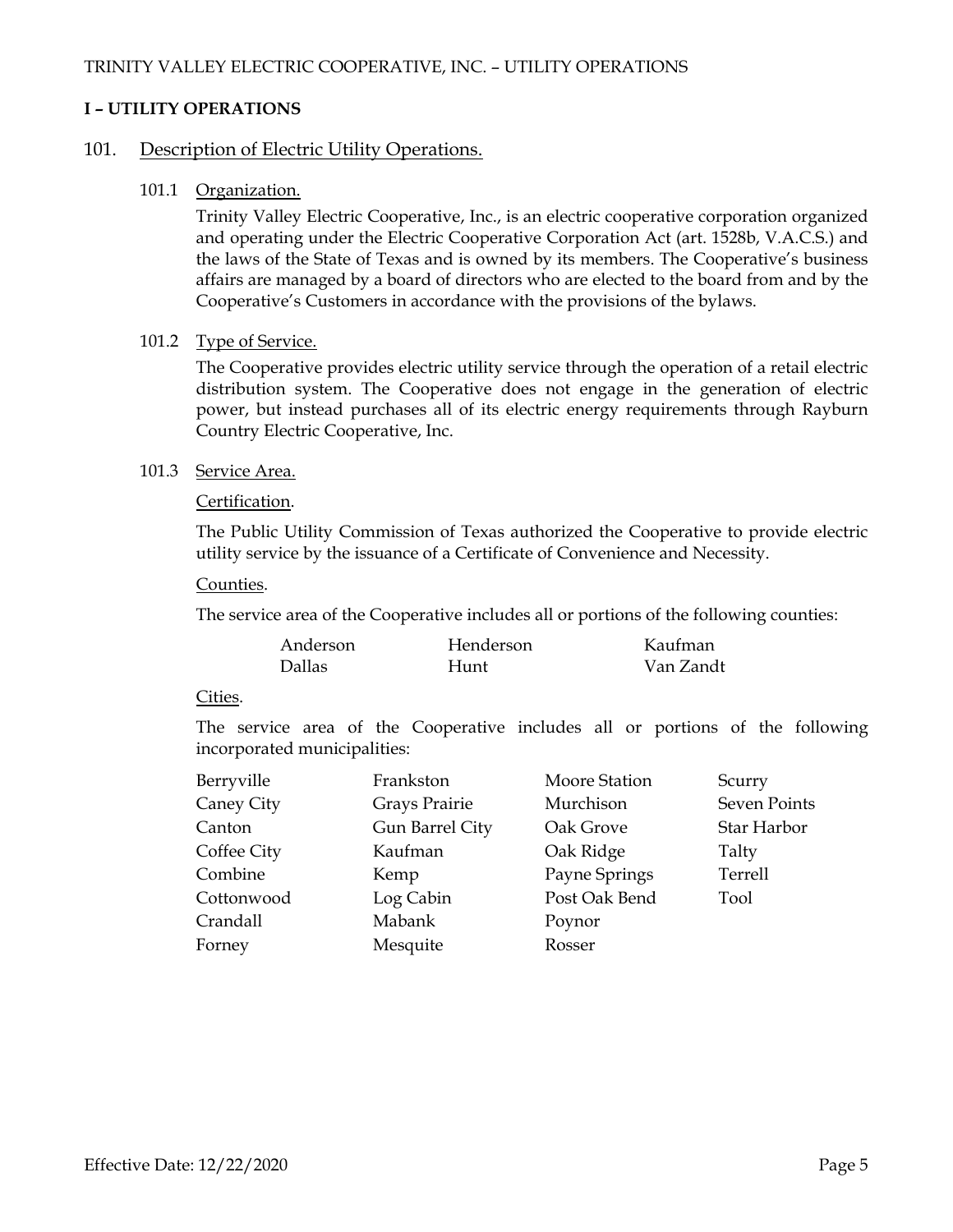## 102. Purpose and Scope of Tariffs.

These tariffs define the service relationship between the Cooperative and persons desiring or receiving electric utility service from the Cooperative.

Contractual rights and obligations of both parties are specified in a manner consistent with regulations affecting the Cooperative's method of operation.

These tariffs are a part of the Agreement for Electric Service.

#### 103. Applicability of Tariffs.

These tariffs govern the provision of all electric utility service by the Cooperative in all areas in which the Cooperative provides service except as may be precluded by law. These tariffs supersede and annul all prior tariffs including service rules and regulations by whatever term designated which may heretofore have governed the supplying and taking of Cooperative's electric service.

#### 104. Severability.

If any provision of this tariff is held invalid, such invalidity shall not affect other provisions or applications of this tariff which can be given effect without the invalid provision or application, and to this end the provisions of these tariffs are declared to be severable.

#### 105. Modification of Tariffs.

This tariff may be changed, modified, or abrogated in whole or in part by any regulatory authority having jurisdiction to do so, whether or not at the request of the Cooperative, a Customer, or otherwise. Any changed tariff shall be applicable to service provided from and after the effective date of such change. This tariff may be changed by the Cooperative's Board of Directors to the extent Texas law does not require approval of changes by a regulatory authority.

#### 106. No Waiver.

The failure of the Cooperative to enforce any of the provisions of this tariff shall not be considered a waiver of its right to do so.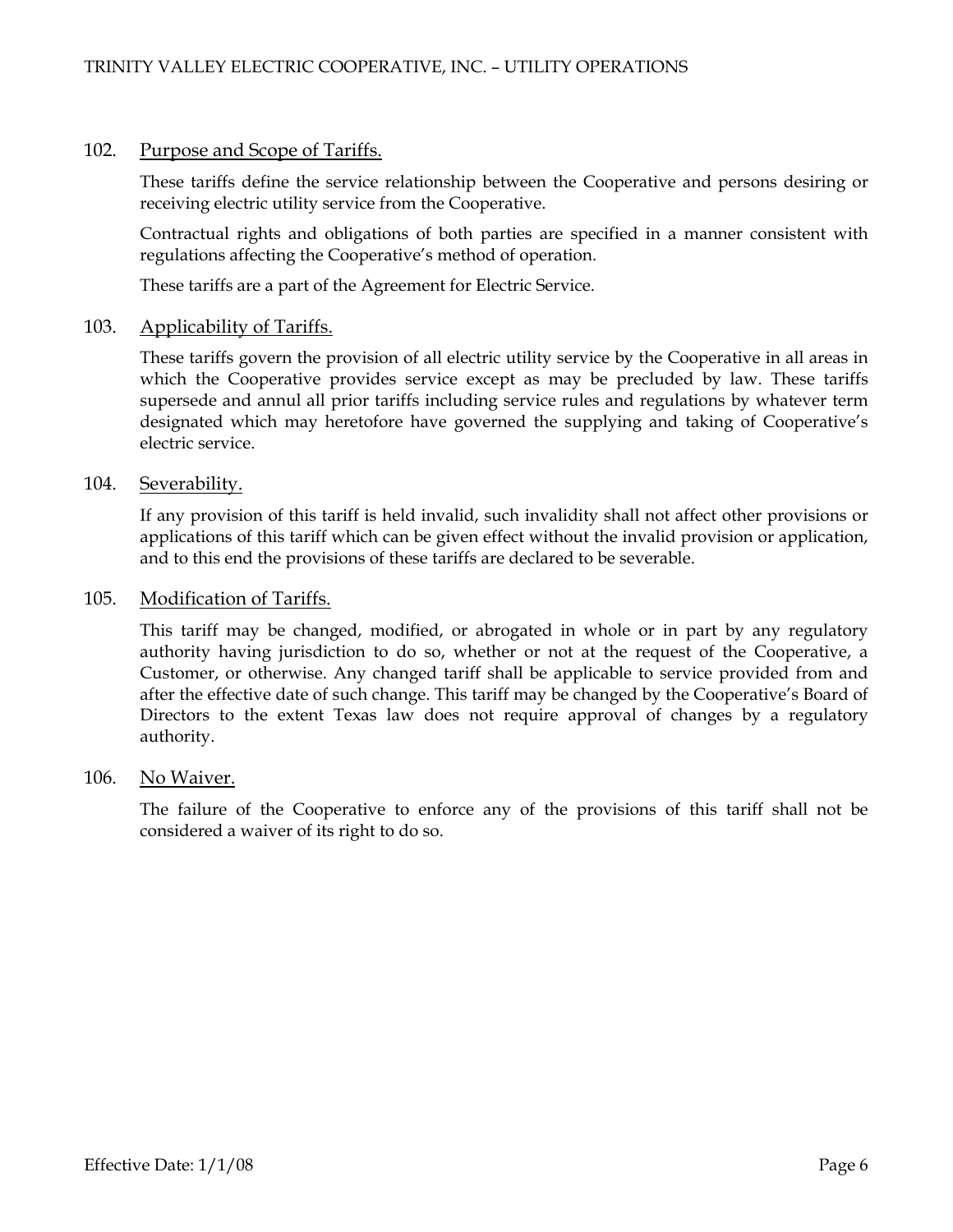#### **II – RATE SCHEDULES**

#### 201. Rate Classification and Assignment.

Rate classification and assignment shall be made by the Cooperative in accordance with the availability and type of service provisions in its rate schedules. Rate schedules have been developed for the standard types of service provided by the Cooperative. If Customer's request for electric service involves unusual circumstances, usage, or load characteristics not regularly encountered by the Cooperative, the Cooperative may assign a suitable rate classification or enter into a special contract. Any special contract shall be filed with the regulatory authority having jurisdiction thereof.

#### 202. Rate Schedules.

#### 202.1 Residential.

A. Application.

Application to all Customers taking the type of service described in this rate schedule for all of the electric service supplied at one point of delivery and measured through one meter used for the following purposes(s):

- 1. For domestic uses associated with the operation of a single family or multifamily residential installation. Not applicable to temporary or shared service.
- 2. For small farming and ranching installations (under 50 kW).

#### B. Type of Service.

The Cooperative will provide single-phase service at its standard secondary distribution voltages, where available. Where service of the type desired by Customer is not already available at the point of delivery, additional charges and special contract arrangements may be required prior to service being furnished.

C. Monthly Rate.

Each billing period the Customer shall be obligated to pay the following charges:

1. Customer Charge: \$20.00 per meter

And

- 2. Energy Charge:  $$0.104848$  per kWh
- D. Monthly Minimum Charge.

Each billing period the Customer shall be obligated to pay the following charges as a minimum, whether or not any energy is actually used:

1. The Customer Charge

And

- 2. Any amount authorized under the Cooperative's line extension policy for amortization of line extension costs.
- E. Billing Adjustments.

This rate is subject to all applicable billing adjustments.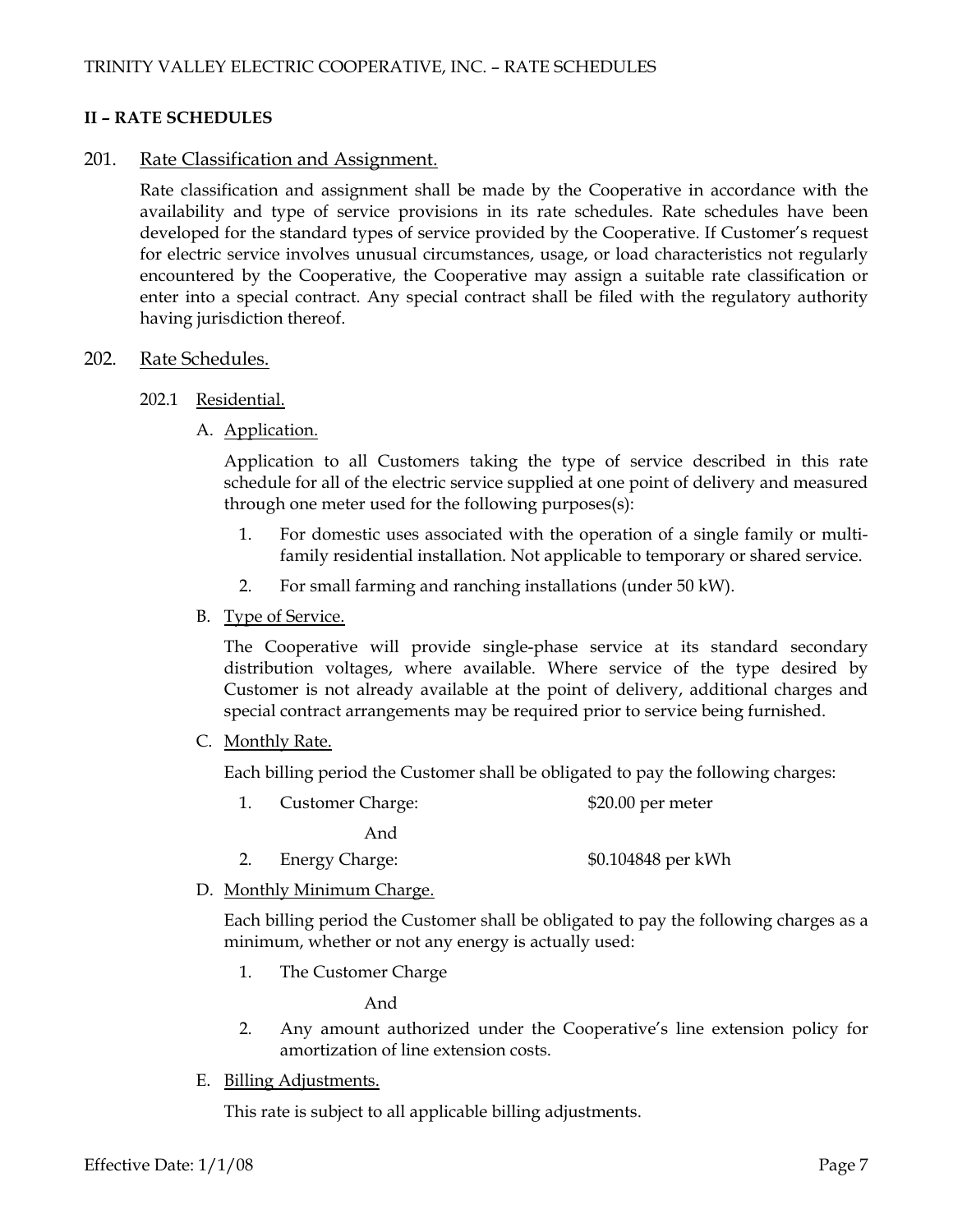# F. Agreement.

The Cooperative shall require an agreement for electric service with a minimum term of 1 year or more. The maximum term shall be determined in accordance with the applicable line extension policy. This rate schedule may be changed by order or consent of regulatory authorities having jurisdiction or, if none, by the Cooperative's Board of Directors. Service hereunder is subject to the Cooperative's tariff for electric service.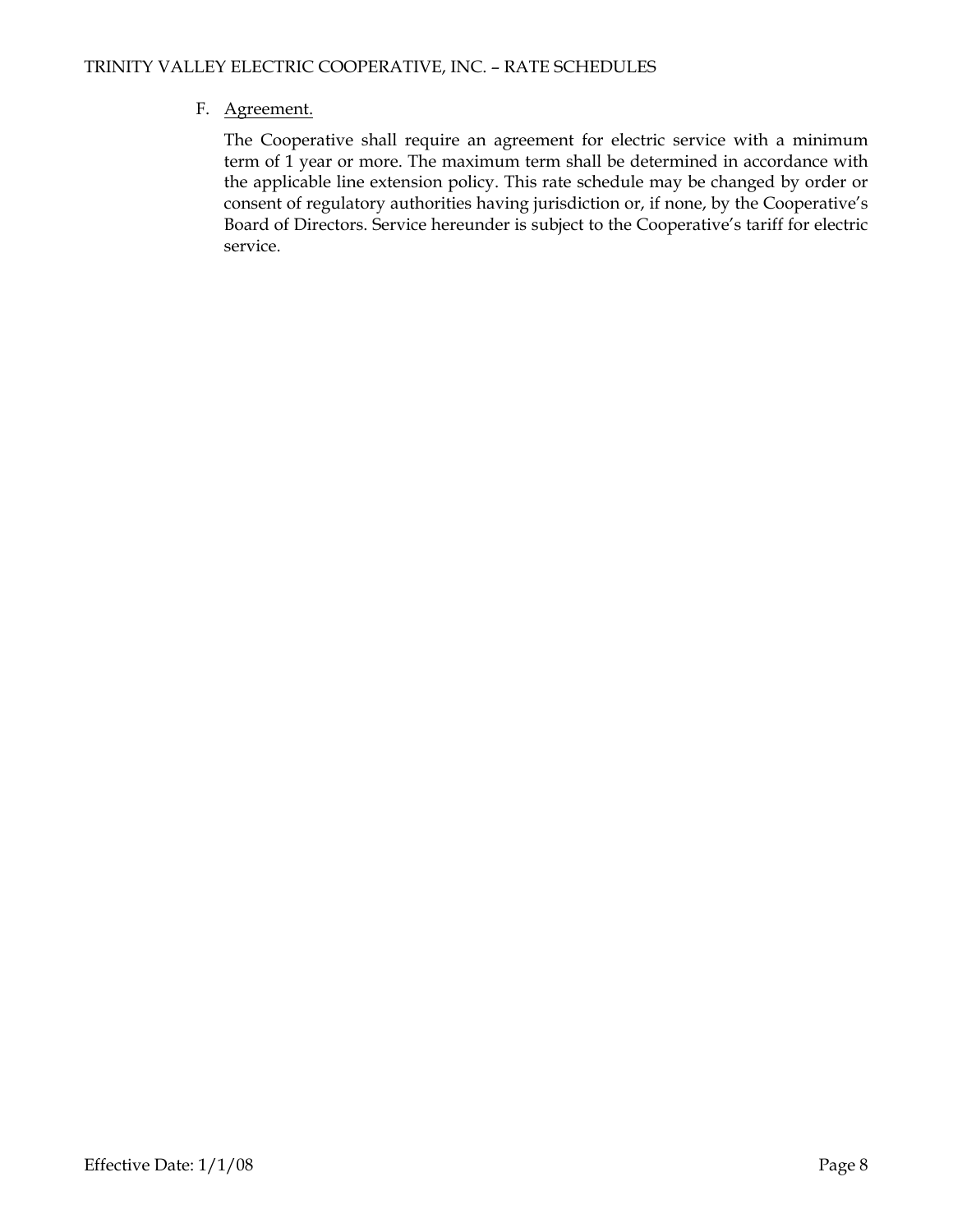#### 202.2 Residential - Prepaid Service Rate Rider

#### A. Availability.

Available, on a voluntary basis and by request, to Customers otherwise served under the Residential Rate Schedule for all of the electric service supplied at one point of delivery and measured through automated metering used for single family or multi-family residential installation. Not applicable to temporary or shared service. Participation allowed under this Tariff Rider shall be determined by the Cooperative.

#### B. Type of Service.

The Cooperative will provide single-phase service at its standard secondary distribution voltages, where available for residences with automated metering infrastructure and services not exceeding 200 amps.

#### C. Monthly Rate.

Each billing period the Customer shall be obligated to pay the following charges:

- 3. Customer Charge: \$0.66 per meter per day And
- 4. Energy Charge:  $$0.104848$  per kWh
- D. Billing Adjustments.

This rate is subject to all applicable billing adjustments.

E. Agreement.

The Cooperative shall require an agreement for Residential-Prepaid electric service. This rate schedule may be changed by order or consent of regulatory authorities having jurisdiction or, if none, by the Cooperative's Board of Directors. Service hereunder is subject to the Cooperative's tariff for electric service.

Service Conditions Applicable to Residential-Prepaid Rate Rider Only.

#### Availability Exceptions.

The Residential-Prepaid Service is available to new or existing Residential Service Customers with the following exceptions:

- A. Invoice groups which include Special or Levelized Billing.
- B. Customers who do not have a valid email account and phone capable of receiving the messages and low balance alerts.

#### Enrollment.

The Customer must make a request and complete an Application for Residential-Prepaid Service and sign the agreement.

- A. In addition to the information provided in the application, the prepaid applicant is encouraged to provide the following:
	- 1. Secondary email address
	- 2. Cell phone number with text capability and/or second phone number
	- 3. Other approved method of communication other than US Postal Mail.
- B. The Cooperative will allow enrollment into Residential-Prepaid Service if the customer meets the eligibility requirements, including: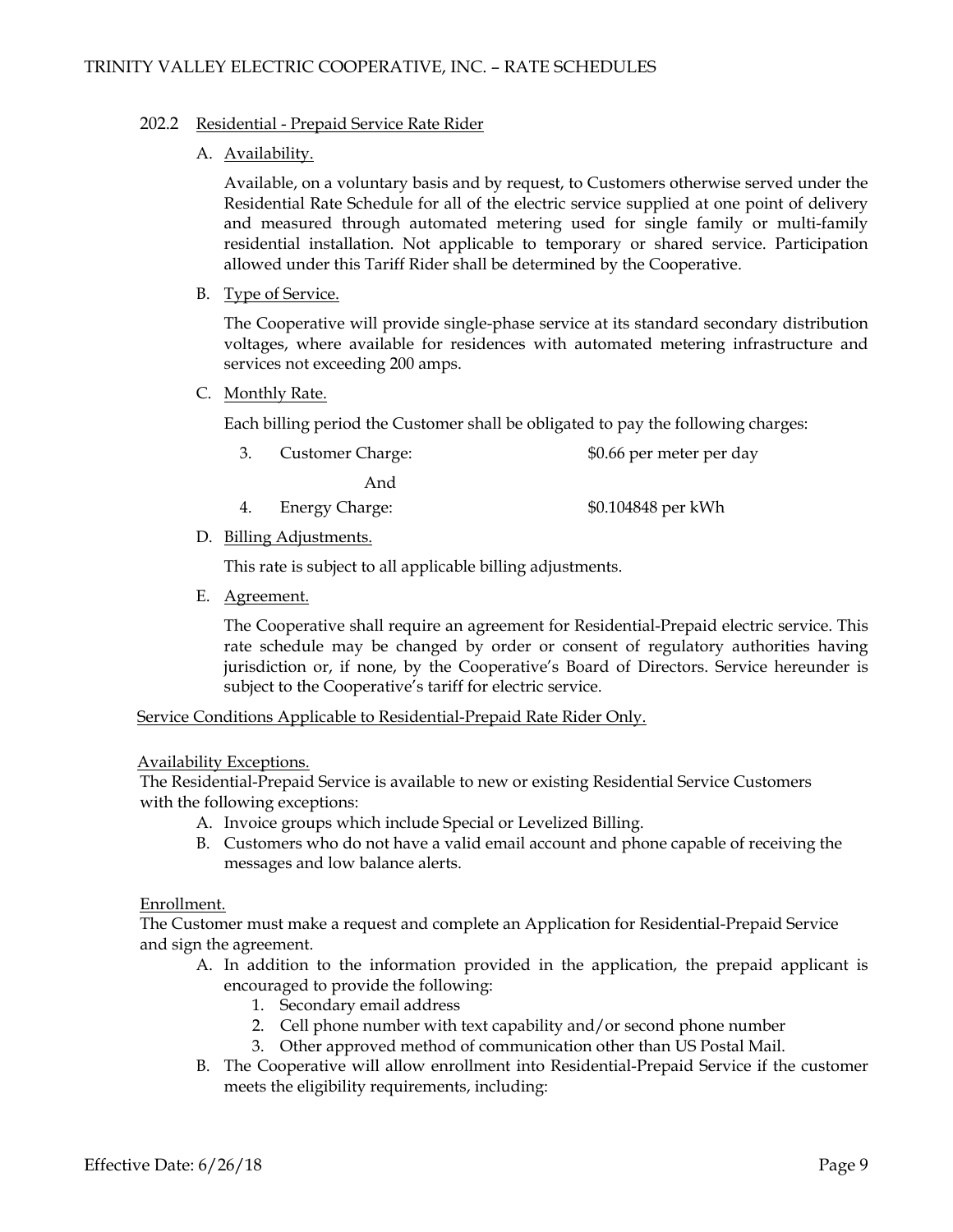- 1. The Customer must pay all applicable fees including but not limited to Membership fee, Connect fee and Aid to Construction, prior to commencement of service.
- 2. \$50.00 credit balance has been established to activate the account

#### Billing, Payments and Information.

Paper statements will not be provided under the Residential-Prepaid Service.

- A. Billing information, as well as payment and account information can be obtained at:
	- 1. Cooperative business offices during normal business hours
	- 2. Integrated Voice Recognition (IVR) at 1-800-766-9576 accessible 24 hours a day
	- 3. Online at https://billing.tvec.net/oscp/
	- 4. TVEC App available through your mobile device
- B. Residential-Prepaid Service customers may elect to receive automated messages via email, text and/or push notifications to inform of:
	- 1. Pending Disconnect Alert
	- 2. Returned Check Alert
	- 3. Balance and Usage Alert
	- 4. Service Disconnect
	- 5. Service Reconnect
	- 6. Payment Confirmation
	- 7. Low Balance Threshold
- C. Residential-Prepaid Service Customers will receive automated disconnect notification messages via email, text and/or push notification when a \$0.01 or greater debit balance is reached.
- D. Residential Service Customers enrolling in Residential-Prepaid Service who also have lighting service will be charged the monthly lighting service charge prorated and billed as a daily charge.

#### Transfers and optional Debt Recovery for Outstanding Balances

- A. Accounts that are on existing Residential Postpaid Service may be converted to Residential-Prepaid Service, upon request by the member.
- B. When existing customers convert from Residential-Postpaid Service the existing deposit, if any, is applied toward any outstanding balance of the Residential-Postpaid Account with the remaining credit applied to Residential-Prepaid Service.
- C. When existing customers that convert from Residential-Postpaid Service the existing membership fee will not be applied toward any outstanding balance of the postpaid account or applied as a credit to the Residential-Prepaid Service.
- D. All postpaid fees and unbilled energy charges must be paid in full except for the provisions below:
	- 1. When converting from a Residential-Postpaid Account to a Residential-Prepaid Account there is a debt management feature available to recover amounts due from a prior Residential-Postpaid Account.
	- 2. Outstanding balances over \$1,000.00 must be paid down to the \$1,000.00 level prior to being eligible for Residential-Prepaid Service.
	- 3. A minimum percentage of (25%) of each prepaid electric service payment, after the initial setup, will be applied to the debt management debt until fully retired.
	- 4. Any fees/penalties that occur while on Residential-Prepaid Service will be paid before any amount goes to debt management or the Prepay account.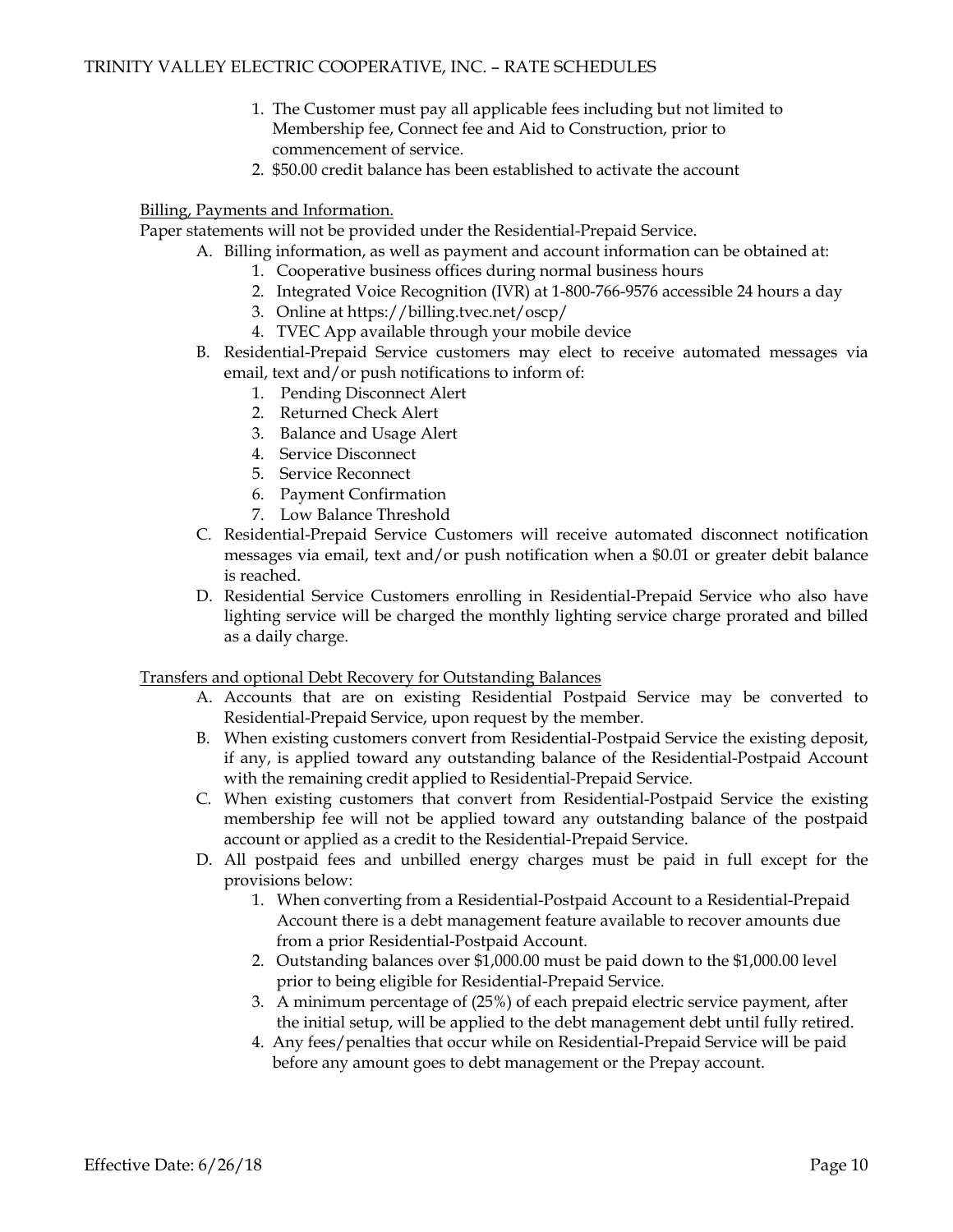E. The Customer may elect to convert from Residential-Prepaid Service back to standard Residential Service after two (2) full billing periods. At which time, the Cooperative may require full payment of the deposit and any amount remaining in debt management to continue service. Customers who cancel their Residential-Prepaid Accounts may not reapply for a new Residential-Prepaid Service account at the same location for two (2) full billing periods.

#### Terminating and Restoring Prepaid Electric Service:

Prepaid meters are equipped to enable remote disconnection and remote reconnection of service.

- A. Customers requesting service termination will receive a refund of any remaining credit on the account after all final bill amounts have been paid.
- B. Electric service may be subject to immediate disconnection any time the account does not have a credit balance.
- C. Following a disconnect because the account does not have a credit balance, the Customer must pay any unpaid balance from the result of energy consumption from the time the account has reached a (\$0.01) or greater debit balance and when the Cooperative issued the disconnection command, plus purchase a minimum of \$10.00 prepaid electric service before service is reconnected.
- D. If an account is disconnected because the account does not have a credit balance and does not become current after ten (10) days, the account will be considered closed and the Cooperative will mail a final bill to the last known address of the Customer on file for all unpaid charges.

#### Cooperative Service Rules and Regulations Not Applicable to Residential Prepaid Service:

|    | A. 204.7   | Collection Letter Fee                                |
|----|------------|------------------------------------------------------|
|    |            | B. 302.1 - 302.15 Establishment of Credit            |
|    | C. 324.2   | Meter Reading                                        |
|    | D. 324.6   | Terms of Payment                                     |
|    | E. 324.8   | Deferred Payment Plan                                |
|    | F. 324.9   | Cancellation of Agreement                            |
|    | G. 351.1   | Failure to Comply with Deposit Arrangements          |
|    | H. 351.2.A | Proper Notice Prior to Disconnection for Non-Payment |
| Ι. | 351.2.C.3  | Disconnection After Reasonable Notice                |
| J. | 351.3      | Postponement of Disconnection-Medical.               |
|    | K. 351.8   | Refund of Deposit                                    |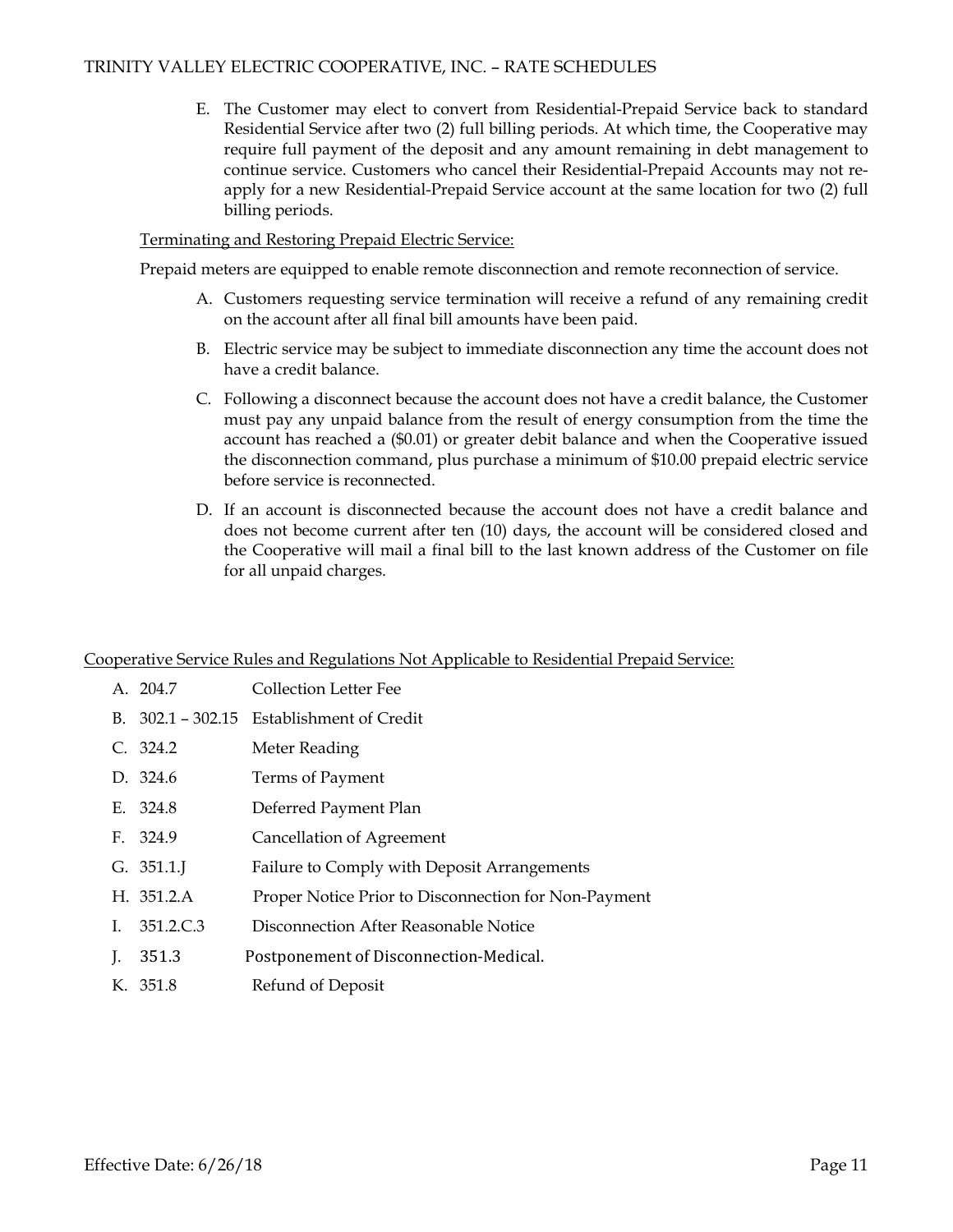# 202.3 OPEN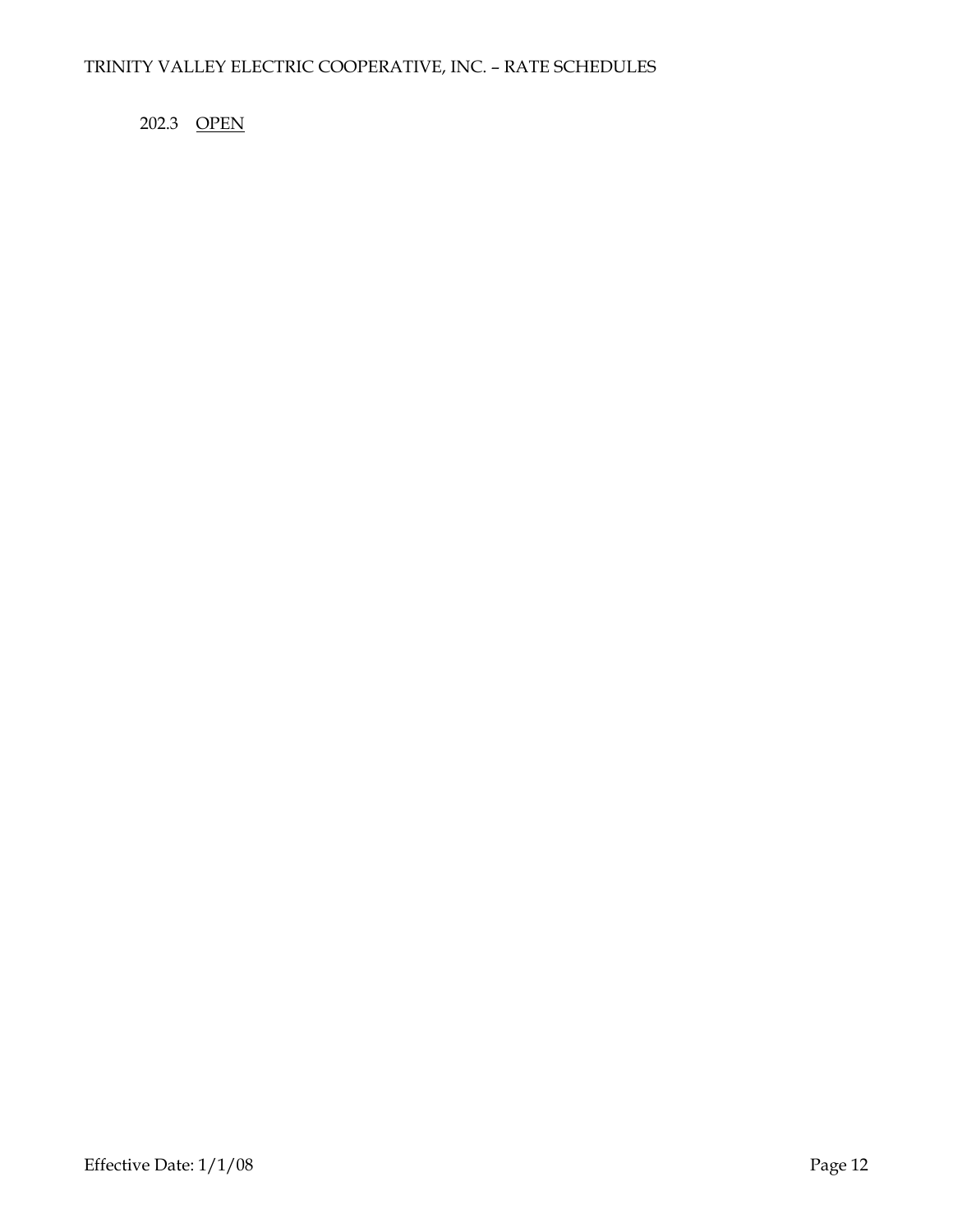#### 202.4 Commercial.

#### A. Application.

Applicable to all Customers having less than 50 kW of maximum demand during the preceding eleven (11) months and taking the type of service described in this rate schedule for all of the electric service supplied at one point of delivery and measured through one meter.

Applicable for temporary and construction power but not for shared service.

B. Type of Service.

Single- or three-phase service at the Cooperative's standard secondary distribution voltages, where available. Where service of the type desired by Customer is not already available at the point of delivery, additional charges and special contract arrangements may be required prior to service being furnished.

#### C. Monthly Rate.

Each billing period the Customer shall be obligated to pay the following charges:

1. Single-Phase

| a. Customer Charge: | $$20.00$ per meter |
|---------------------|--------------------|
| And                 |                    |
| b. Energy Charge:   | \$0.104848 per kWh |

- 2. Three-Phase
	- a. Customer Charge: \$40.00 per meter

This charge is for the availability of electric service;

And

b. Energy Charge:

Total energy usage shall be applied to the following blocks as applicable:

| First | 150 kWh per kW $@$                     | \$0.129944 per kWh |
|-------|----------------------------------------|--------------------|
|       | Next 100 kWh per kW @                  | \$0.113944 per kWh |
|       | Over $250 \text{ kWh}$ per kW $\omega$ | \$0.089440 per kWh |

D. Monthly Minimum Charge.

Each billing period the Customer shall be obligated to pay the following charges as a minimum, whether or not any energy is actually used:

1. The Customer Charge:

And

- 2. Any amount authorized under the Cooperative's line extension policy for amortization of line extension costs.
- E. Billing Adjustments.

This rate is subject to all billing adjustments.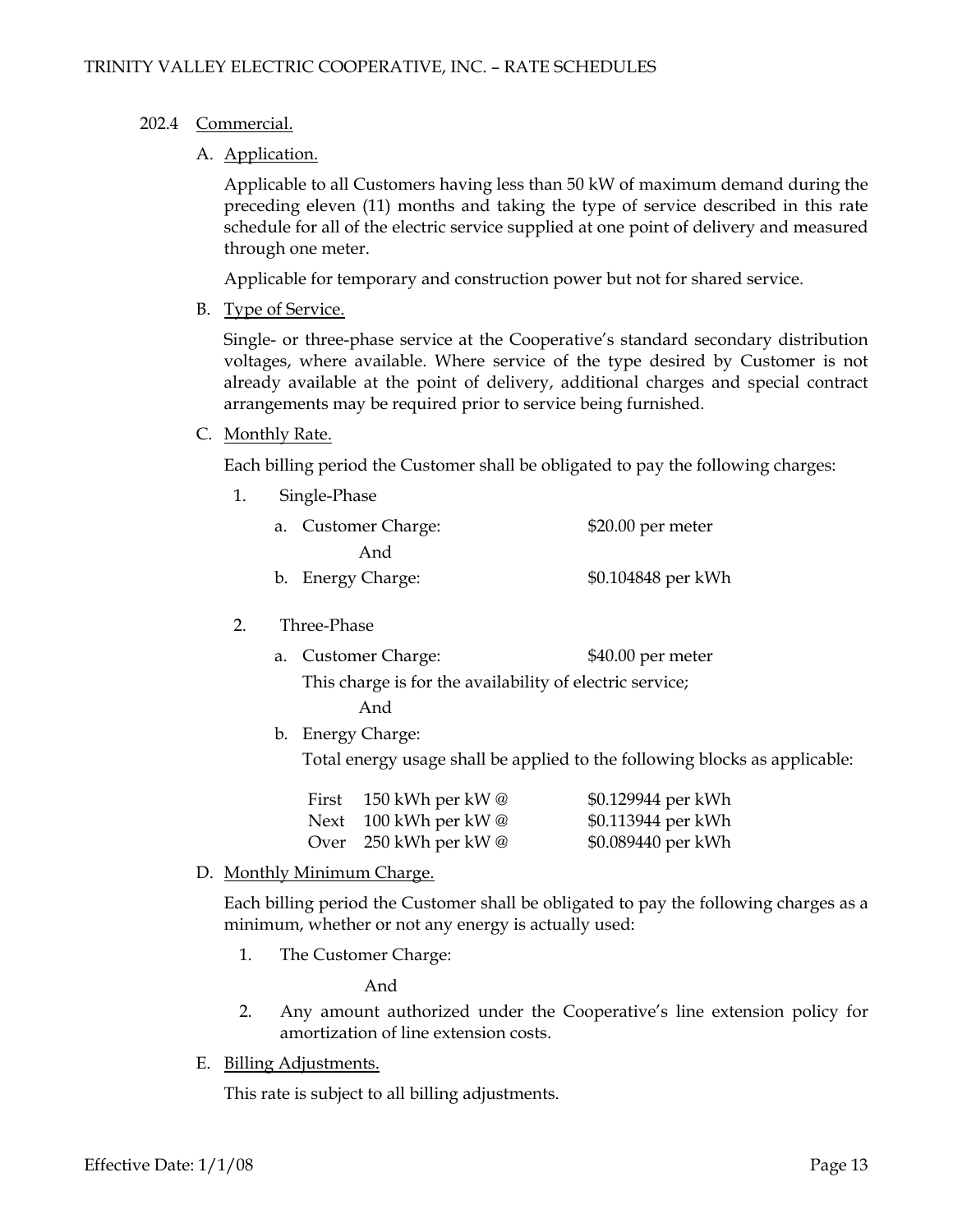# F. Agreement.

The Cooperative shall require an agreement for electric service with a minimum term of 1 year or more. The maximum term shall be determined in accordance with the applicable line extension policy. This rate schedule may be changed by order or consent of regulatory authorities having jurisdiction or, if none, by the Cooperative's Board of Directors. Service hereunder is subject to the Cooperative's tariff for electric service.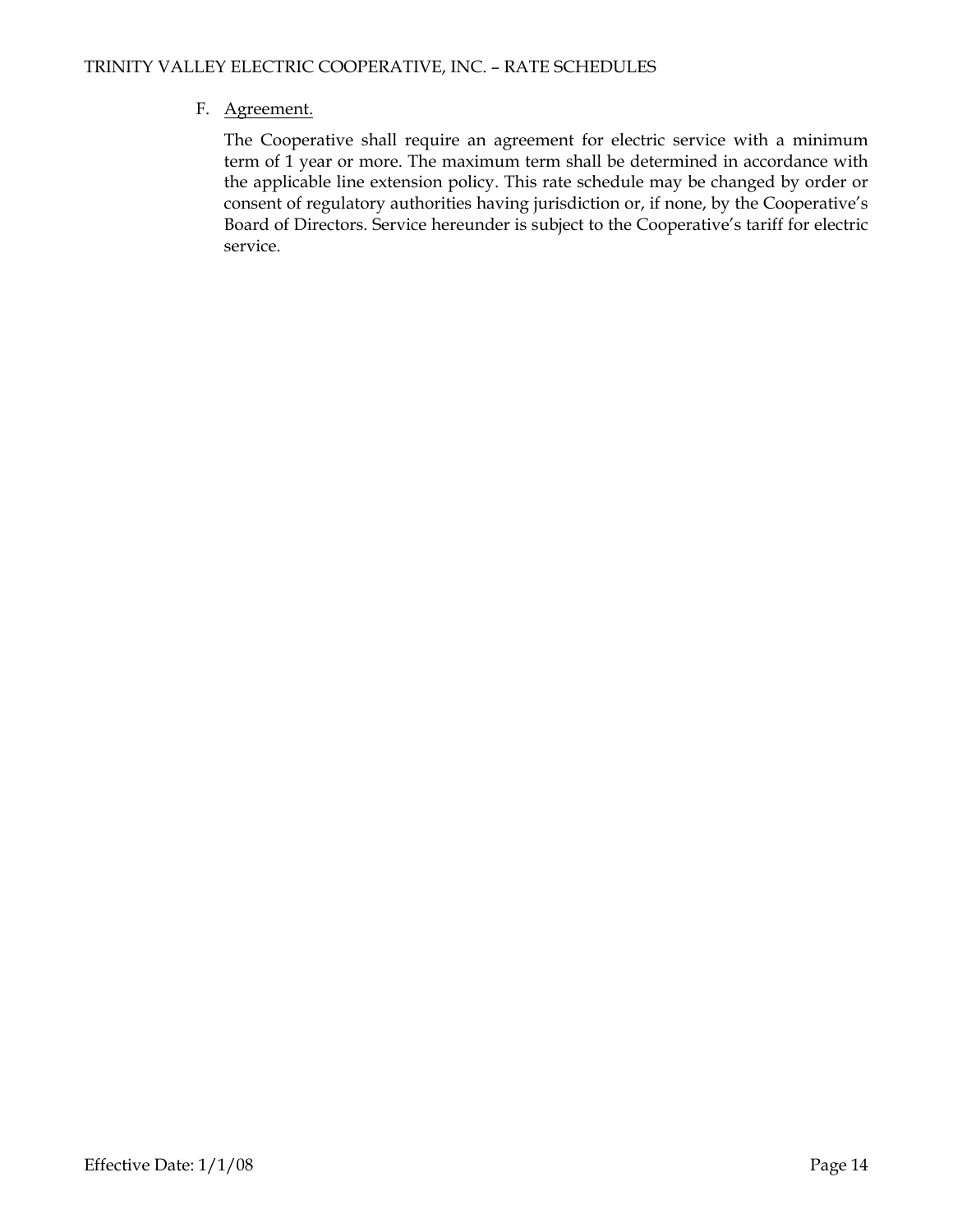#### 202.5 Large Power.

#### A. Application.

Applicable to all Customers taking the type of service described in this rate schedule for all services supplied at one point of delivery and taken through a single meter for all uses requiring 50 kW or more of maximum demand.

#### B. Type of Service.

Single-phase and three-phase service at available primary or secondary distribution voltages. Where service of the type desired by Customer is not already available at the point of delivery, additional charges and special contract arrangements may be required prior to service being furnished.

C. Monthly Rate.

Each billing period the Customer shall be obligated to pay the following charges:

1. Customer Charge: \$75.00 per meter

And

2. Demand Charge: \$8.00 per kW of Billing Demand

Billing Demand is the maximum kilowatt demand for any period of fifteen consecutive minutes during the billing period as adjusted for power factor. In no event shall Billing Demand be less than 65% of the highest adjusted kilowatt demand established in the billing period or eleven (11) months preceding the billing period, whichever is greater. In no event shall Billing Demand be less than 50 kW;

- And
- 3. Energy Charge: \$0.071407 per kWh

This charge for delivery of energy shall be applied to all kWh usage during a billing period.

D. Monthly Minimum Charge.

Each billing period the Customer shall be obligated to pay the following charges as a minimum, whether or not any energy is actually used:

1. The Customer Charge and Demand Charge;

And

- 2. Any amount authorized under the Cooperative's line extension policy for amortization of line extension costs.
- E. Billing Adjustments.

This rate is subject to all applicable billing adjustments.

F. Agreement.

The Cooperative shall require an agreement for electric service with a minimum term of 3 years. The maximum term shall be determined in accordance with the applicable line extension policy. This rate schedule may be changed by order or consent of regulatory authorities having jurisdiction or, if none, by the Cooperative's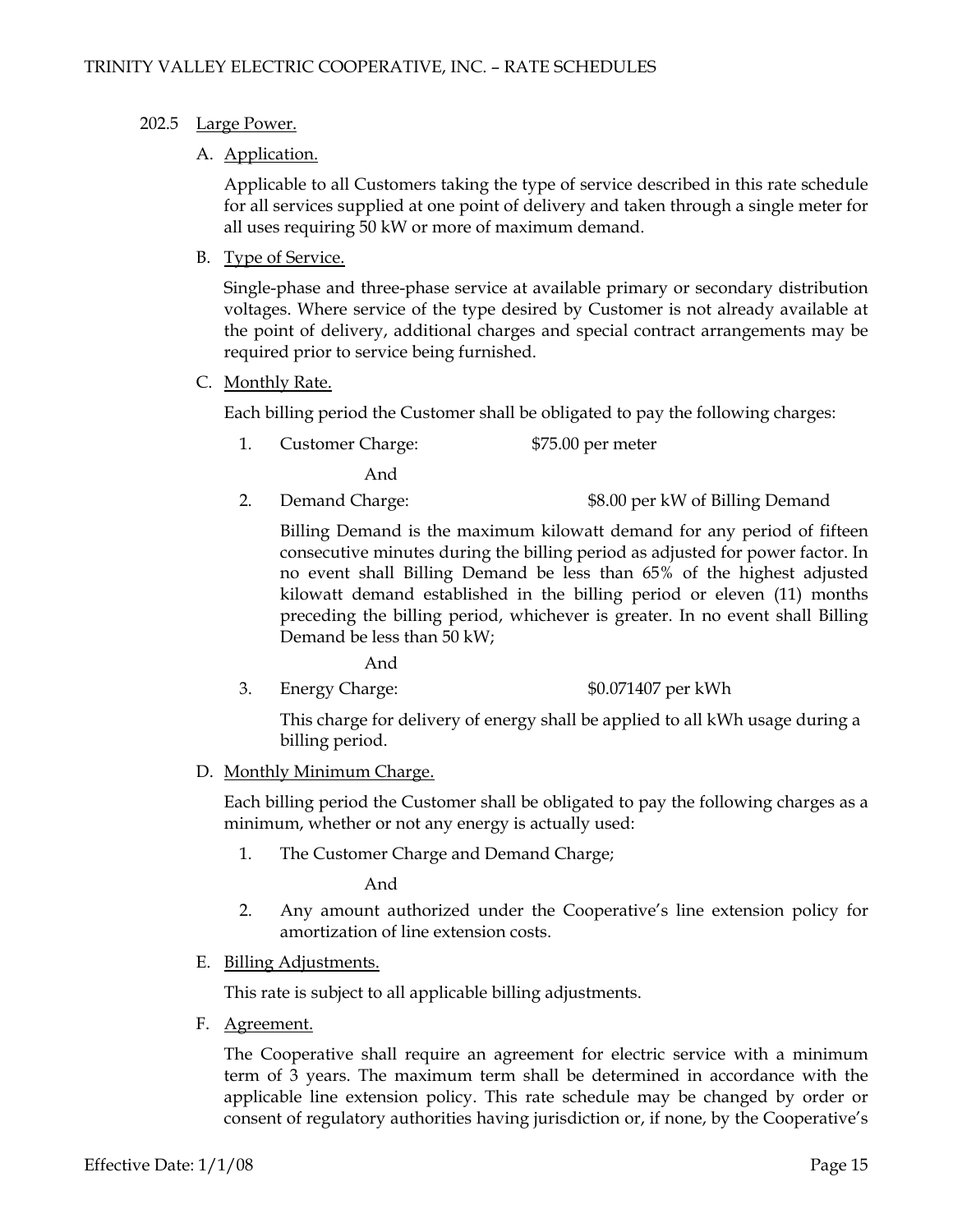Board of Directors. Service hereunder is subject to the Cooperative's tariff for electric service.

#### G. Primary Service Discount.

At the sole discretion of the Cooperative, primary distribution level service may be provided. If service is provided at primary distribution voltage, the monthly demand and energy charges shall be reduced by 3%. The Cooperative reserves the right to meter at secondary voltage and estimate transformation loss.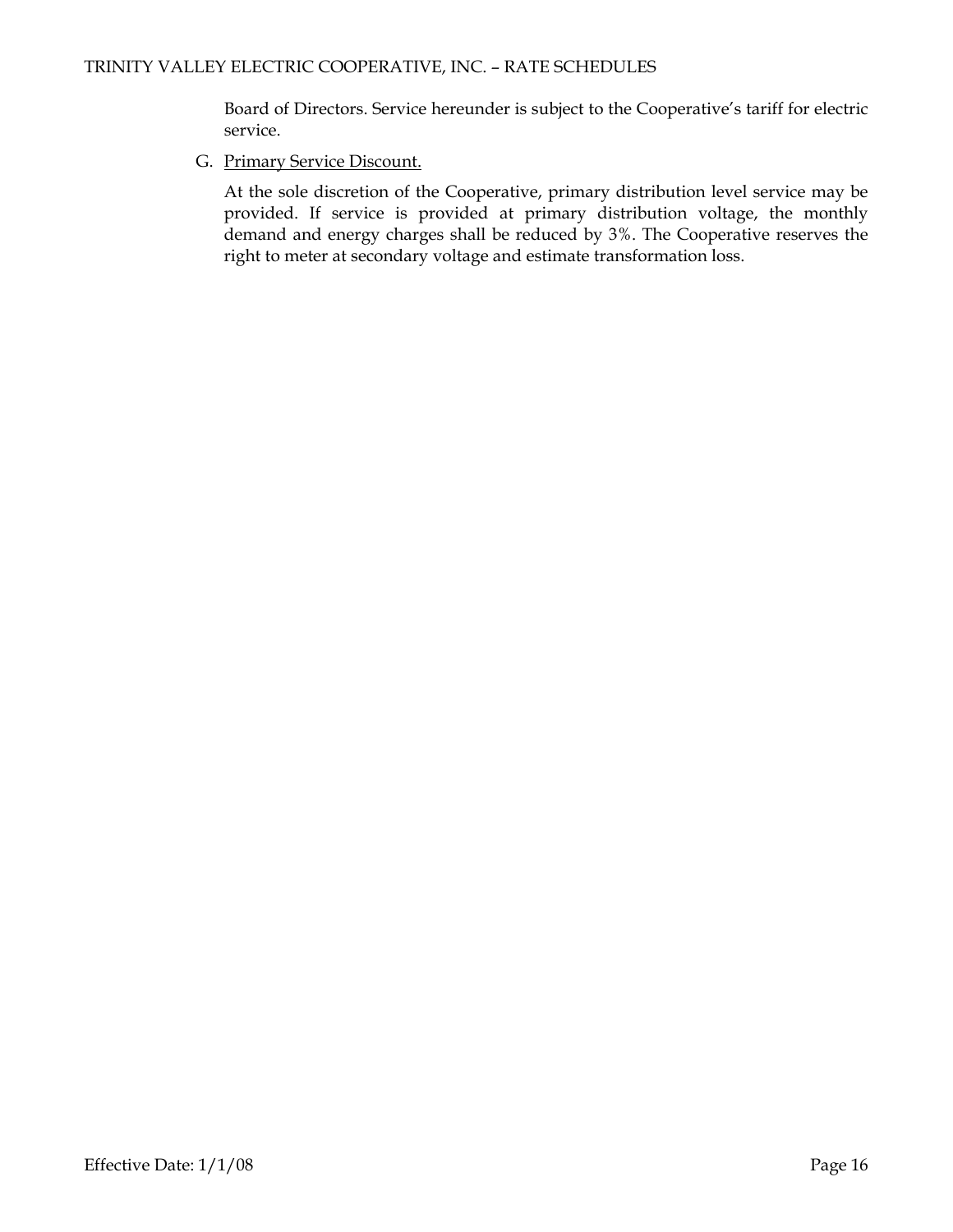#### 202.6 Large Power – Explorer Pipeline.

#### A. Availability.

Available to Consumer in accordance with the Tariffs of Trinity Valley Electric Cooperative, Inc. for service to Explorer Pipeline for its Mabank Station Location Number 258, in Van Zandt County, Texas.

#### B. Type of Service.

Alternating current, three phase, sixty cycles, 138 kilovolts.

#### C. Monthly Rate.

Each billing period the Consumer shall be obligated to pay the following charges:

1. Customer Charge: \$500.00 Per Meter

This charge is for the availability of electric service.

And

2. NCP Demand Charge: \$2.75 per kW of NCP Billing Demand

The Non-Coincident Peak (NCP) billing demand shall be the greater of the following:

- a. The maximum kilowatt demand established by the Consumer for any consecutive fifteen (15) minute period during the month for which the bill is rendered, as indicated or recorded by a demand meter and adjusted for power factor as provided herein; or
- b. Not less than one-hundred percent (100%) of the maximum NCP Demand established in twelve (12) month period ending with the Current month or;
- c. 5,000 kW;

And

3. Power Cost:

The cost of power to serve the Consumer including but not limited to capacity, delivery, ancillary, energy, fuel and support charges for the billing period plus adjustments applied to the current monthly billing to account for differences in actual purchased electricity costs billed in previous periods.

The power cost will be calculated using the billing units defined in the same manner as defined in the applicable wholesale rate and other charges to the Cooperative including any ratchet provisions. The wholesale rate charged to Consumer shall be Cooperative's present wholesale rate Attachment C provided through Rayburn Electric, until such time as the new wholesale rate represented by Attachment B, attached hereto, becomes effective as outlined in the Agreement For Electric Service, which this attachment is a part thereof. The Cooperative's present wholesale rate is subject to change without prior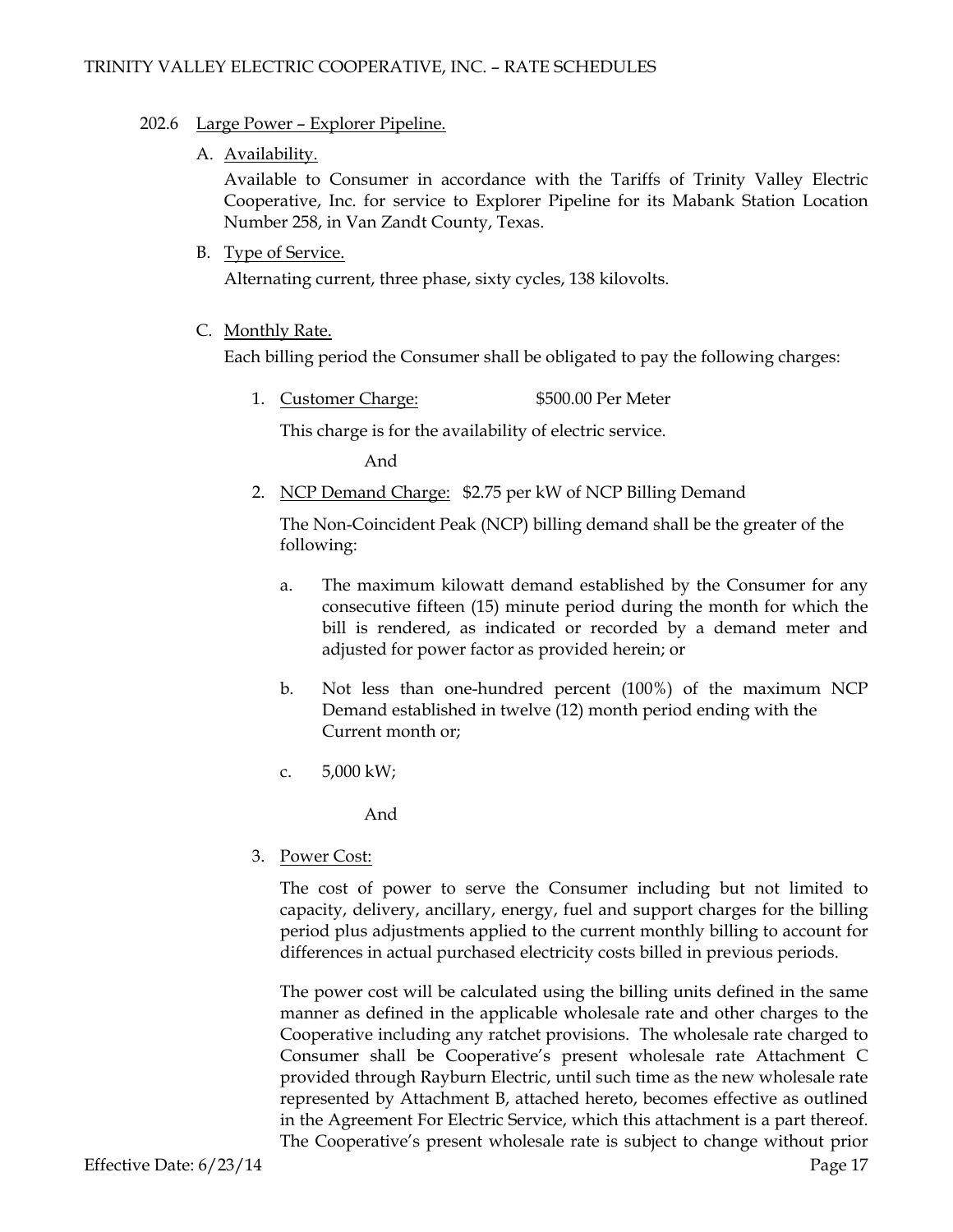notice to Consumer. If the Consumer's usage is not metered in the same manner as the power cost, the billing demand for power cost shall be calculated by applying the supplier's definition(s) of billing units to the Consumer's non-coincident (NCP) demand for the applicable billing period. The Consumer's billing units for power cost may be adjusted for line losses, as determined by the Cooperative, to calculate the Consumer's power cost at the wholesale suppliers metering point to the Cooperative.

#### D. Minimum Monthly Charges.

Each billing period the Consumer shall be obligated to pay the greater of the following charges as a minimum, whether or not any energy is actually used:

- 1. The Customer Charge plus the NCP Demand Charge.
- 2. The Customer Charge plus 5,000 kW Demand Charge.
- E. Power Factor Adjustment.

The Consumer agrees to maintain unity power factor as nearly as practicable and maintain at least the minimum required by the interconnected transmission system (ERCOT). The kW demand may be adjusted to correct for average power factors outside the range of ninety-five percent (95%), or higher if required by ERCOT, leading or lagging, if and when the Cooperative deems it necessary. Such adjustments will be made by increasing the kW demand one percent (1%) or major fraction thereof by which the average power factor is less than ninety-five percent (95%), leading or lagging.

F. Agreement.

The Cooperative shall require an Agreement for Electric Service. This rate scheduled may be changed by order or consent of regulatory authorities having jurisdiction or, if none, by the Cooperative's Board of Directors. Service hereunder is subject to the Cooperative's Tariff for Electric Services.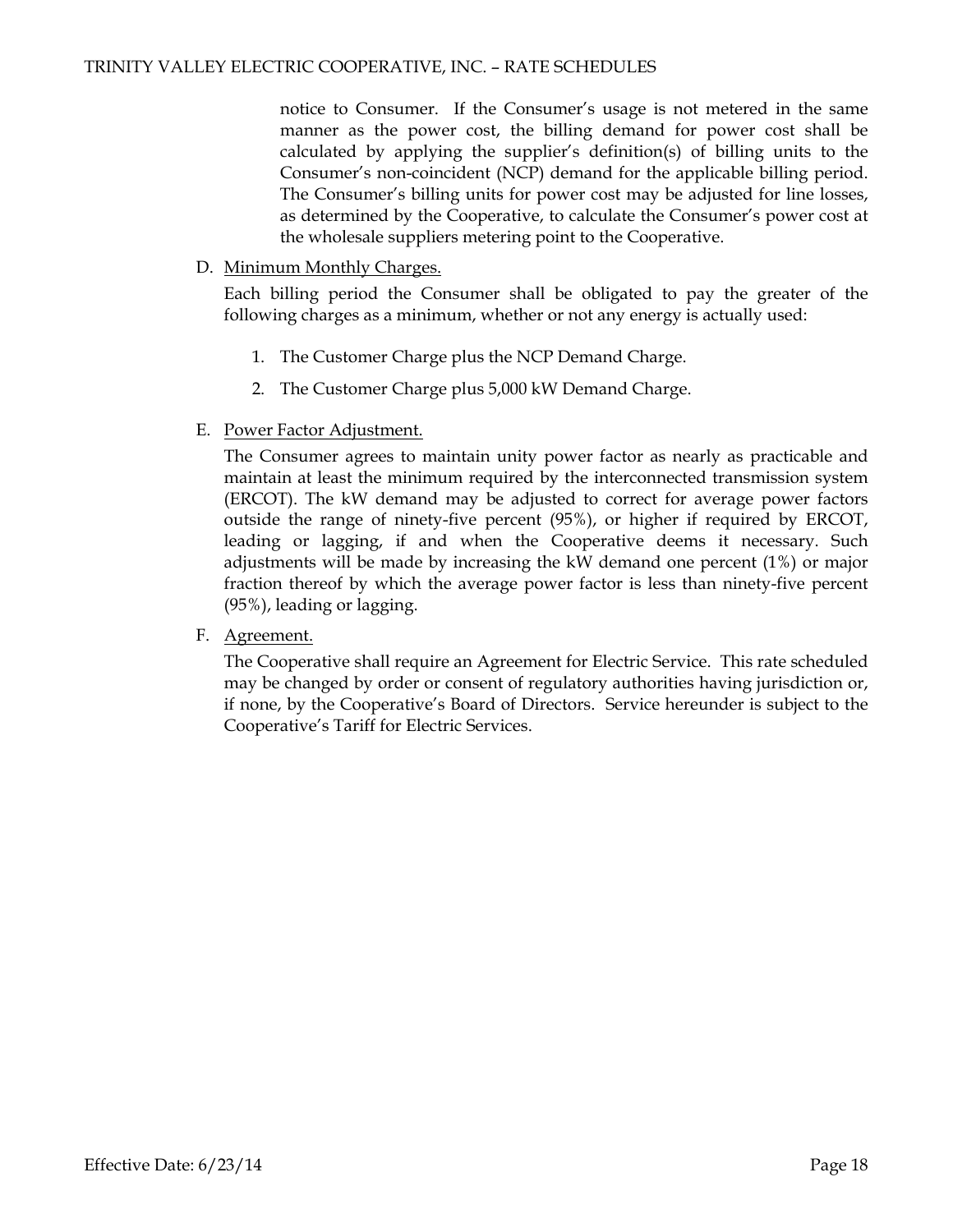202.7 OPEN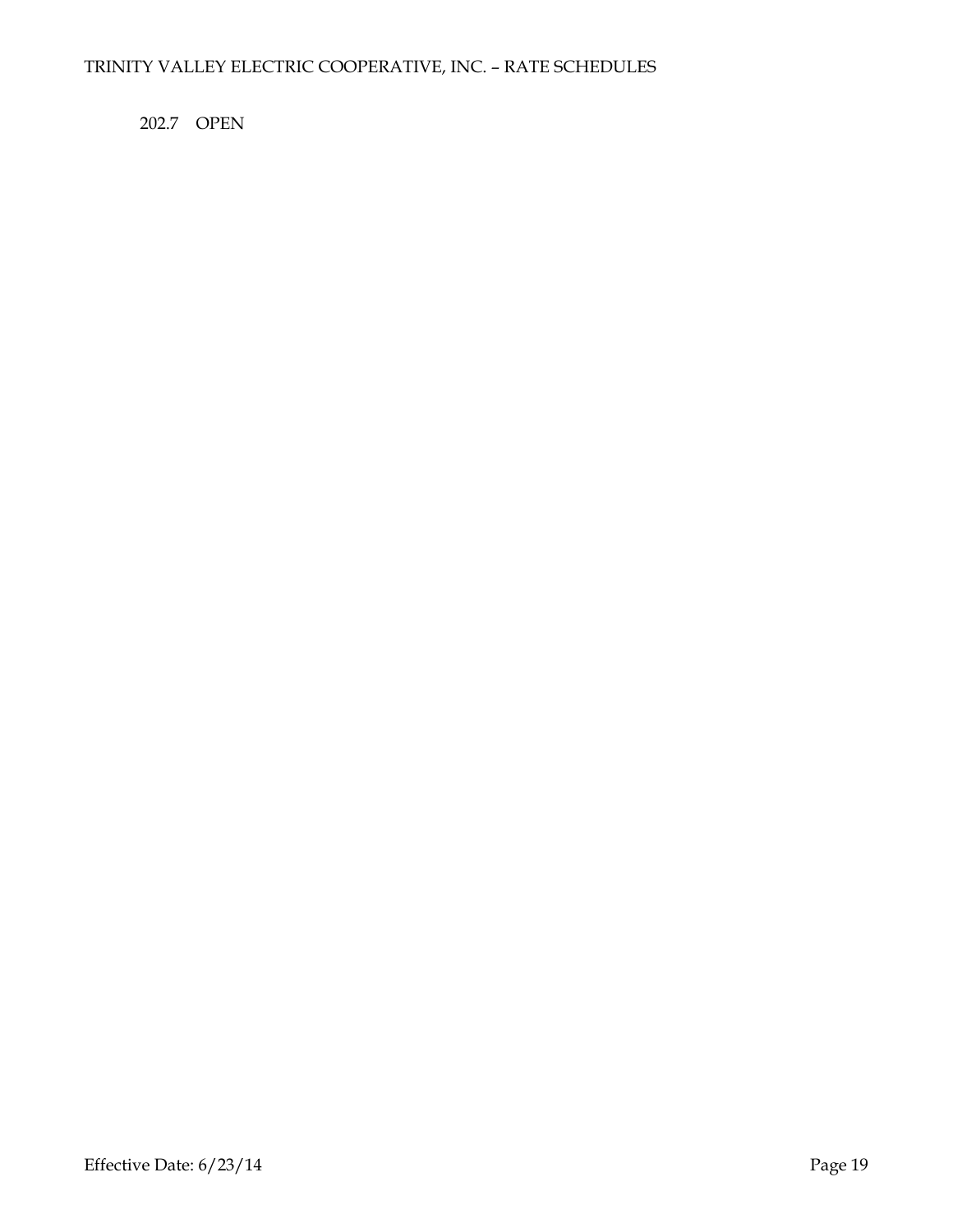#### 202.8 Lighting Service.

#### A. Application.

Applicable to Customers taking the type of service described in this rate schedule for pole-mounted area security lighting near the Cooperative's electric distribution lines. Not applicable for temporary, construction or shared service.

B. Type of Service.

Single-Phase Service at the Cooperative's standard secondary distribution voltages.

C. Monthly Rate.

Each billing period the Customer shall be obligated to pay the following charges:

| <b>Light Charge: (Standard installed by Cooperative)</b> |                                                                                                                                                          |
|----------------------------------------------------------|----------------------------------------------------------------------------------------------------------------------------------------------------------|
| \$10.83                                                  |                                                                                                                                                          |
| \$22.17                                                  |                                                                                                                                                          |
| \$10.18                                                  |                                                                                                                                                          |
| \$13.65                                                  |                                                                                                                                                          |
| \$18.28                                                  |                                                                                                                                                          |
|                                                          |                                                                                                                                                          |
| \$10.18                                                  |                                                                                                                                                          |
| \$11.92                                                  |                                                                                                                                                          |
| \$13.65                                                  |                                                                                                                                                          |
| \$18.28                                                  |                                                                                                                                                          |
|                                                          |                                                                                                                                                          |
|                                                          | \$10.18                                                                                                                                                  |
|                                                          | \$18.28                                                                                                                                                  |
| 118 - 140 Watt (400 Watt Standard Equivalent)            | \$22.17                                                                                                                                                  |
|                                                          |                                                                                                                                                          |
|                                                          | \$10.18                                                                                                                                                  |
| 88 - 112 Watt (200 Watt Standard Equivalent)             | \$13.65                                                                                                                                                  |
|                                                          | All sizes < 60 Watt (100 Watt Standard Equivalent)<br>85 - 105 Watt (250 Watt Standard Equivalent)<br>All sizes < 65 Watt (100 Watt Standard Equivalent) |

Member is responsible for initial capital cost of light, installation and major replacement costs. Cooperative will provide maintenance.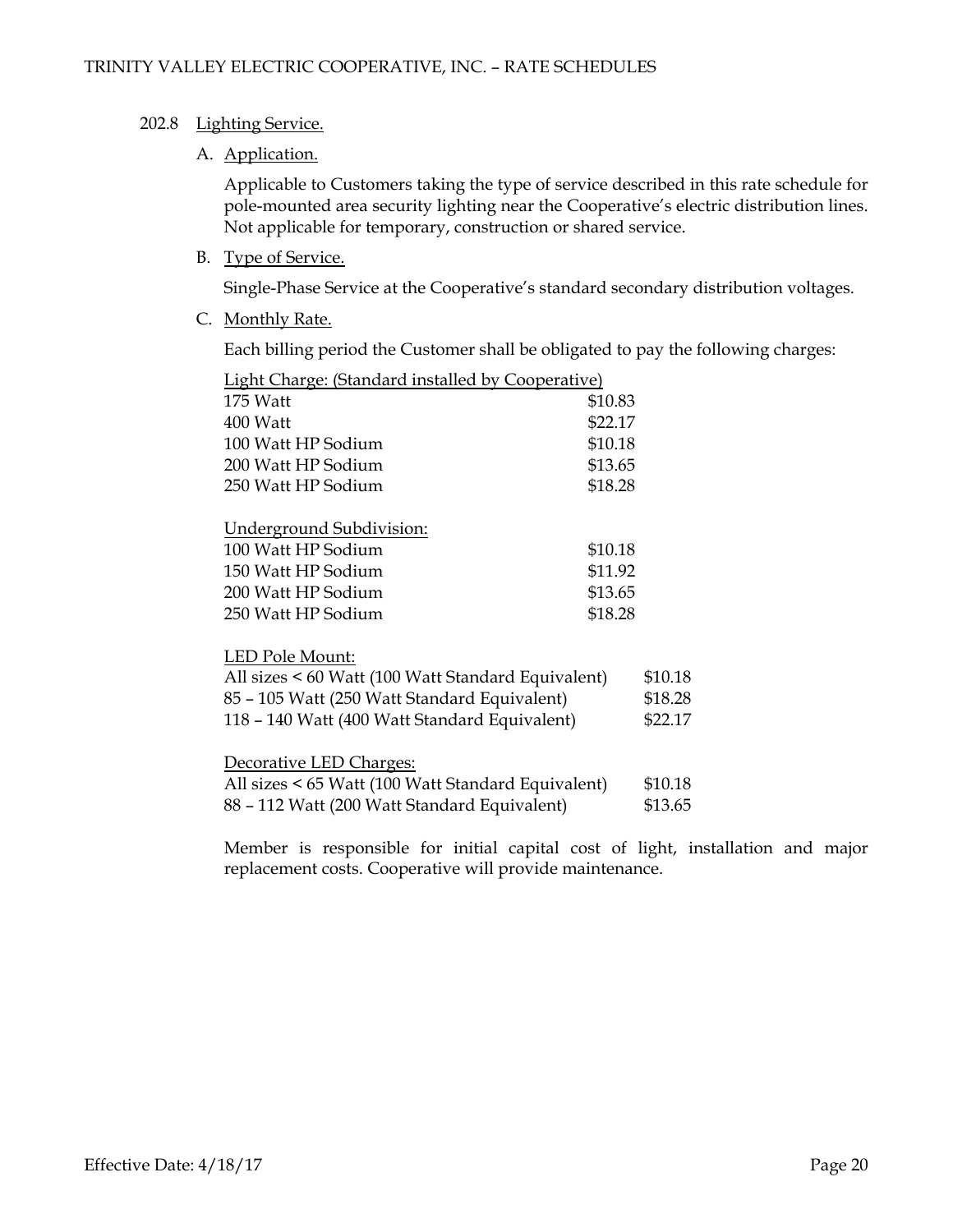# D. Billing Adjustments.

This rate is subject to all applicable billing adjustments. Billing adjustments each billing period shall be based on the following estimates of energy usage if energy usage is not metered:

Energy Usage:

| 175 Watt           | 70 kWh  |
|--------------------|---------|
| 400 Watt           | 195 kWh |
| 100 Watt HP Sodium | 40 kWh  |
| 150 Watt HP Sodium | 60 kWh  |
| 200 Watt HP Sodium | 80 kWh  |
| 250 Watt HP Sodium | 104 kWh |
| 48 Watt LED        | 23 kWh  |
| 53 Watt LED        | 25 kWh  |
| 85 Watt LED        | 35 kWh  |
| 95 Watt LED        | 43 kWh  |
| 99 Watt LED        | 48 kWh  |
| 129 Watt LED       | 62 kWh  |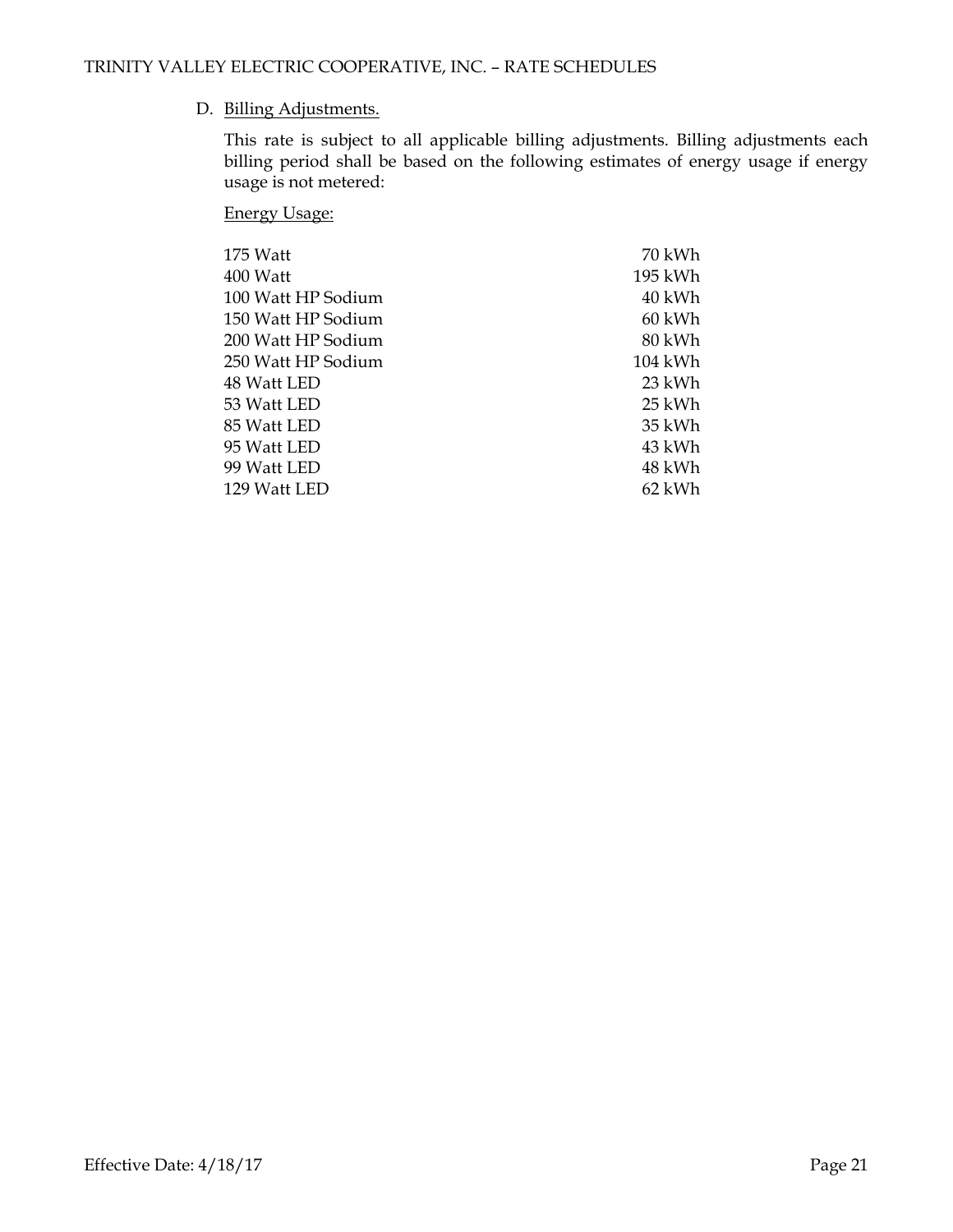#### 202.9.1 Distributed Generation Rider – Agreement on or after May 1, 2017

#### A. Application.

Applicable to Distributed Generation Facilities smaller than 10 MW of connected generation connected in parallel operation to the Cooperative's electric system in accordance with the Cooperative's service rules and regulations and the Cooperative's *Distributed Generation Procedures and Guidelines Manual for Members* (available on request), with agreements on or after May 1st, 2017.

This rate is not applicable to temporary, shared, or resale service. This rate is applicable to service supplied at one point of delivery.

B. Sales to Customer

Sales to a Distributed Generation Customer shall be consistent with the applicable retail rate tariff established by the Cooperative and in use by the Member as if there were no Distributed Generation installation.

C. Purchases from a Customer – Facility classified as 100 kW of connected generation and smaller

Determination of billing shall be accomplished by interconnection through one meter with two registers capable of measuring in-flow and out-flow at the point of delivery of electric service.

All energy (kWh) supplied by the Cooperative to the member, during the billing period, shall be billed by the Cooperative in accordance with the rates and charges under the Cooperative's applicable rate schedule for the Member.

There will be no netting of energy (kWh). All energy (kWh) generated by the Member's qualifying facility during the billing period, not consumed instantaneously by the Member, and delivered back to the Cooperative, within the billing period, shall be credited to the Member at the Cooperative's Avoided Cost defined as the prior year average wholesale energy and fuel component, provided by the Cooperative's wholesale power supplier. If credits for excess energy are greater than the Member's monthly bill, the credit will be carried forward to the following billing period. If a credit balance remains in an excess of \$250 at the end of the calendar year, a refund of the entire credit balance will be provided to the Member.

In addition to all other charges, the Cooperative may bill the Member for any additional facilities charges as determined by the Cooperative and appended to the Interconnection Agreement.

Any renewable energy credits (RECs) resulting from the operation of the DG are the property of the DG Member unless sold or otherwise transferred by the Member.

#### D. Contracts

An Interconnection Agreement between the Member and the Cooperative shall be required in all cases.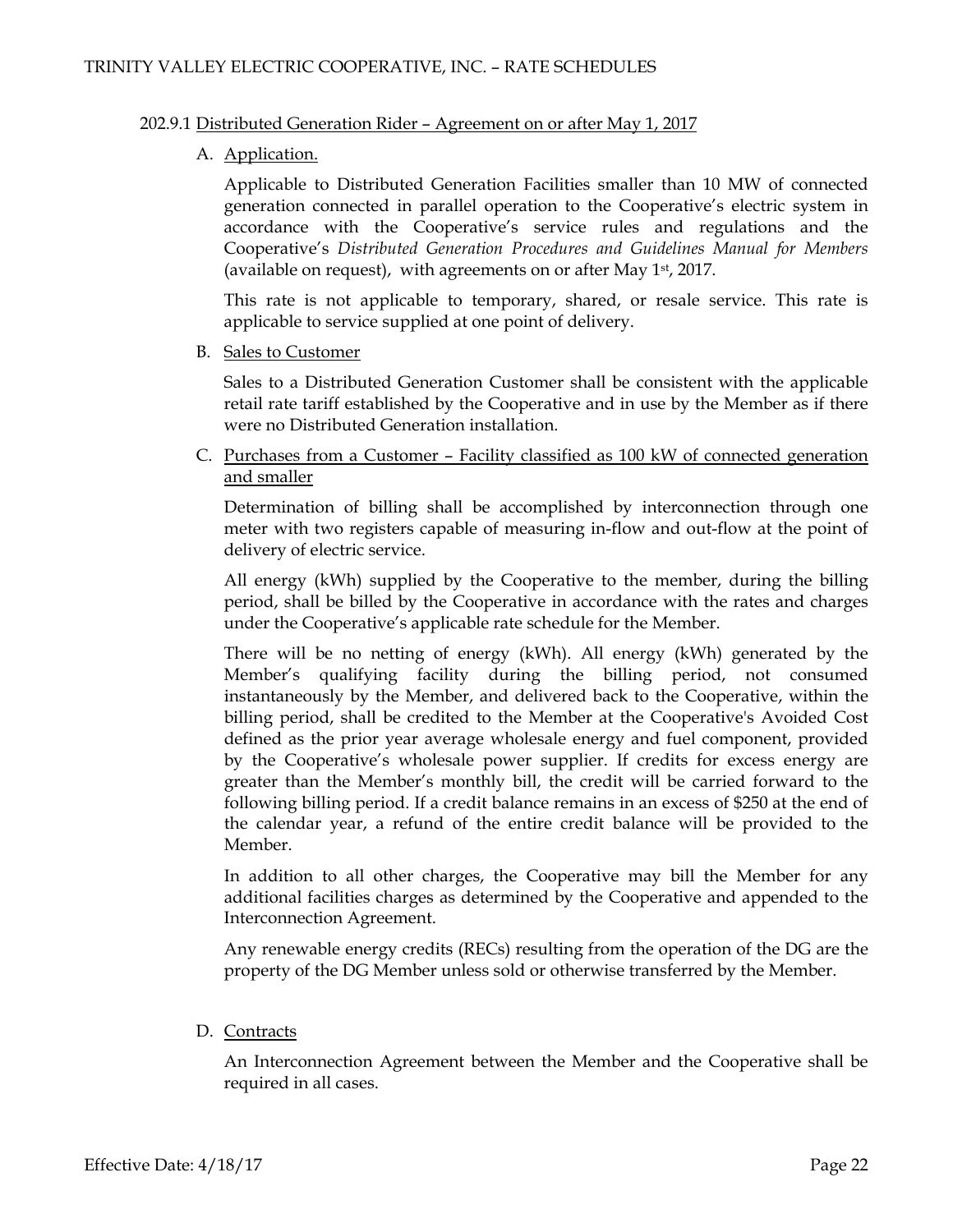#### 202.9.2 Distributed Generation Rider – Agreement prior to May 1, 2017

#### A. Application.

Applicable to Distributed Generation Facilities connected in parallel operation to the Cooperative's electric system in accordance with the Cooperative's service rules and regulations and the Cooperative's *Distributed Generation Procedures and Guidelines Manual for Members* (available on request), with agreements processed prior to May 1st, 2017.

This rate is not applicable to temporary, shared, or resale service. This rate is applicable to service supplied at one point of delivery.

A. Sales to Customer

Sales to a Distributed Generation Customer shall be consistent with the applicable retail rate tariff established by the Cooperative and in use by the Member as if there were no Distributed Generation installation.

B. Purchases from a Customer – Facility classified as 100 kW of connected generation and smaller

For power produced in excess of on-site requirements, the Customer shall be compensated by net metering. Net metering is defined as measuring the difference between the electricity supplied by the Cooperative and the electricity generated by the Customer's facility and delivered to the Cooperative's electric system over the operable time period.

The Cooperative shall bill the Customer for the excess of energy supplied by the Cooperative over and above the energy supplied by the Customer during each billing period according to the Cooperative's applicable retail rate schedule.

When the energy supplied by the Customer exceeds the energy supplied by the Cooperative during a billing period, the monthly charge and/or minimum bill of the retail rate schedule shall be billed by the Cooperative in addition to the monthly metering charge, and the excess energy shall be credited to the Customer's account based on the current billing period's value.

Customer must be a Qualifying Facility (QF) as defined by the Public Utility Regulatory Policies Act of 1978 (PURPA). If Customer is not a QF, the Cooperative may, at its sole discretion, purchase power from the Customer under the terms of this section.

C. Facilities Charge

As determined at the sole discretion of the Cooperative on a non-discriminatory case-by-case basis to recover any additional operation and maintenance expense caused by the Customer's facility.

D. Data Access – Communications Link

In addition to all other charges in the Customer's tariff and this rider, the Customer will provide the Cooperative at his/her own expense a communications link as approved at the sole discretion of the Cooperative for remotely obtaining meter readings at a time or times of the month as determined at the Cooperative's sole discretion if so requested by the Cooperative.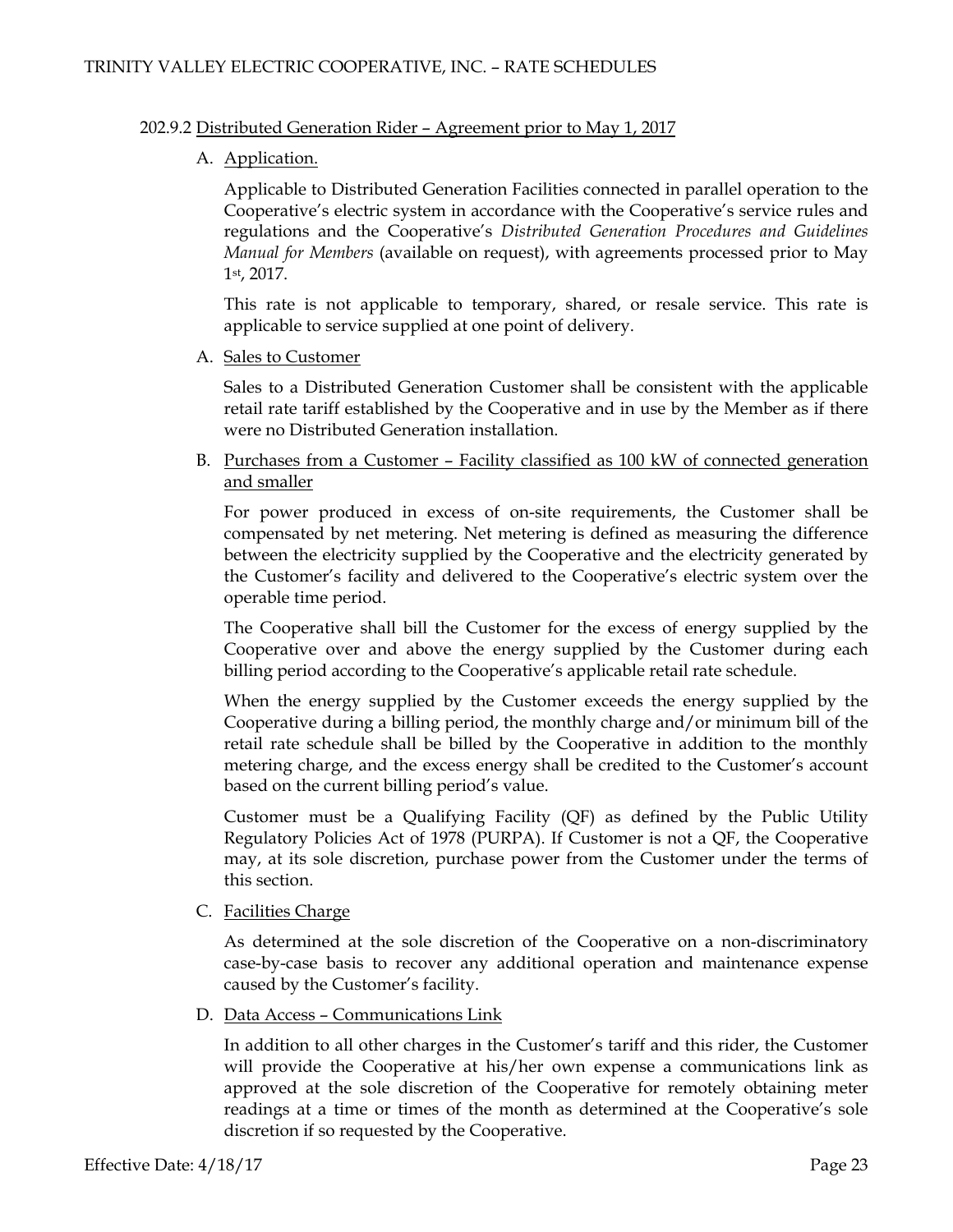# E. Contracts

An Interconnection Agreement between the Member and the Cooperative shall be required in all cases.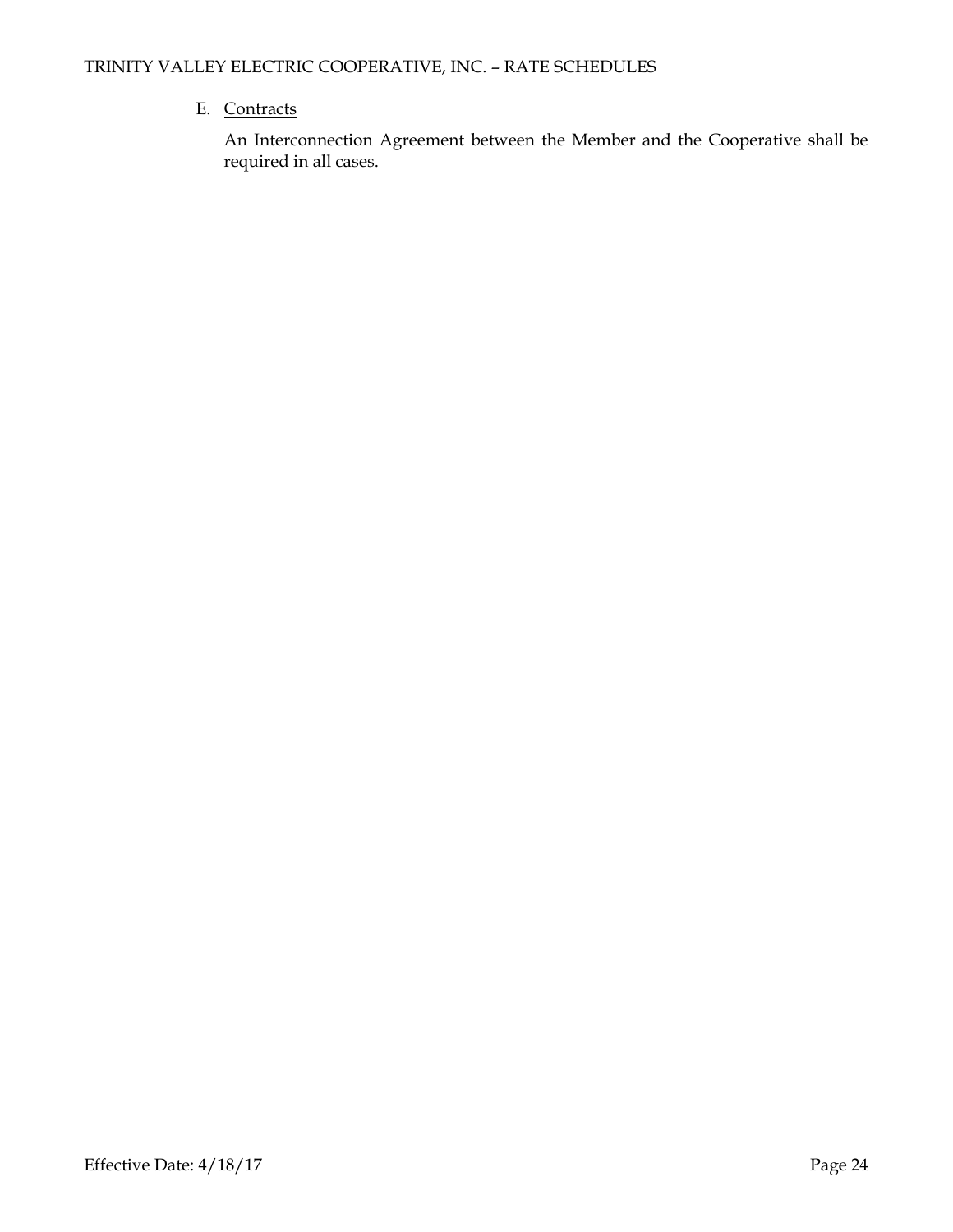#### 202.10 Large Power Economic Development

#### A. Application.

Applicable at the Cooperative's sole discretion for all of the electric service supplied at one point of delivery and measured through one meter and for the following purposes:

- 1. Where a competing utility may apply a rate based on marginal costs;
- 2. Where the Cooperative may be required to make, through contractual arrangements, a special or extensive line extension; and
- 3. Where the customer has a load characteristic that significantly differs from the load characteristics of the customer class for the applicable standard rate schedule.
- B. Type of Service.

Transmission service and three-phase service at the Cooperative's standard secondary or primary distribution voltages. Where service of the type desired by the Customer is not already available at the point of delivery, additional charges under the Cooperative's line extension policy and special contract arrangements may be required prior to service being furnished.

C. Monthly Rate.

Each billing period, the Customer shall be obligated to pay the following charges:

1. Customer Charge: The greater of \$65.00, or as specified in the Agreement for Electric Service.

This charge is an availability charge for providing electric distribution service.

- 2. Energy Charge: As specified in the Agreement for Electric Service.
- 3. Demand Charge: As specified in the Agreement for Electric Service.

The demand and energy charges shall not be less than the charges for demand and energy incurred by the Cooperative to supply customer's load and shall be equal to or greater than the Cooperative's marginal costs.

D. Agreement.

An agreement for electric service shall be required by the Cooperative. This rate schedule may be changed by order or consent of regulatory authorities having jurisdiction or, if none, by the Cooperative's Board of Directors, and service hereunder is subject to the Cooperative's tariff for electric service.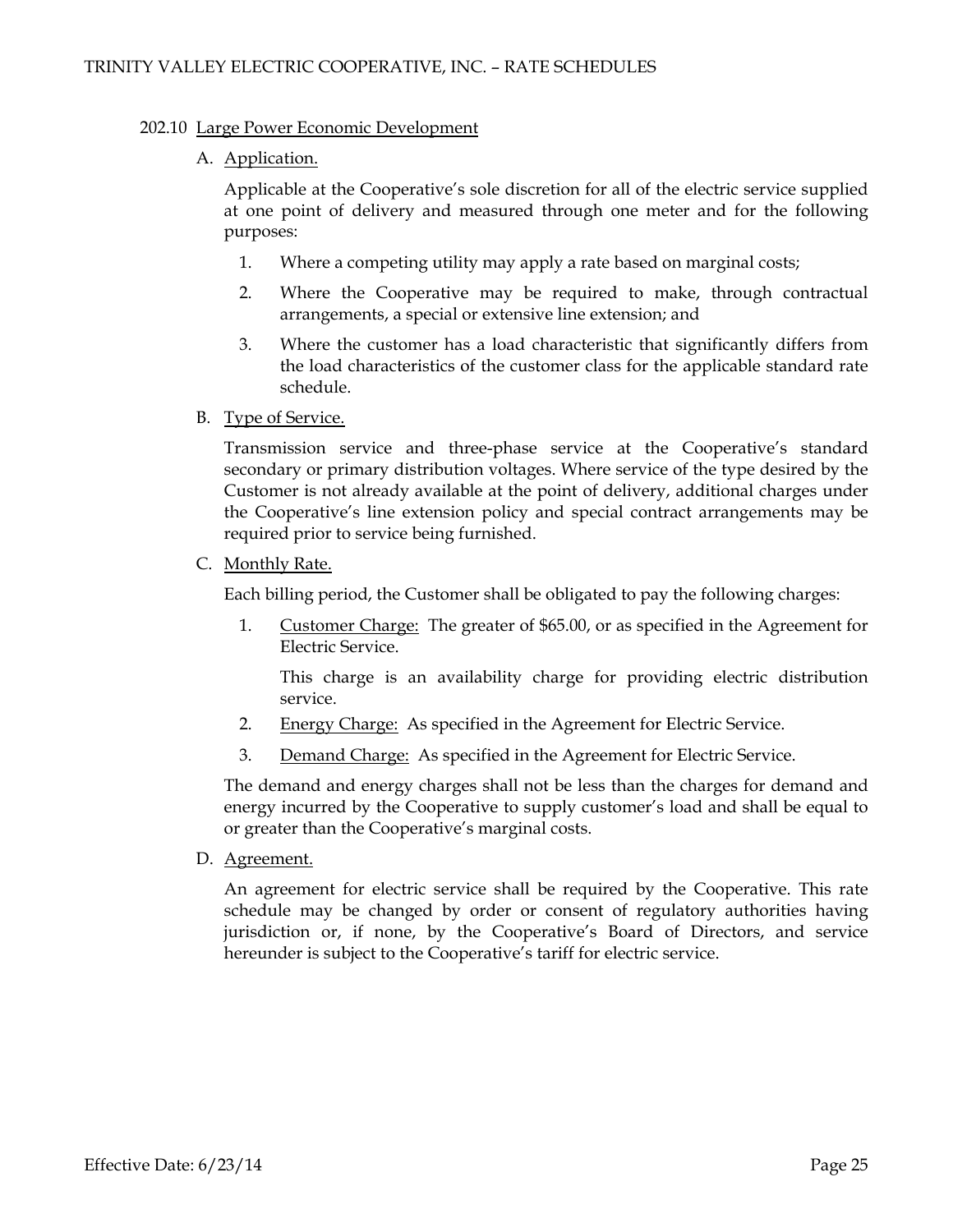#### 202.11 Wholesale Transmission Service - WTS

#### A. Availability.

Planned and Unplanned Transmission Services are available at all points where transmission facilities of the Cooperative in the Electric Reliability Council of Texas (ERCOT) having adequate capacity and suitable voltage are available to implement Wholesale Transmission Service. Service under this tariff is wholesale service. Transmission service is not available for retail service.

B. Applicability.

Wholesale Transmission Service is provided within ERCOT to any eligible transmission service customer as that term is defined in all applicable Substantive Rules of the Public Utility Commission of Texas (PUC), and shall be provided in accordance with the Substantive Rules 25.191-25.198 and 25.200-25.204. Any power delivered onto or received from the Cooperative's transmission facilities under this tariff must be delivered onto and received at 60,000 volts or higher, three-phase, 60 hertz alternating current, transmission lines in ERCOT which have been made available for this service.

C. Conditions.

The Cooperative will provide transmission service to any eligible transmission service customer, provided that:

- 1. The eligible transmission service customer has complied with the applicable provisions of the ERCOT Protocols;
- 2. If the eligible transmission service customer has or plans physical connections to transmission facilities owned by the Cooperative, the eligible transmission service customer has an executed Interconnection Agreement for Transmission Service, or has requested in writing that the Cooperative file a proposed unexecuted agreement with the PUC.
- 3. Both the Cooperative and the eligible transmission service customer (or a third party on behalf of the eligible transmission service customer) have completed installation of all equipment specified under the Interconnection Agreement for Transmission Service. The Cooperative shall exercise reasonable efforts, in coordination with the eligible transmission service customer, to complete such arrangements as soon as practical prior to the service commencement date.
- 4. The eligible transmission service customer has arranged for ancillary services necessary for the transaction.
- 5. The eligible transmission service customer satisfies all other conditions for transmission service specified in the PUC Substantive Rules.
- D. Pricing.

Access Charge: \$0.010713 per KW of the eligible transmission service customer's average system demand coincident with the ERCOT peak demand during each of the months from June through September of the preceding calendar year, as such demands are determined by the ISO.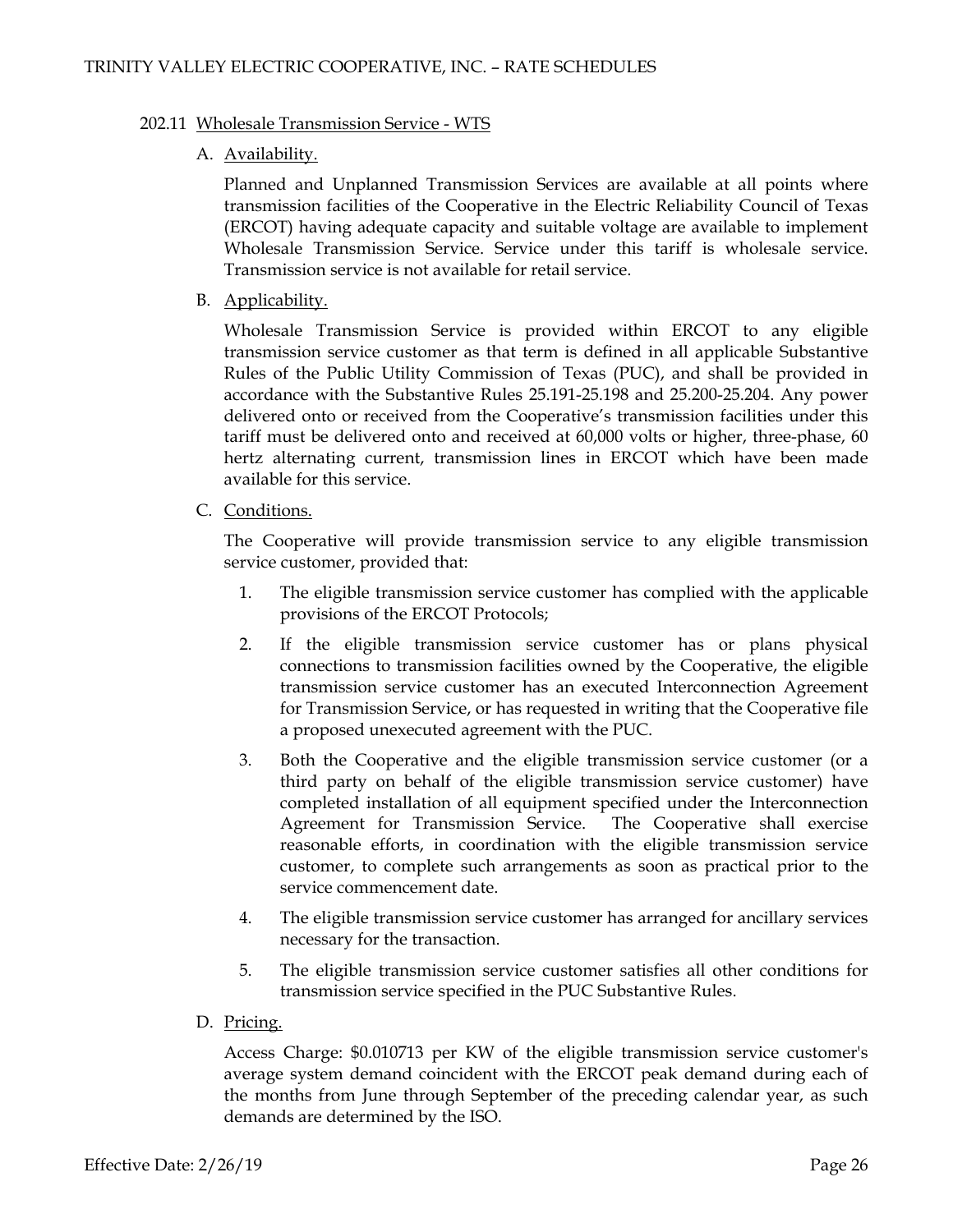#### E. Losses.

A transmission customer that uses transmission service shall compensate the Cooperative for losses resulting from such transmission service pursuant to the applicable PUC Substantive Rules and ERCOT Protocols. Losses shall be calculated by the ISO under a method approved by the PUC.

F. Resale of Transmission Rights.

A wholesale transmission customer is permitted to resell any and all transmission service rights contracted for by the transmission customer to other eligible transmission service customers for wholesale service to the extent allowed by applicable Commission rules. The transmission customer shall inform the transmission provider and obtain ISO approval for any resale of transmission service rights.

G. Voltage Support.

The Cooperative will provide whatever devices are necessary to maintain reasonable operating voltages on the Cooperative's transmission facilities. The eligible transmission service customer shall maintain a power factor of 95% or greater at each point of interconnection, or such other power factor as may be required pursuant to all applicable Commission rules and ERCOT Protocols.

H. Payment.

Any charges for transmission service by the Cooperative under this rate shall be billed in accordance with PUC Substantive Rule 25.202. Customer shall make payment to the Cooperative in a manner consistent with the procedures and deadlines set forth in PUC Substantive Rule 25.202(a). Any late payments by customer or customer default shall be handled in accordance with PUC Substantive Rule 25.202(a).

I. Contract Term.

Transmission service is available in periods as short as 15 minutes, subject to ERCOT capabilities.

J. Payment Netting and Transition Mechanism.

This Rate for Wholesale Transmission Service is subject to orders entered by the PUC related to payment netting. Inter-utility charges are based on the net annual payments prescribed in the PUC's orders relating to netting of payments.

K. Agreement.

An Interconnection Agreement is required for Transmission Service Customers directly connected to the Cooperative's facilities.

L. Changes to Rate Schedule.

This rate schedule may be changed by order or consent of regulatory authorities having jurisdiction.

M. Effective Date.

Concurrently with Rayburn Country Electric Cooperative, Inc.'s implementation of interim wholesale transmission rates pursuant to Commission approval in Docket No. 48952.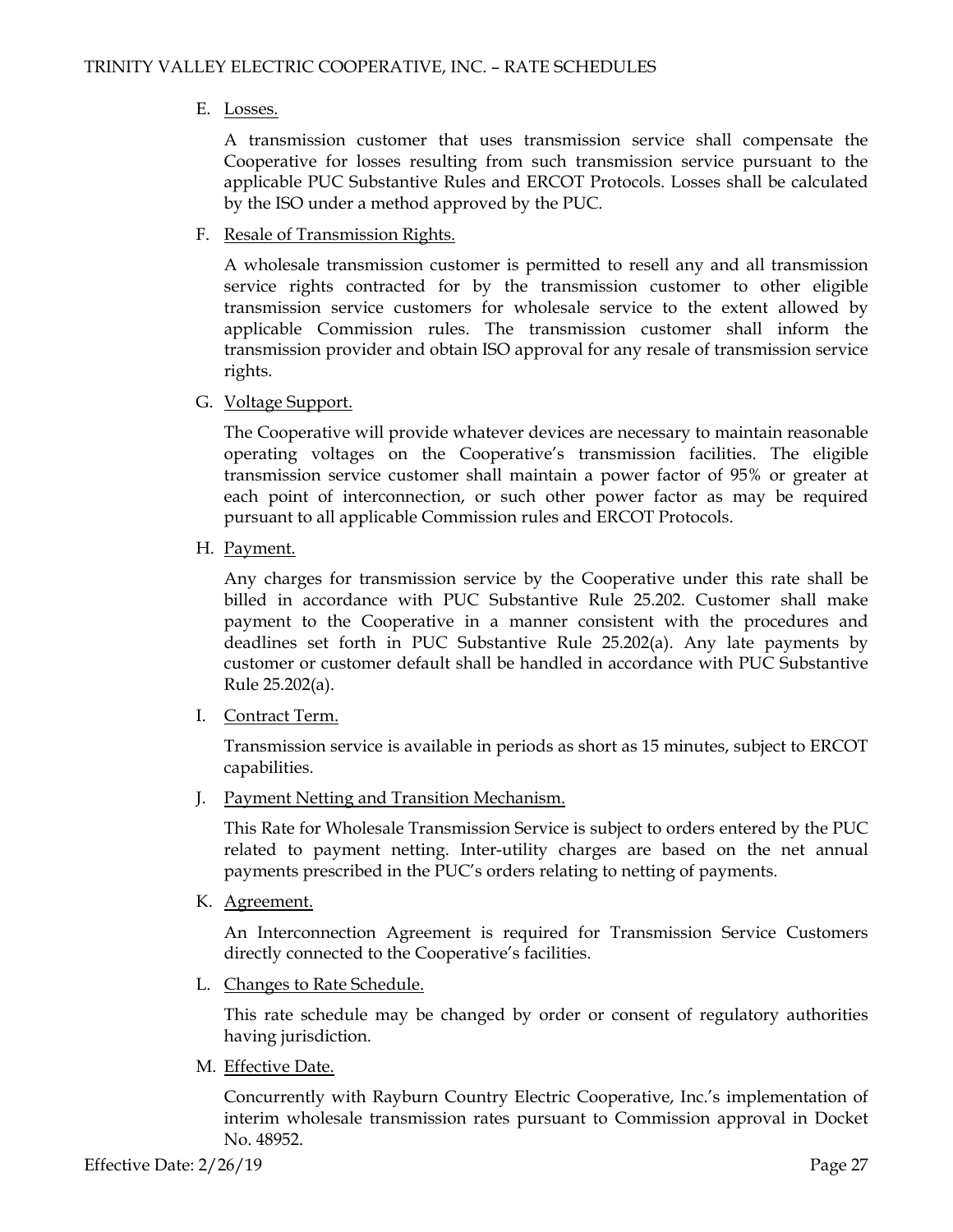#### 202.11.1 Rider EETS – ERCOT Export Transmission Service.

#### A. Availability.

ERCOT Export Transmission Service is available at all points where transmission facilities of the Cooperative in the Electric Reliability Council of Texas ("ERCOT") having adequate capacity and suitable voltage are available to implement ERCOT Export Transmission Service. Service under this rider is provided in conjunction with, and is subject to, all the terms and conditions for Wholesale Transmission Service under Rate WTS.

B. Applicability.

ERCOT Export Transmission Service is provided within ERCOT to any Eligible Transmission Service Customer as that term is defined in all applicable Substantive Rules of the Public Utility Commission of Texas, and shall be provided in accordance with Substantive Rules 25.191-25.204. Any power delivered onto or received from the Cooperative's transmission facilities under this rider must be delivered onto and received at 60,000 volts or higher, three phase, 60 hertz alternating current, transmission lines in ERCOT which have been made available for this service.

- C. Conditions.
	- 1. The Cooperative will provide transmission service to any Eligible Transmission Service Customer, provided that:The Eligible Transmission Service Customer has complied with the applicable provisions of the ERCOT Protocols;
	- 1. If the Customer has or plans physical connections to transmission facilities owned by the Cooperative, the Eligible Transmission Service Customer has an executed Interconnection Agreement for Transmission Service, or has requested in writing that the Cooperative file a proposed unexecuted agreement with the Commission;
	- 2. Both the Cooperative and the transmission customer (or a third party) have completed installation of all equipment specified under the Interconnection Agreement for Transmission Service. The Cooperative shall exercise reasonable efforts, in coordination with the transmission customer, to complete such arrangements as soon as practical prior to the service commencement date;
	- 3. The Eligible Transmission Service Customer has arranged for ancillary services necessary for the transaction;
	- 4. The eligible transmission service customer satisfies all other conditions for transmission service specified in the PUC Substantive Rules
- D. Pricing.

Transmission service customers exporting power from ERCOT on an unplanned basis will be assessed an access charge based on the duration of the transaction, and will be charged only for the transmission service actually used. Transmission service customers exporting power from ERCOT on a planned basis will be assessed an access charge based on duration of the service requested. Charges for ERCOT Export Transmission Service shall be in accordance with all applicable PUC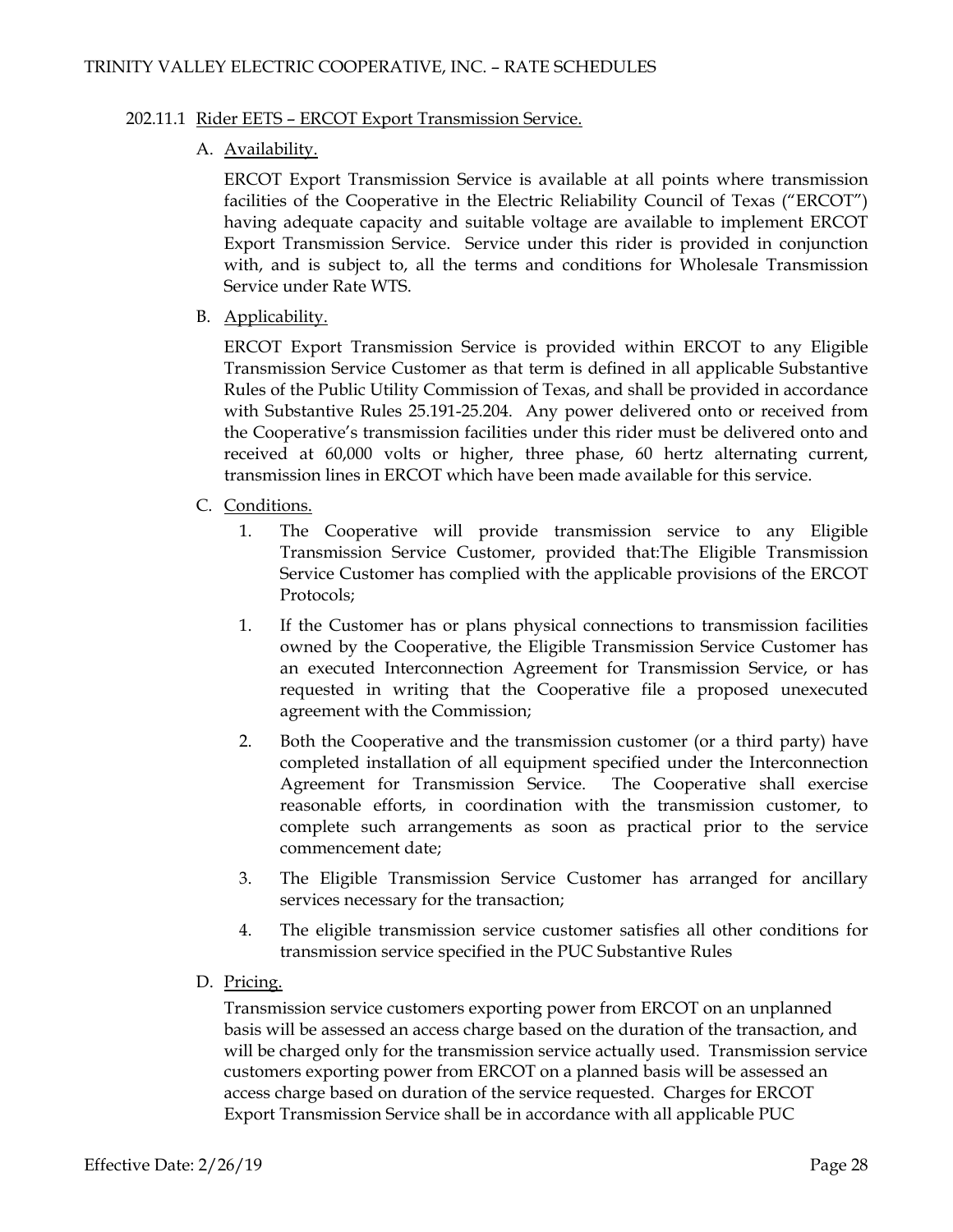| Annual            | <b>Access Charge</b> | \$0.010713 per kW |
|-------------------|----------------------|-------------------|
| Monthly On-Peak:  | <b>Access Charge</b> | \$0.002678 per kW |
| Monthly Off-Peak: | <b>Access Charge</b> | \$0.000893 per kW |
| Weekly On-Peak:   | <b>Access Charge</b> | \$0.000615 per kW |
| Weekly Off-Peak:  | <b>Access Charge</b> | \$0.000206 per kW |
| Daily On-Peak:    | <b>Access Charge</b> | \$0.000088 per kW |
| Daily Off-Peak:   | <b>Access Charge</b> | \$0.000029 per kW |
| Hourly On-Peak:   | <b>Access Charge</b> | \$0.000004 per kW |
| Hourly Off-Peak:  | <b>Access Charge</b> | \$0.000001 per kW |

Substantive Rules and calculated as follows:

Exports from generating facilities that are located immediately adjacent to a tie-line facility where the energy delivered from the generating facility to the tie line is through a single substation, and that meet the criteria of the Oklaunion Exemption under the ERCOT protocols, shall not be subject to transmission service charges for exports of power out of ERCOT region over DC ties.

E. Losses.

Exports from generating facilities that are located immediately adjacent to a tie-line facility where the energy delivered from the generating facility to the tie line is through a single substation, and that meet the criteria of the Oklaunion Exemption under the ERCOT protocols, shall not be subject to transmission service charges for exports of power out of ERCOT region over DC ties.

F. Payment.

Any charges due to the Cooperative under this rate schedule shall be billed in accordance with PUC Substantive Rule 25.202. Customer shall make payment to the Cooperative in a manner consistent with the procedures and deadlines set forth in PUC Substantive Rule 25.202. Any late payments by customer or customer default shall be handled in accordance with PUC Substantive Rule 25.202.

G. Agreement.

An Agreement for Wholesale Transmission Service is required. An Interconnection Agreement is required for Customers directly connected to the Cooperative's facilities.

H. Changes to Rate Schedule.

This rate schedule may be changed by order or consent of regulatory authorities having jurisdiction.

I. Effective Date.

Concurrently with Rayburn Country Electric Cooperative, Inc.'s implementation of interim wholesale transmission rates pursuant to Commission approval in Docket No. 48952.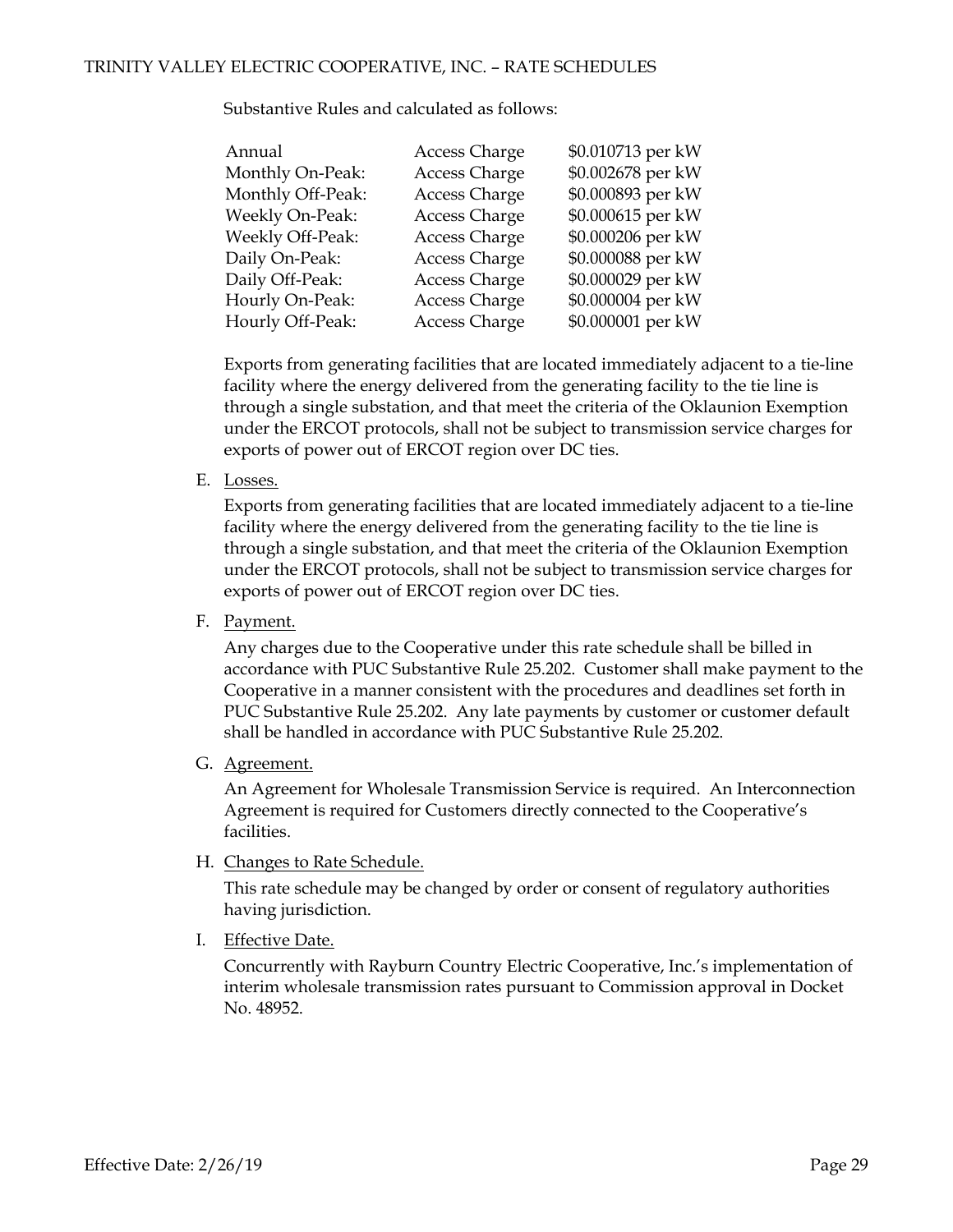#### 202.12 Wholesale Distribution Service.

#### A. Application.

The service provided pursuit to this rate schedule is transmission service, as defined in Public Utility Commission of Texas (PUC) Substantive Rule 25.191c, using Trinity Valley's facilities rated at less than 60 kilovolts. The Cooperative will make the service available in accordance with Commission Substantive Rules 25.191 – 25.203. This rate schedule is not applicable to service offered by Trinity Valley under another rate schedule. Service under this rate schedule is wholesale service and is not available for retail service.

B. Type of Service.

If adequate facilities are not in place at the time service is requested, Trinity Valley will construct new facilities or alter existing facilities as necessary, and make the service available, as soon as reasonably possible. All facilities altered or constructed by Trinity Valley will remain the property of Trinity Valley.

- C. Rates, Terms and Conditions.
	- 5. Within 30 days of a request for this service, the Cooperative will submit to the Commission proposed rates for the service. The rates ultimately approved by the Commission will apply retroactively beginning on the date service is initiated. The terms and conditions for the service are those stated in Commission Substantive Rules 25.191 – 25.203.
	- 6. A contribution in aid of construction may be required if facilities must be constructed to provide the service, or if existing facilities must be altered to provide the service, in accordance with Commission Substantive Rule  $25.195(c)(2)$ . All Facilities altered or constructed by the Cooperative will remain the property of the Cooperative.
	- 7. Service under this tariff is wholesale service and is not available for retail service.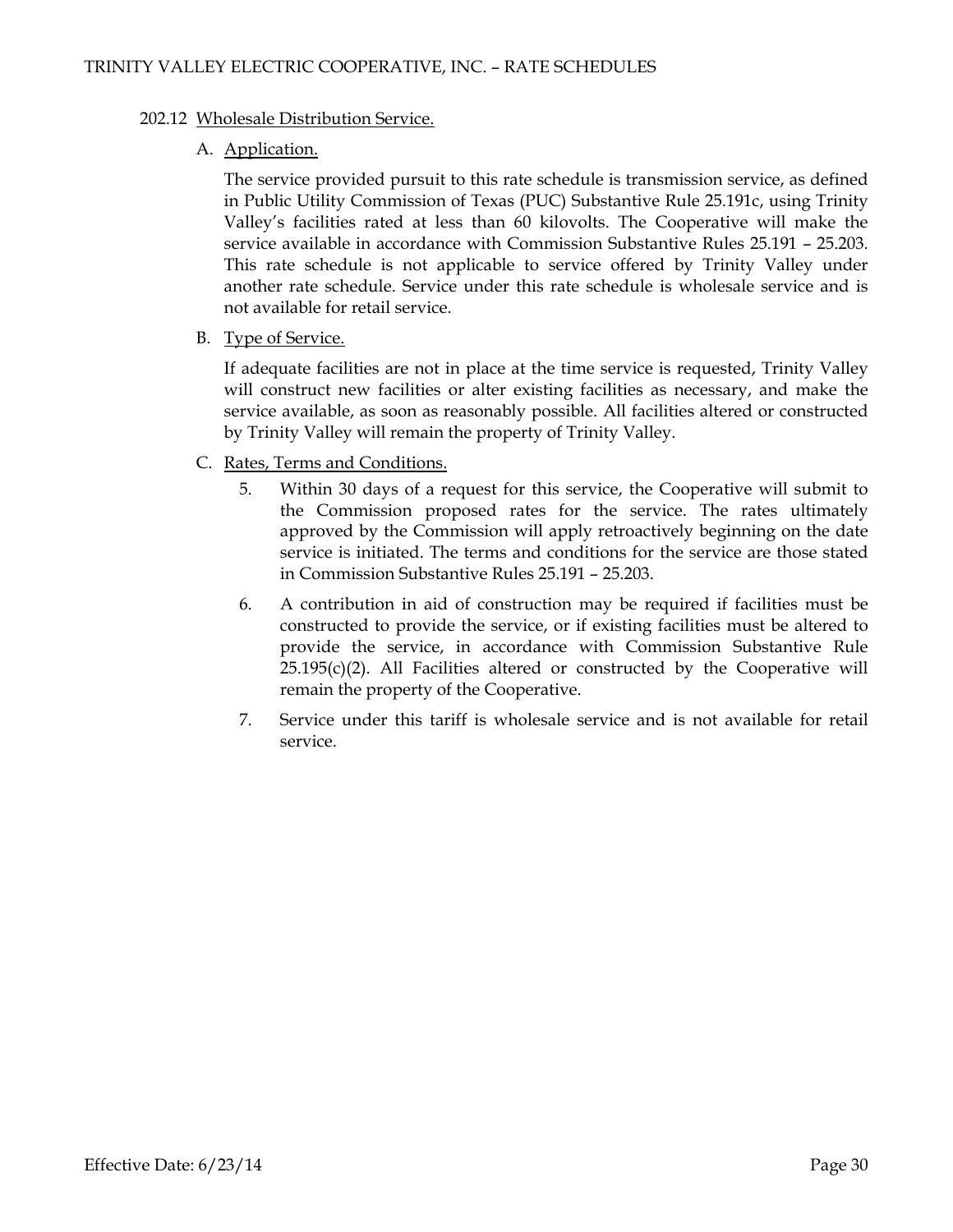## 203. Billing Adjustments.

The Cooperative shall adjust all bills in accordance with the following adjustments if applicable:

203.1 Power Cost Recovery Factor (PCRF).

The monthly charges for all Customers other than those served under rate schedules providing for the direct recovery of power cost charges or credits shall be increased or decreased on a uniform per kWh basis computed monthly as follows:

### PCRF=(A-B±C) kWhs

Where:

- PCRF = Power Cost Recovery Factor (expressed in \$ per kWh) to be applied to estimated energy sales for the billing period.
	- A = Total purchased power cost (excluding credits or purchases from all suppliers that are applied directly to particular customers) from all power suppliers including fuel for the billing period.
	- B = Total estimated purchased power cost (excluding credits or purchases from all suppliers that are applied directly to particular customers) from all suppliers including fuel which are included in the Cooperative's base rates. The base power cost is computed as:

 $B = (D)(kWhs)$ 

- D = Base power cost in  $\frac{1}{2}$  /kWh sold of \$.082201.
- kWhs = Total estimated energy sales for the billing period (excluding kWh sales associated with direct recovery of power cost charges or credits).
	- $C =$  Adjustment to be applied to the current monthly billing to account for difference in actual purchased electricity costs and actual PCRF revenues recovered in previous periods.
- 203.2 Sales Tax.

All bills shall be adjusted by the amount of any sales tax or other tax attributable to the sale of electric service to the Customer unless Customer has previously provided to the Cooperative satisfactory proof of exemption.

203.3 Over Billing and Under Billing.

If billings for utility service are found to differ from the Cooperative's lawful rates for the service being purchased by the customer, or if the Cooperative fails to bill the customer for such service, a billing adjustment shall be calculated by the Cooperative. If a customer is due a refund, an adjustment shall be made for the entire period of the overcharges. If an overcharge is adjusted by the Cooperative within three billing cycles of the bill in error, interest shall not accrue. If an overcharge is not adjusted by the Cooperative within three billing cycles of the bill in error, interest shall be applied to the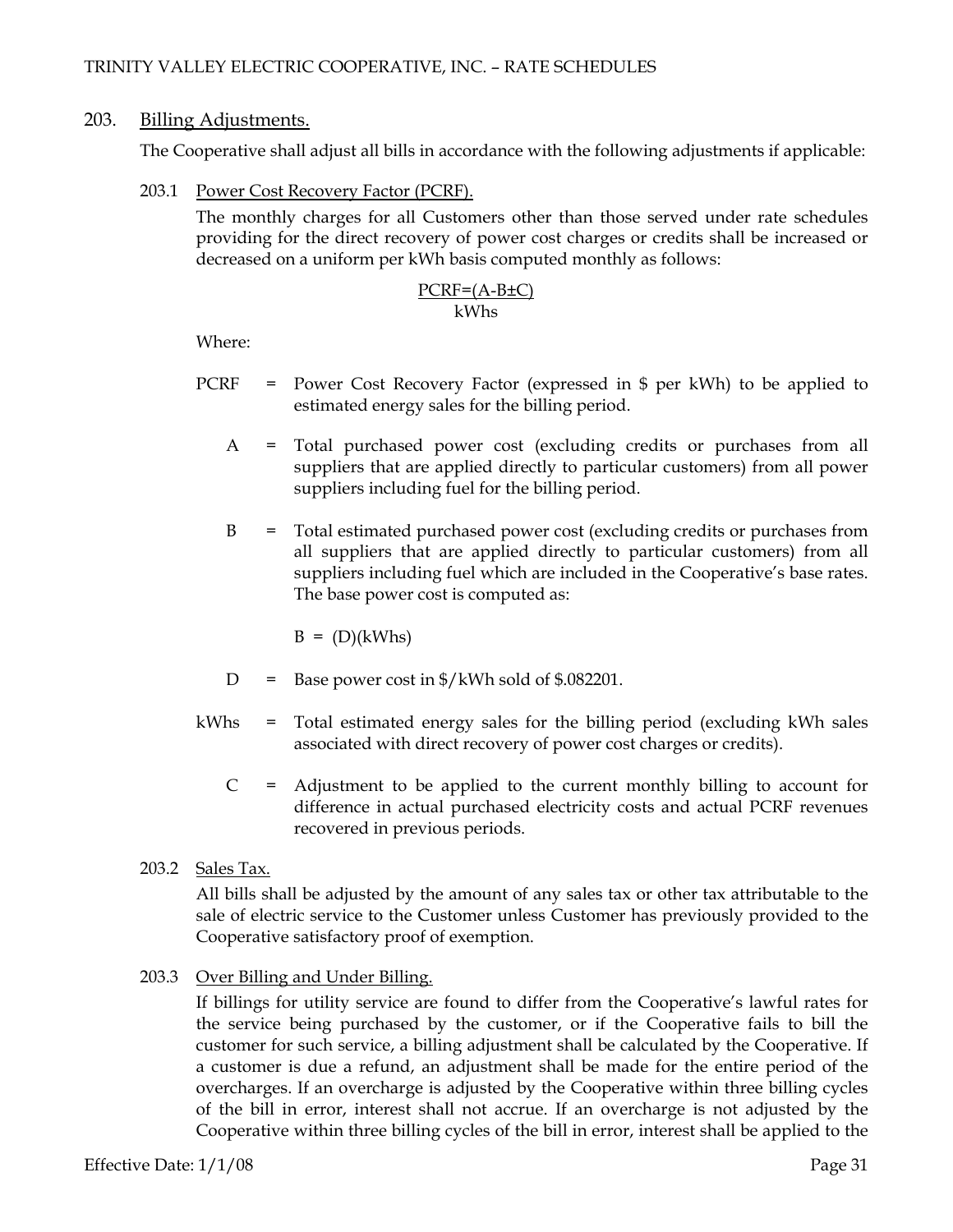amount of the overcharge at the rate set by the Commission annually for a calendar year. All interest shall be compounded annually. Interest shall not apply to undercharges amounts unless such amounts are found to be the result of meter tampering, bypass, or diversion by the customer. The back billing shall not exceed six months unless the Cooperative can produce records to identify and justify the additional amount of back billing or unless such undercharge is a result of meter tampering, bypass, or diversion by the customer. If the underbilling is \$100 or more, the Cooperative shall offer the customer a deferred payment plan for the same length of time as that of the underbilling.

#### 203.4 Power Factor Adjustment.

Demand charges may be adjusted if the power factor is lower than 90%. Measured demand may be increased by 1% for each 1% by which the power factor is less than 90% lagging for any period of fifteen (15) consecutive minutes. This adjustment shall not be applied on loads of less than 35 kW.

#### 203.5 Meter Error Adjustment.

If the meter is found to be outside the accuracy standards established by the American National Standards Institute, Incorporated, proper corrections shall be made of previous readings for the period of six (6) months, as the meter shall have been shown to be in error by such test, and adjusted bills shall be rendered. No refund is required from the Cooperative except to the Customer last served by the meter prior to the testing. If the meter is found not to register for any period, unless bypassed or tampered with, the Cooperative shall make a charge for units used, but not metered, for a period not to exceed three (3) months based on amounts used under similar conditions during a period or periods preceding or subsequent thereto, or during corresponding periods of previous years.

#### 203.6 Late Payment Fee.

For delinquent Commercial and Large Power accounts, the Cooperative may assess a one-time late payment fee not to exceed five percent (5%) on each delinquent nonresidential bill. For delinquent Residential accounts, the Cooperative may assess a onetime late payment fee not to exceed \$10.00 per month on each delinquent residential bill.

# 203.7 Rate of Interest.

The rates of interest to be paid on customer deposits will be in accordance with Texas Rev. Civ. Stat. Ann. Art. 1440a (Vernon 1989).

#### 203.8 Securitized Charge for Senior Secured Cost Recovery Bonds, Series 2022.

#### A. Application.

This rider is applicable in all service areas of the Cooperative and to all Customers of the Cooperative other than Excluded Customers, and shall be a rate schedule and part of the Tariff, and shall apply to the energy (kWh) usage of each Customer pursuant the Tariff.

This rider is irrevocable and non-by-passable.

#### B. Purpose.

To recover from Customers the amounts necessary to service, repay, and administer the Senior Secured Cost Recovery Bonds, Series 2022 (the "Securitized Bonds") associated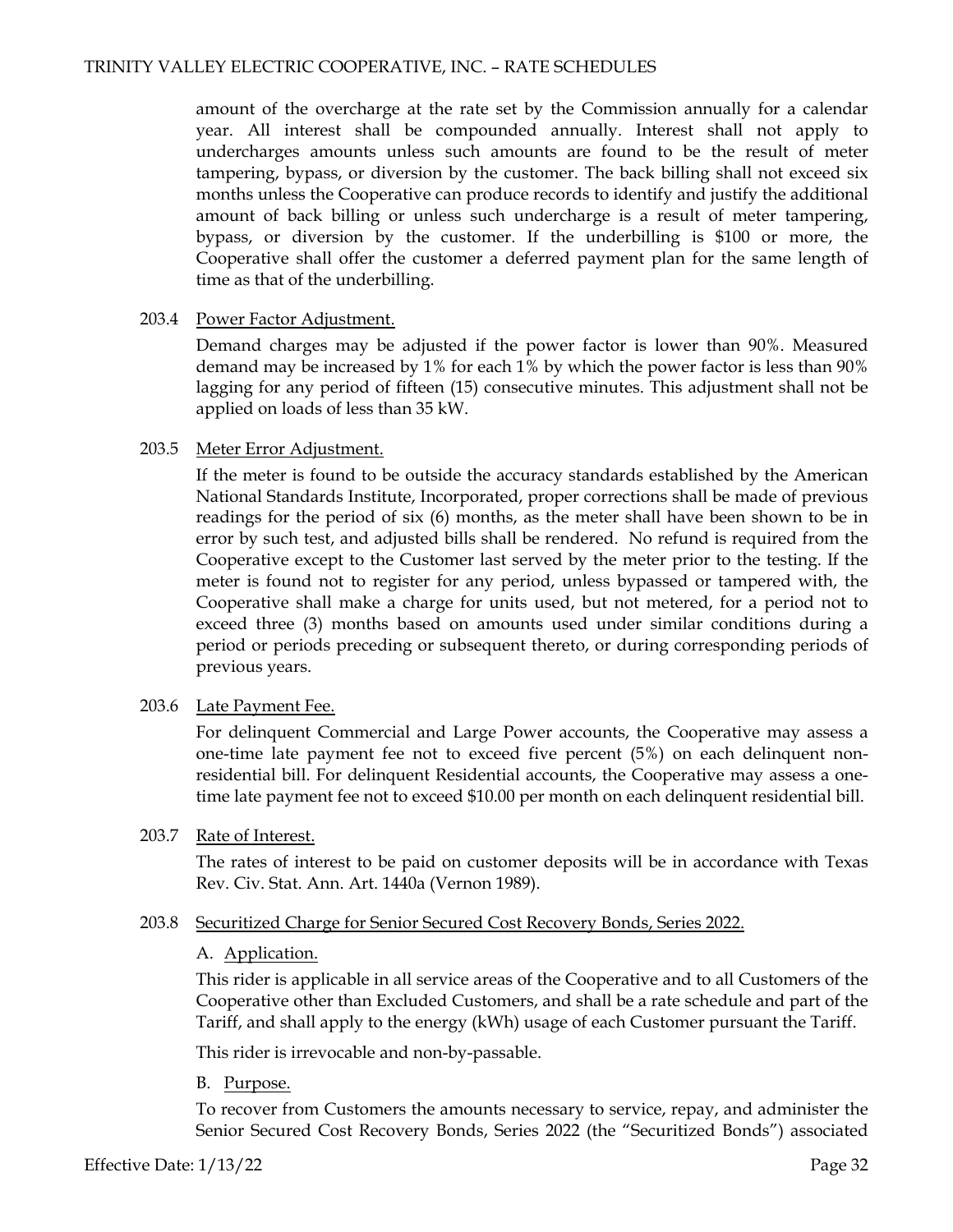with paying the wholesale power costs and other costs arising out of Winter Storm Uri as more fully described in and issued pursuant to the terms and conditions the Financing Order, which in turn was approved by the board of directors of the Cooperative on January 13, 2022 (the "Financing Order"). The terms and conditions of this rate schedule rider shall comply in all respects with, and be subject to, the terms and conditions of the Financing Order, and if there is a conflict between the terms and conditions of this rate schedule rider and those of the Financing Order, the terms and conditions of the Financing Order shall control. Capitalized terms used herein and not defined herein are defined in the Financing Order.

#### C. Term.

The Securitized Charge imposed by this rider shall become effective the first billing cycle of the month following the issuance of the Securitized Bonds and shall remain in effect until the complete repayment and retirement of the Securitized Bonds and payment of all other Ongoing Financing Costs.

# D. Allocation.

Costs associated with repaying the Securitized Bonds shall be the same for all Customer classes; provided, however, the Securitized Charge shall not be billed to any Excluded Customer as provided in the Financing Order.

# E. Securitization Charge.

The Securitized Charge shall be calculated by the Master Servicer pursuant to the terms and conditions of the Financing Order and provided to the Cooperative pursuant to the terms and conditions of the Master Servicing Agreement and the Financing Order.

#### F. Billing.

For customers who take service from the Cooperative (or its successors) under Cooperative's Distributed Generation Rider 202.9.1 or 202.9.2 or subsequent Distributed Generation Riders, the factors of this rider shall apply to the gross kWh of energy the Cooperative delivers to the customers. For all other rate schedules, the factors of this rider shall apply to the total billed kWh.

# G. True-Up.

The Securitized Charge imposed by this rider shall be set and adjusted from time to time as set forth in any True-Up Letter delivered to the Cooperative by the Master Servicer for the Securitized Bonds, delivered under the terms of and in accordance with the Financing Order and the Master Servicing Agreement, by and between Rayburn Country Securitization LLC and Rayburn Country Electric Cooperative, Inc. The Securitized Charge set forth in any such True-Up Letter is hereby incorporated by reference. The calculation of any such True-Up is not subject to notice, review, appeal or protest, except for the review for mathematical accuracy as permitted by the Financing Order.

#### H. Non-Bypassability.

The Cooperative, as Member Servicer, and any successor servicer, must collect the Securitized Charge from all of its Customers connected to the Cooperative's system assets and taking service, other than Excluded Customers, regardless of whether such assets continue to be owned by the Cooperative or whether such Customers switch to another retail electric service provider or new on-site generation. Any Customer (excluding Excluded Customers) that switches to another retail electric service provider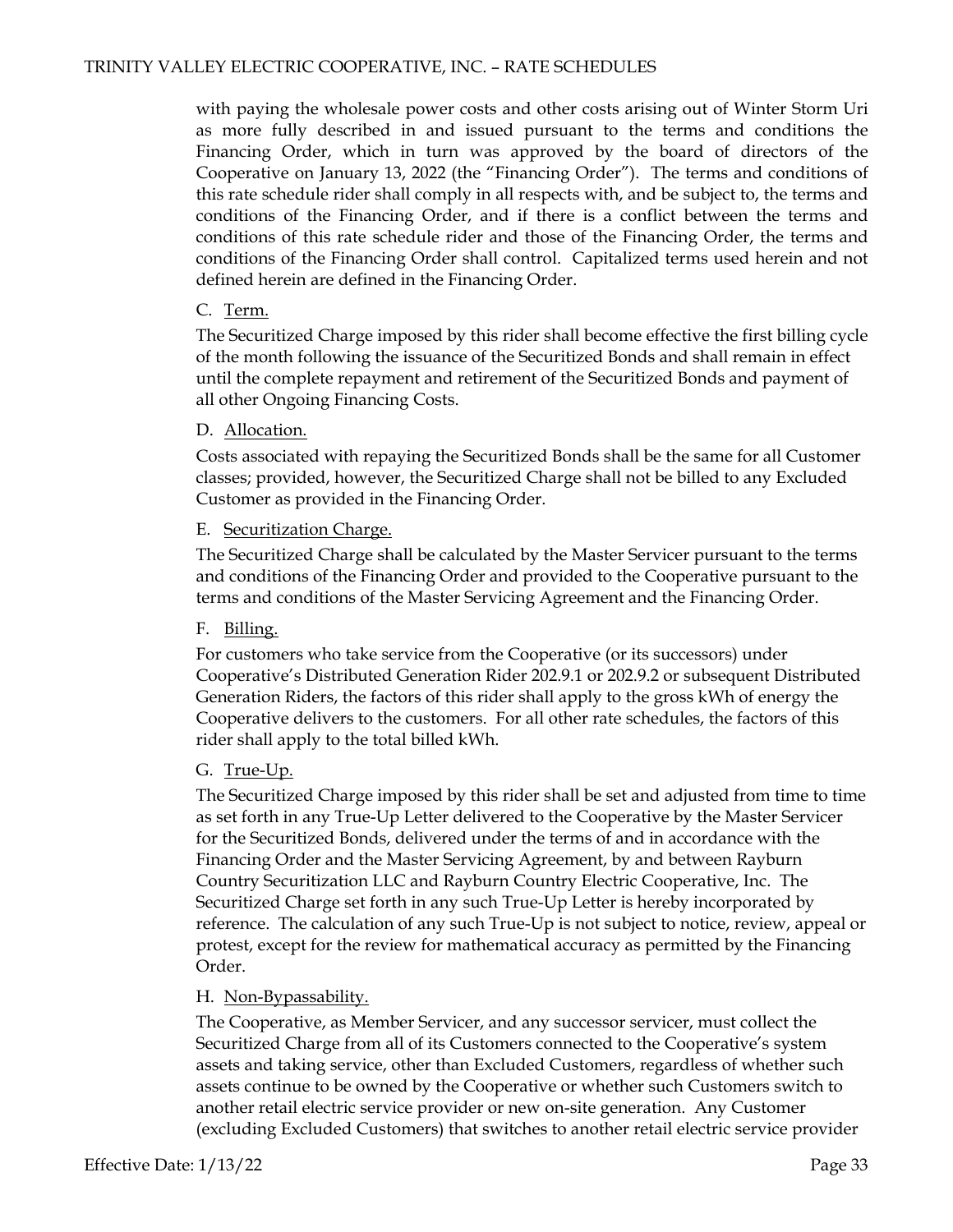must pay a termination fee or alternatively, the electric service provider must agree to impose and remit the charges in a manner as determined by the Cooperative which will not adversely affect the ratings on the Securitized Bonds. The termination fee shall equal the Securitized Charges billed to the Customer over the previous 12 months (or an approximate annualized amount, based on amounts billed to such customer to date, for Customers that have been billed the Securitized Charges for fewer than 12 months) multiplied by the remaining years that the Securitized Bonds are scheduled to be outstanding. In the event a Customer adds on-site generation, the Cooperative shall collect the Securitized Charge from the Customer based on the gross meter reading for that Customer.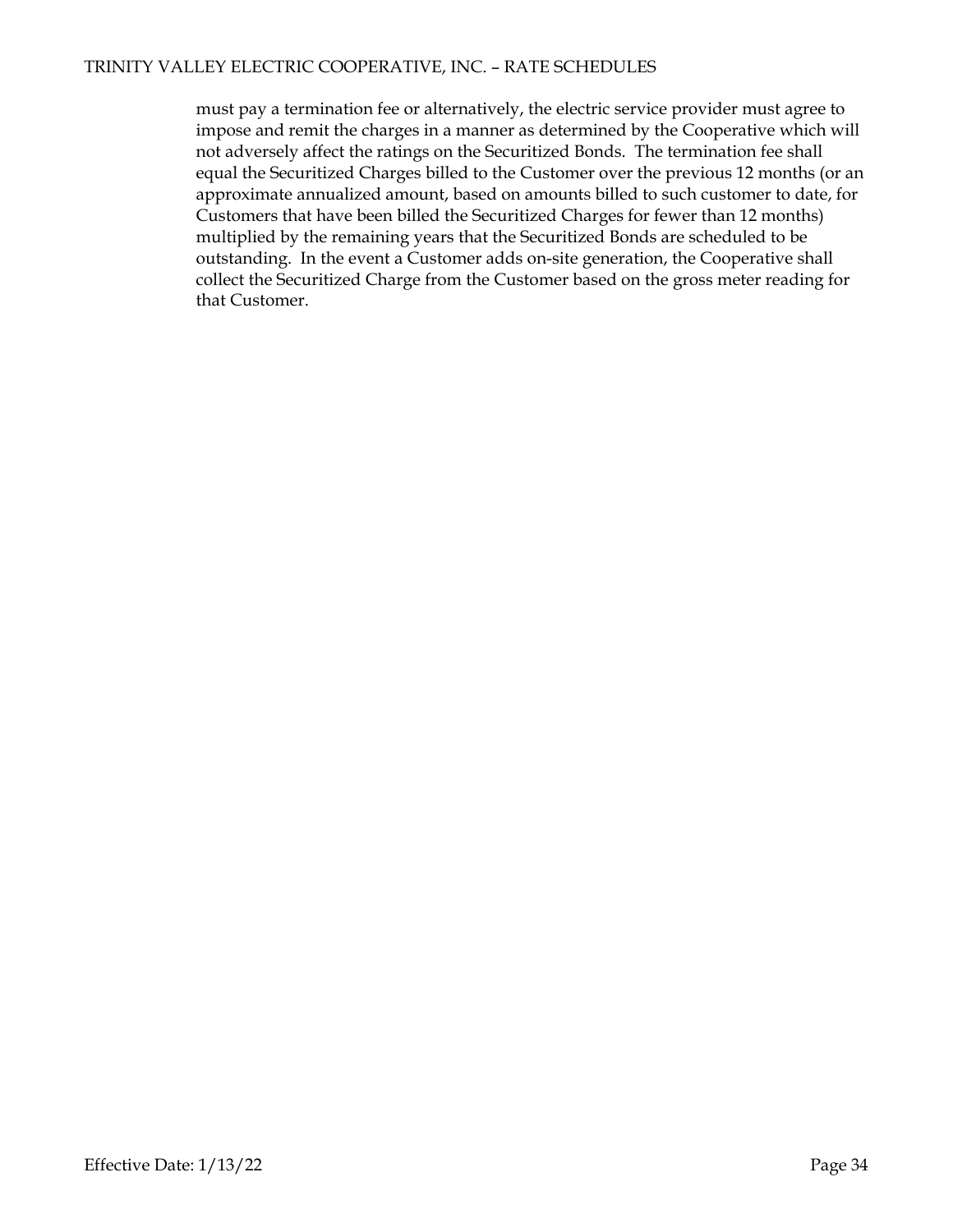#### 204. Service Fees.

#### 204.1 Trip Fee.

Except as provided in these rules, the Cooperative shall charge \$50.00 for each trip to Customer's premises which is requested by the Customer or reasonably necessary under these rules or standard operating practice, (e.g. trip to Customer's premises for collection of a bill, connection, reconnection, trouble report investigation, or to make disconnection).

If a trip to Customer's premises is made outside of the Cooperative's normal working hours, Customer shall be charged \$75.00.

No charge shall be made to investigate an outage or service irregularity unless caused by Customer or Customer's installation or equipment.

#### 204.2 Membership Fee.

Each Customer shall be charged a membership fee of \$10.00.

#### 204.3 Return Check.

The Cooperative shall charge a fee, as determined by the Cooperative Board of Director, for each check or other form of payment, which is dishonored or returned to the Cooperative. Any Customer having a check or other form of payment dishonored two or more times in a 12-month period may be required to pay by cash, money order, or certified check.

#### 204.4 Meter Test Fee.

The Cooperative may charge the Customer a fee which reflects the cost to test the meter, but not more than \$25.00 for a residential Customer, if:

- A. Customer's meter has been tested at Customer's request and within a period of four (4) years the Customer requests a new test, and
- B. The Cooperative's meter test finds the meter to be within the accuracy standards established by the American National Standards Institutes.

The Customer may request the meter to be tested by an independent meter testing facility. Should the meter test within the accuracy standards established by the independent testing facility and the American National Standards Institutes, the Customer shall bear all cost associated with the test.

#### 204.5 Switchover Fee.

Where service to a Customer is being switched between the Cooperative and another electric utility, the following charges shall apply when the Cooperative is the disconnecting utility:

- A. The Cooperative shall charge the Customer the average labor and transportation costs incurred in making the disconnect.
- B. Any unpaid construction, line extension, or other contract charges.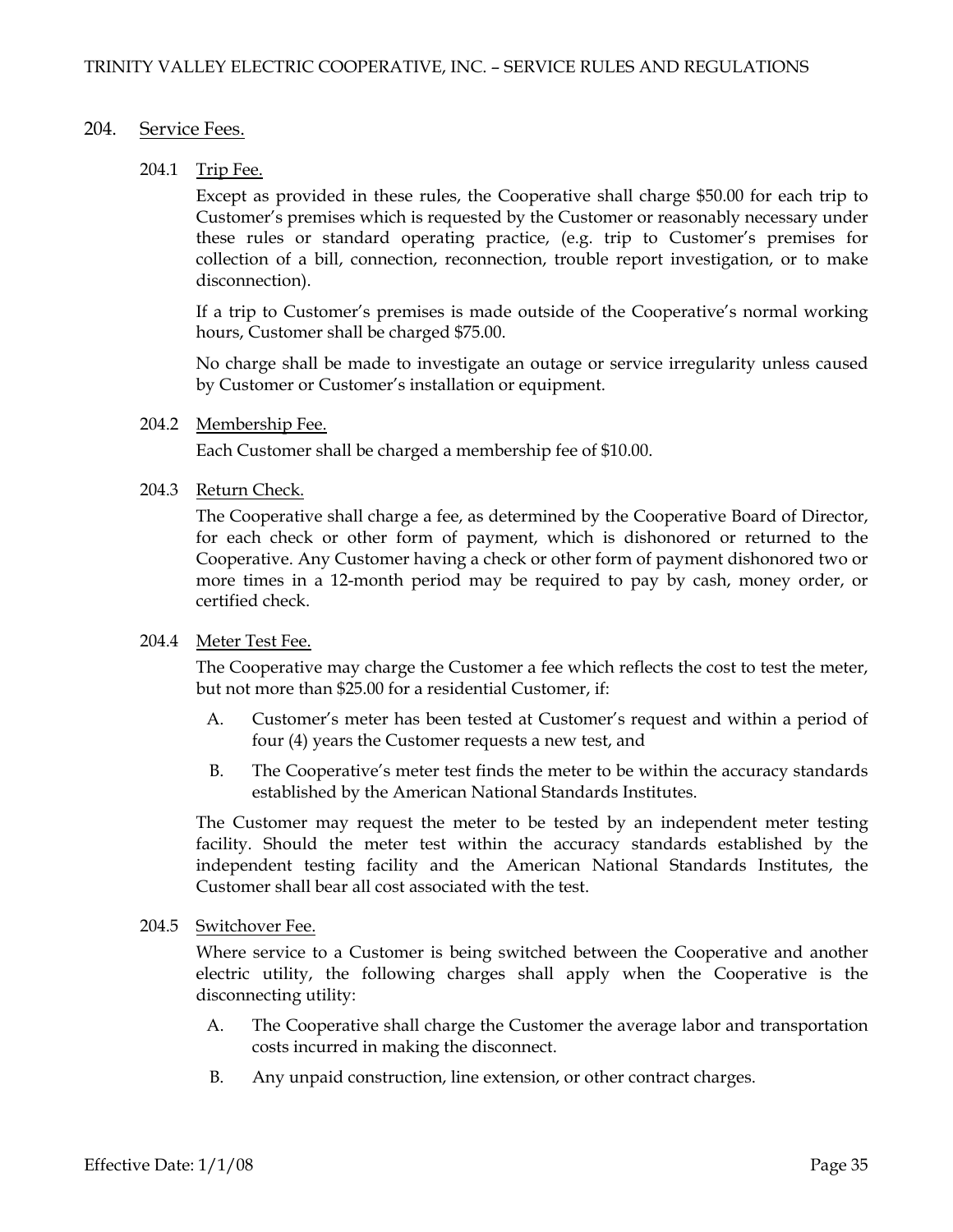- C. A charge for removal of any property, plant or facilities of the Cooperative used to provide service to the Customer if the customer requests removal or removal is required for legal or safety reasons, or by requirement of any authority.
- D. A charge for distribution facilities rendered idle as a result of the disconnection and not usable on another part of the Cooperative's system based on the original cost of such facilities less depreciation, salvage and contributions in aid of construction, but including the cost of removing idled plant deemed by the Cooperative to be economically salvageable.
- E. Prior to disconnection, the Customer shall pay the Cooperative for all service up through the date of disconnection as well as the charges set forth in this tariff. Upon receipt of payment, the Cooperative shall give the Customer a paid receipt.

In accordance with the Substantive Rules of the Public Utility Commission of Texas, the Cooperative Customer is hereby advised that the connecting electric utility may not provide service to said member until such connecting utility has evidence from the Cooperative that the Customer has paid for electric service through the date of disconnection and any charges for disconnection under this tariff.

# 204.6 Tampering Fee.

The term "meter tampering" as used herein applies to any instance in which a meter assigned to a member shows any evidence of having been entered by any person, firm or corporation other than a Cooperative employee in furtherance of the Cooperative's business. Tampering includes, but is not limited to, instance in which the seal is broken, jumpering the meter so as to bypass the meter and impair or defeat its measurement of energy, or reversing the meter so as to impair or defeat its measurement of energy. Tampering also includes any other act whether specifically covered herein which interferes with the meter's effectiveness to gauge the consumption of electric energy.

In cases of meter tampering or bypassing of meter, electric energy consumed, but not metered, may be estimated by the Cooperative based on amounts used under similar conditions during preceding years. Where no previous usage history exists or is considered unreliable due to meter tampering or bypassing of meter, consumption may be estimated on the basis of usage levels of similar customers and under similar conditions.

The Cooperative may charge a Tampering Fee that shall include a fee of \$150.00, a Trip Fee for each trip to the premises required, and a charge for all labor, material and equipment necessary to repair or replace all equipment damaged due to meter tampering or bypassing of meter.

# 204.7 Collection Letter Fee.

A fee of \$50.00 shall be charged for processing a registered or certified letter demanding payment of past due accounts.

### 204.8 Distributed Generation Application Fee.

Prior to review by the Cooperative of a Customer Distributed Generation (DG) interconnection application and DG plan, the Customer shall pay an application fee as indicated below.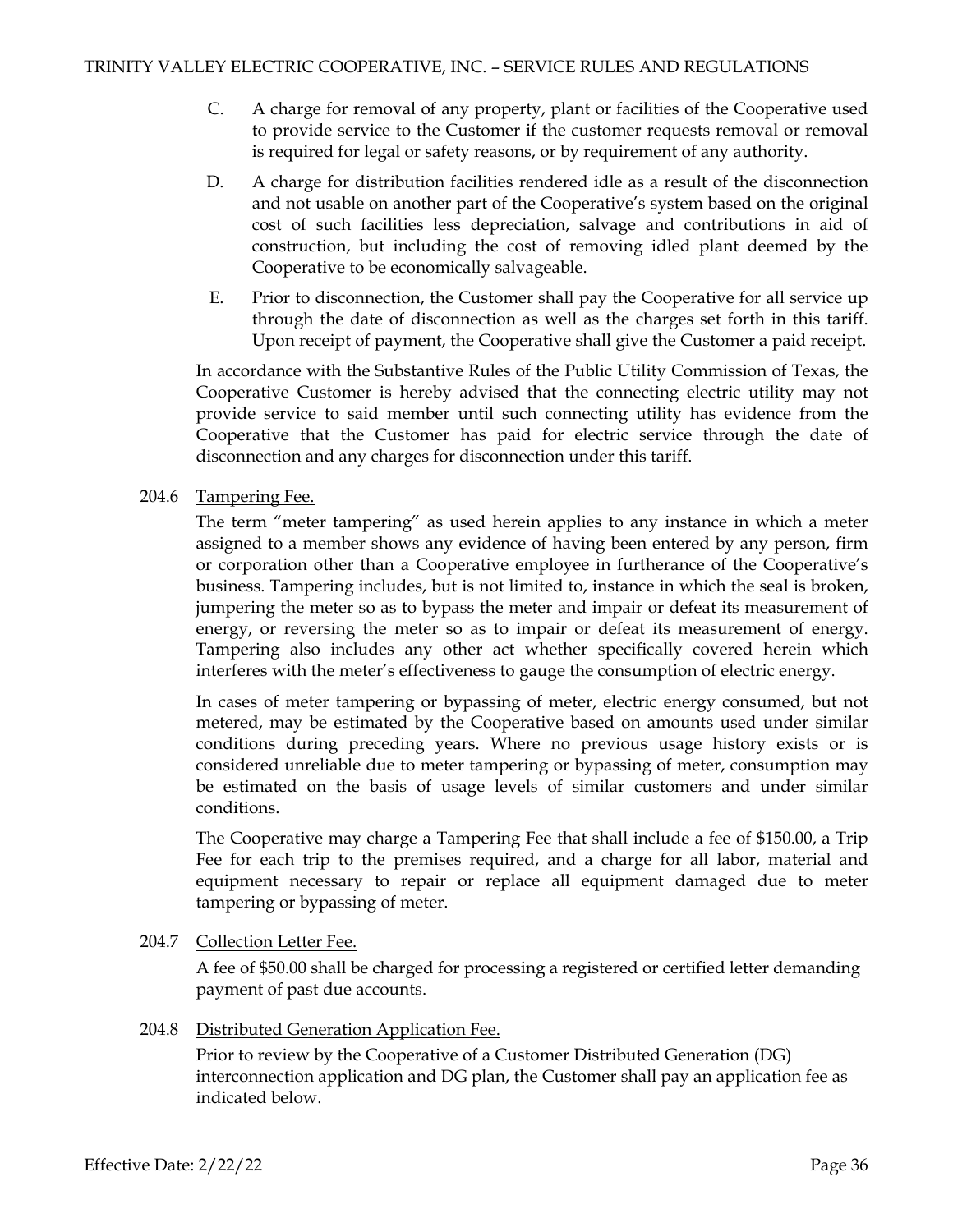- A. An application fee of \$300.00 for Distributed Generation Facilities 15 kW and smaller.
- B. An application fee of \$500.00 for Distribution Generation Facilities 16 50kW.
- C. Generation Facilities above >50 kW to 700 kW are subject to all fees or charges, equipment costs to accommodate such an installation, which shall be decided upon a case by case basis.

A separate fee must be submitted for each DG facility. All size requirements are based on DG output.

## **III – SERVICE RULES AND REGULATIONS**

## 301. Application for Electric Service.

301.1 Application Required.

Any person desiring to receive electric service from the Cooperative shall apply for such service by properly completing, signing, and filing with the Cooperative an Application for Membership and Electric Service. A form of Application for Membership and Agreement For Electric Service is contained in these tariffs; however, special contractual arrangements, which may include additional charges, may be required. A separate Application for Membership and Agreement For Electric Service is usually required for each location where delivery of electric energy is desired, whether or not for initiation or renewal of service or otherwise. An Application for Membership and Electric Service is filed when it is received by an appropriate Cooperative employee at any office of the Cooperative.

The Application for Membership and Agreement for Electric Service must be in the same name of the person desiring to receive electric service. The Cooperative may require suitable identification and such other information as may be reasonably necessary to evaluate the application.

### 301.2 Membership in the Cooperative.

If Customer is not a member of the Cooperative, Customer shall properly complete, sign, and file an application for membership. The filing of an application for membership shall be accompanied by the payment of one (1) membership fee.

In accordance with the Cooperative Bylaws, a husband and wife are accepted into joint membership and shall abide by provisions so set forth.

### 301.3 Offer to Purchase Electric Service.

Upon compliance with the provisions of Sections 301.1 and 301.2, applicant has made an offer to purchase electric energy from the Cooperative, the terms of which are contained in the Application for Membership and Agreement For Electric Service, these tariffs, and any applicable easement. If no easement is executed, the Customer will upon request by the Cooperative at any later time execute the Cooperative's standard right-of-way agreement granting to the Cooperative, at Customer's expense, a satisfactory easement across lands owned or controlled by the Customer. In the event the Customer shall divide premises by sale in such manner that one part shall be isolated from streets or alleys where the Cooperative's electric lines are accessible, the Customer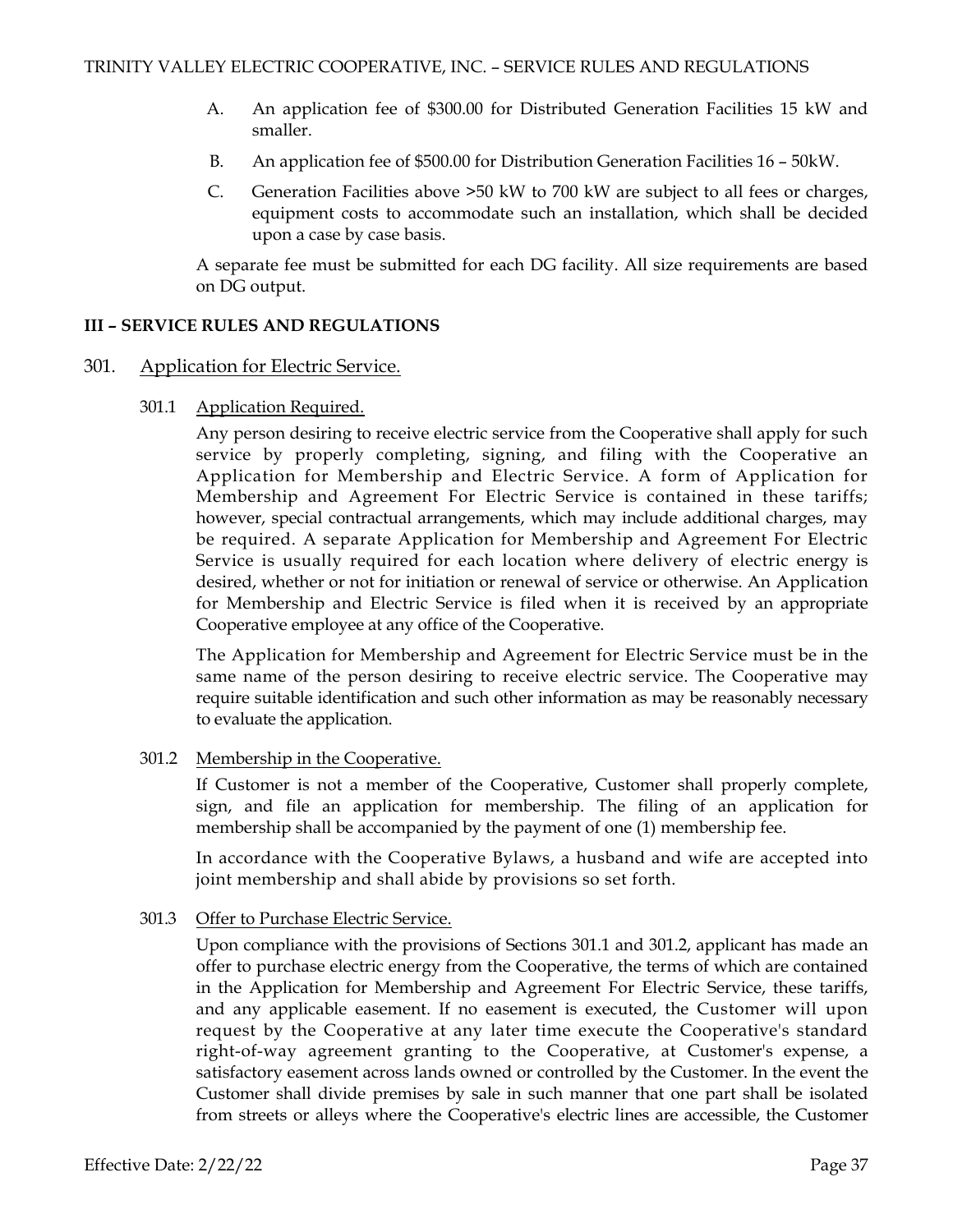shall grant or reserve an easement for electric service over part having access to electric lines for the benefit of the isolated part.

#### 302. Establishment of Credit.

The Cooperative may require a Customer, regardless of the type of service applied for, to demonstrate and satisfactorily establish credit in such form and manner as may be prescribed by the Cooperative. The satisfactory establishment of credit shall not relieve a Customer from complying with tariff provisions for prompt payment of bills.

#### 302.1 Amount of Deposit.

The initial deposit for permanent residential, commercial or large power service shall not exceed one-sixth  $(1/6)$  of the estimated annual billings. The Cooperative may require an applicant for temporary service or seasonal service or service to weekend or intermittent use installations to pay a deposit sufficient to reasonably protect the Cooperative against the assumed risk for any of such services.

#### 302.2 Additional Deposit.

An additional deposit may be required if the average of the customers actual billing for the last 12 months or at least twice the amount of the original estimated annual billings and a disconnect notice has been issued for the account within the previous 12 months.

The Cooperative may require that an additional deposit be paid within 10 days after the Cooperative has issued a written disconnection notice and requested the additional deposit.

Instead of an additional deposit, the customer may pay the total amount due on the current bill by the due date of the bill, provided the customer has not exercised this option in the previous 12 months.

The Cooperative may disconnect service if the additional deposit is not paid within 10 days of the request, provided a written disconnection notice has been issued to the customer. A disconnection notice may be issued concurrently with either the written request for the additional deposit or current usage payment.

#### 302.3 Temporary or Seasonal Service and for Weekend Residence.

The Cooperative may require an applicant for temporary service or seasonal service or service to weekend or intermittent use installations to pay a deposit sufficient treasonably protect the Cooperative against the assumed risk for any of such services.

### 302.4 Reestablishment of Credit.

Every applicant who previously has been a Customer of the Cooperative and whose service has been discontinued for nonpayment of bills or meter tampering or bypassing of meter shall be required, before service is rendered, to pay all amounts due the Cooperative or execute a deferred payment agreement, if offered, and reestablish credit.

### 302.5 Credit History of a Spouse/Former Spouse.

The Cooperative may require a residential applicant for service to satisfactorily establish credit, but such establishment of credit shall not relieve the customer from complying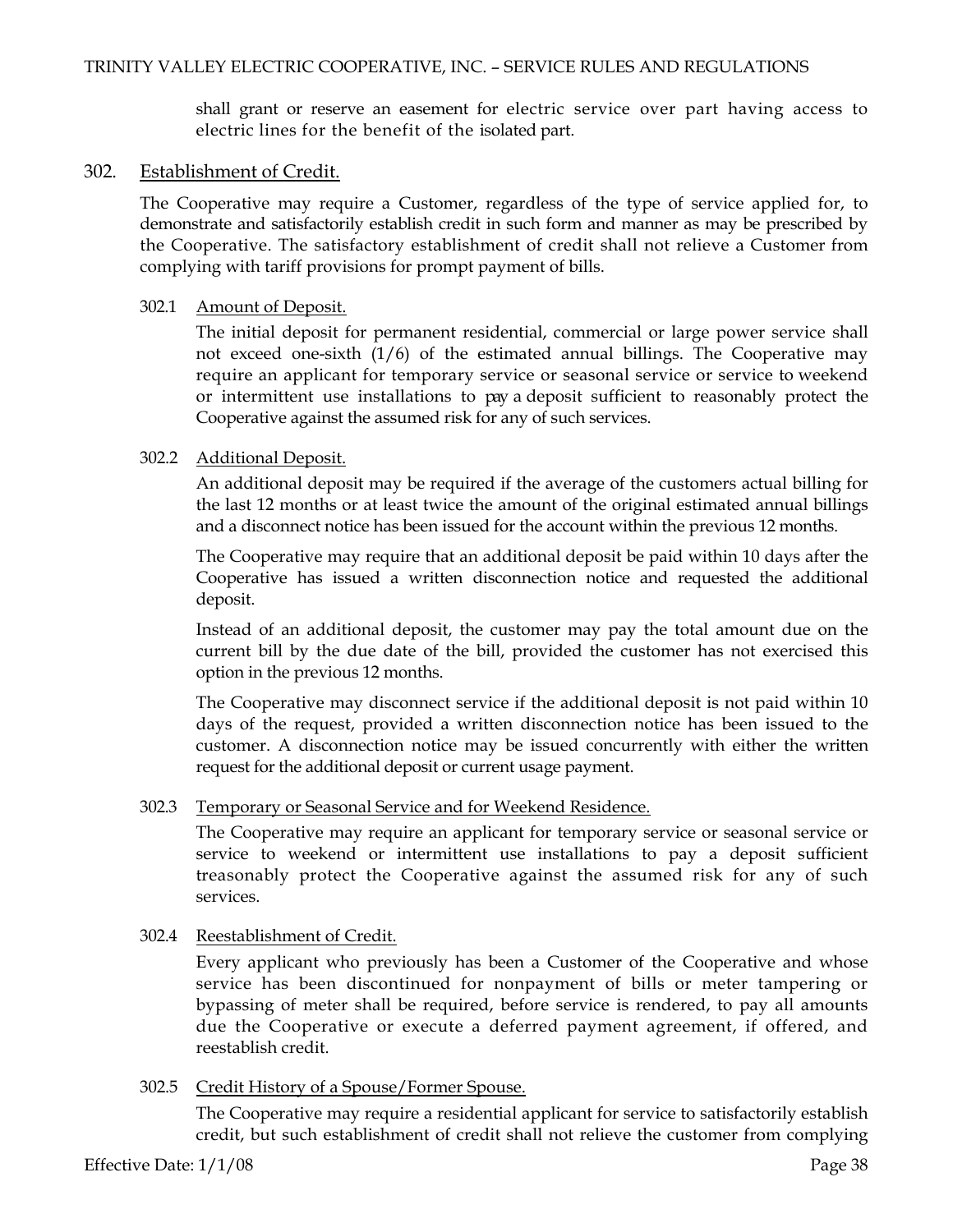with rules for prompt payment of bills. Credit history shall be applied equally for a reasonable period of time to a spouse or former spouse who shared the service. Credit history maintained by one must be applied equally to the other without modification and without additional qualifications not required of the other.

## 302.6 Payment History of Residential Applicant.

A residential applicant shall not be required to pay a deposit if the residential applicant has been a customer of any utility for the same kind of service within the last two years and is not delinquent in payment of any such utility service account, and during the last 12 consecutive months of service did not have more., than two occasion in which a bill for such utility service was paid after becoming delinquent and never had service disconnected for nonpayment; applicants are encouraged to obtain a letter of credit history from their previous utility, and utilities are encouraged to provide such information with final bills.

# 302.7 Satisfactory Credit Rating by Appropriate Means.

A residential applicant shall not be required to pay a deposit if the residential applicant demonstrates a satisfactory credit rating by appropriate means, including, but not limited to, the production of generally acceptable credit cards, letters of credit reference, the names of credit references which may be quickly and inexpensively contacted by the Cooperative, or ownership of substantial equity.

# 302.8 Written Guarantee in Lieu of a Deposit\_

A residential applicant shall not be required to pay a deposit if the residential applicant furnishes in writing a satisfactory guarantee to secure payment of bills for the service required:

- 1. The guarantee shall be for the amount of deposit the Cooperative would normally seek on the applicant's account. The amount of guarantee shall be clearly indicated on any documents or letters of guarantee signed by the guarantor.
- 2. When the customer has paid bills for service for 12 consecutive residential billings without having service disconnected for nonpayment of bills and without having more than two occasions in which a bill was delinquent, and when the customer is not delinquent in the payment of current bills, the Cooperative shall void and return any documents or letters of guarantee placed with the utility to the guarantor.

# 302.9 Establishment of Credit by Customer.

An initial deposit may not be required from residential customers unless the customer has more than two occasions during the last 12 consecutive months of service in which a bill for utility service was paid after becoming delinquent or if the customer's service was disconnected for nonpayment. A deposit required pursuant to this section shall not exceed an amount equivalent to one-sixth of annual billings. Such deposit may be required to be made within ten days after issuance of written termination notice and requested deposit. In lieu of initial deposit, the customer may elect to pay the current bill by the due date of the bill, provided the customer has not exercised this option in the previous 12 months. The customer may furnish in writing a satisfactory guarantee to secure payment of bills in lieu of cash deposit.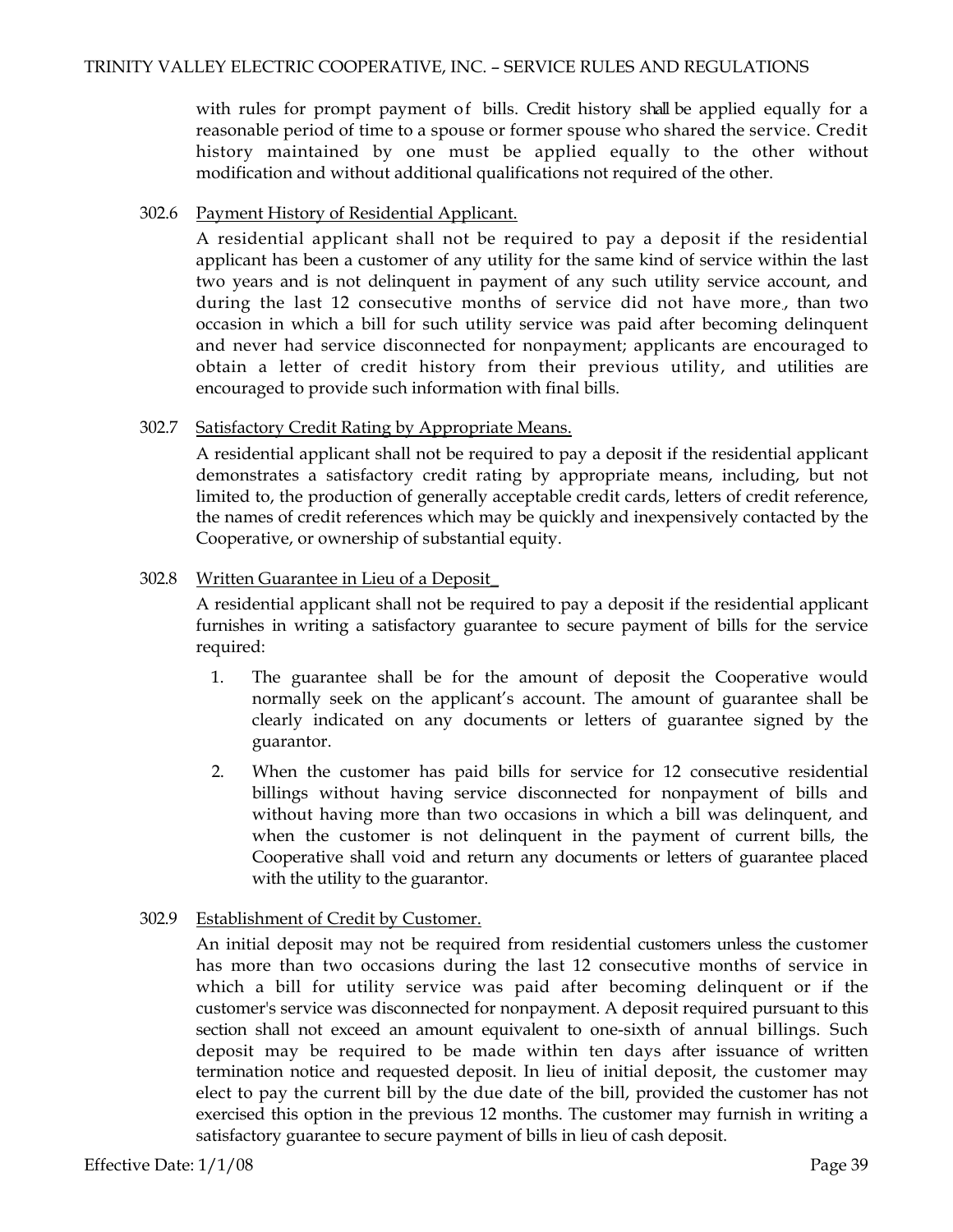## 302.10 Senior Citizen Deposits.

All applicants for permanent residential service who are 65 years of age or older will be considered as having established credit if such applicant does not have an, outstanding account balance within the utility or another utility for the same service which accrued within the last two years.

## 302.11 Deposit Interest.

If the Cooperative requires a deposit to be made by a customer, the Cooperative shall pay interest on such deposits at the annual interest rate set by the Public Utility Commission of Texas, compounded annually. If a refund of deposit is made within 30 days of receipt of deposit, no interest payment is required. If the Cooperative retains the deposit more than 30 days, payment of interest shall be made retroactive to the date of deposit.

- 1. Payment of the interest to the customer shall be at the time the deposit is returned or credited to the customer's account.
- 2. The deposit shall cease to draw interest on the date it is returned or credited to the customer's account.

## 302.12 Deposit Records.

The Cooperative shall keep records to show:

- 1. The name and address of each depositor.
- 2. The amount and date of the deposit.
- 3. Each transaction concerning the deposit.

# 302.13 Deposit Receipts.

The Cooperative shall issue a receipt of deposit to each applicant from whom a deposit is received and shall provide means whereby a depositor may establish claim if the receipt is lost.

### 302.14 Unclaimed Deposits.

A record of each unclaimed deposit must be maintained for at least four years, during which time the Cooperative shall make a reasonable effort to return the deposit.

# 302.15 Refund of Deposits.

When the customer has paid bills for service for 12 consecutive residential billings or for 24 consecutive commercial or industrial billings without having service disconnected for nonpayment of bill and without having more than two occasions in which a bill was delinquent, and when the customer is not delinquent in the payment of the current bills, the Cooperative shall promptly and automatically refund the deposit plus accrued interest to the customer in the form of cash or credit to a customer's bill, or void the guarantee.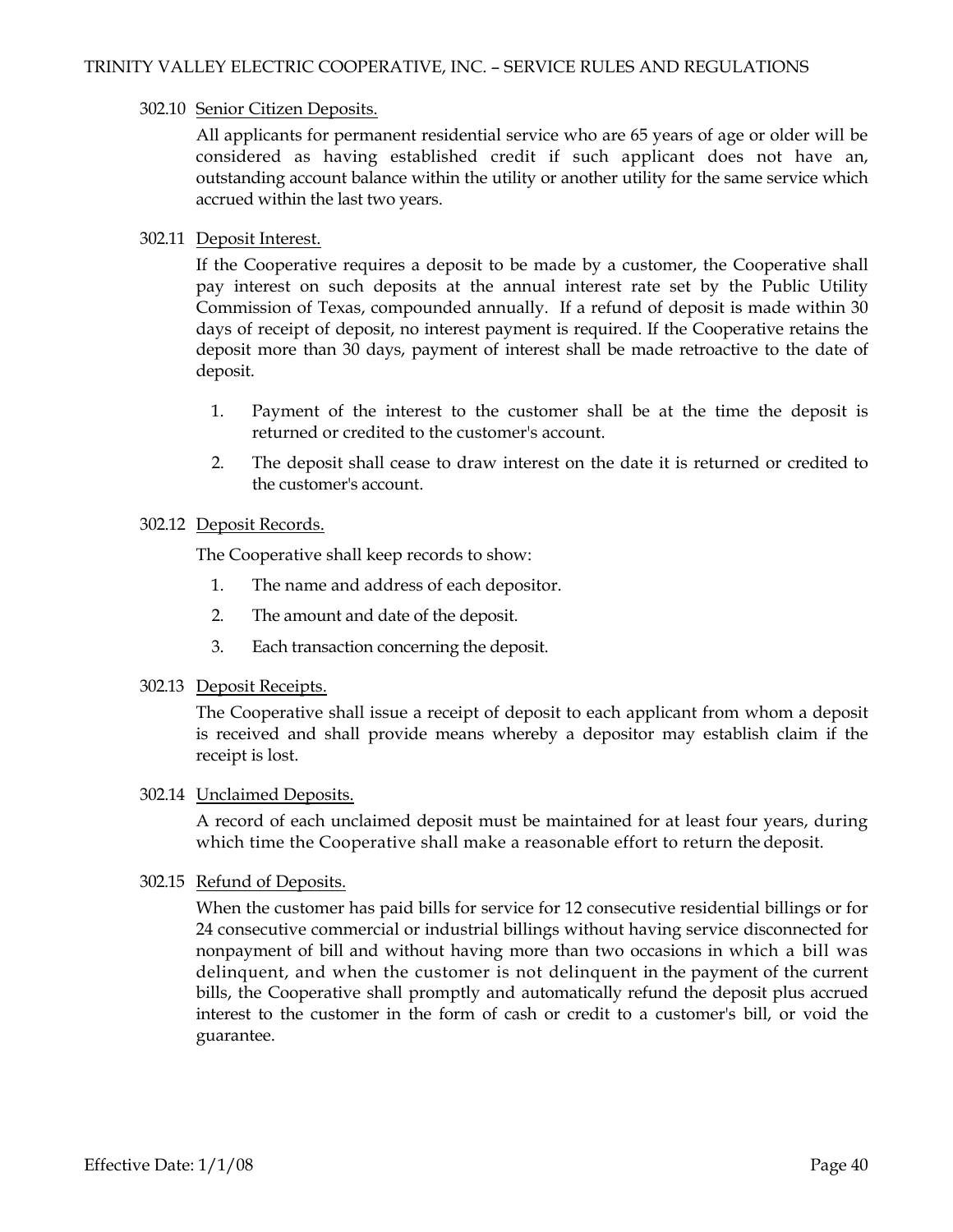# TRINITY VALLEY ELECTRIC COOPERATIVE, INC. – SERVICE RULES AND REGULATIONS

## 303. Cooperative Action on the Application.

The Cooperative shall consider the offer to purchase electric service and act upon it within a reasonable time by either granting the application (conditionally, subject to these Service Rules and Regulations) or refusing service in accordance with this tariff

### 303.1 Granting Application.

The Cooperative may grant an application by having its authorized officer or employee sign the Application for Membership and Agreement For Electric Service on behalf of the Cooperative; or making electricity available at Customer's service location.

### 303.2 Refusal of Service.

### A. Grounds for Refusal of Service.

The Cooperative may refuse service if:

1. Credit.

Applicant/Customer fails to establish credit and refuses to make a deposit.

2. Fulfillment of Conditions Precedent.

If Applicant/Customer has failed or refused within a reasonable time to fulfill any condition precedent to performance (see Section 304.2);

3. Indebtedness.

If Applicant/refused to pay any indebtedness to any utility having previously provided applicant with electric service;

4. Membership.

Applicant/Customer has failed or refused to pay the membership fee or qualify for membership in the Cooperative in accordance with the provisions of law,

5. Hazardous Condition.

If it has come to the Cooperative's attention that Customer's installation or equipment is hazardous or of such character that satisfactory service cannot be given. The Cooperative does not by initiating service warrant or represent that Customer's installation or equipment is not hazardous or of such character that satisfactory service can be given.

6. False Name or Other Artifice.

Customer or prospective Customer uses an alias, trade name, business name, the name of a relative or another person or other artifice to avoid payment of electric service bills.

B. Insufficient Grounds for Refusal to Serve.

The following shall not constitute sufficient cause for refusal of service to a present customer or applicant:

- 1. Delinquency in payment for service by a previous occupant of the premises to be served;
- 2. Failure to pay for merchandise, or charges for non-utility service purchased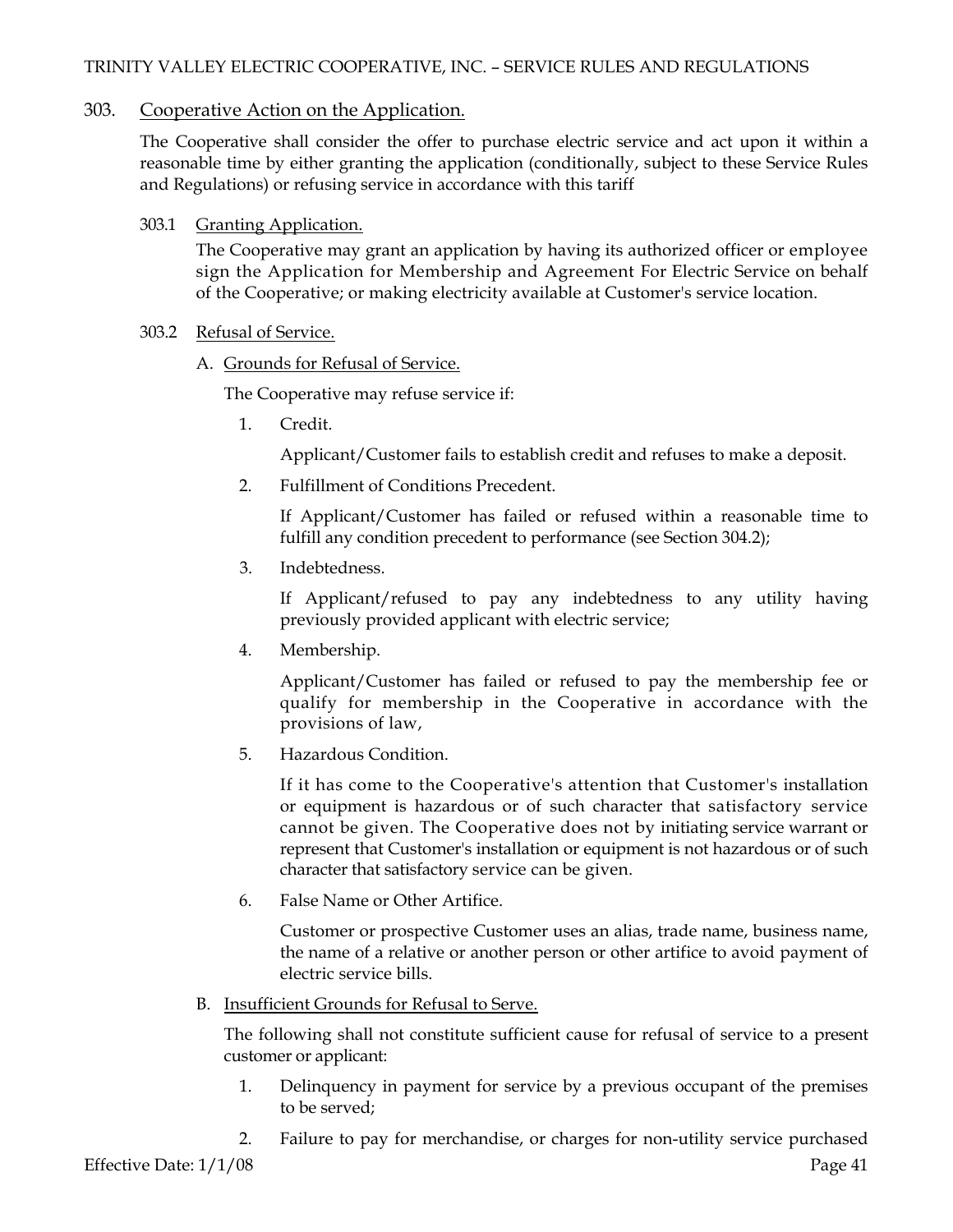from the utility;

- 3. Failure to pay a bill to correct previous under billing due to misapplication of rates more than six months prior to the date of application;
- 4. Violation of the Cooperative's rules pertaining to operation of nonstandard equipment or unauthorized attachments which interferes with the services of others, or other services such as communication services, unless the customer has first been notified and been afforded reasonable opportunity to comply with said rules;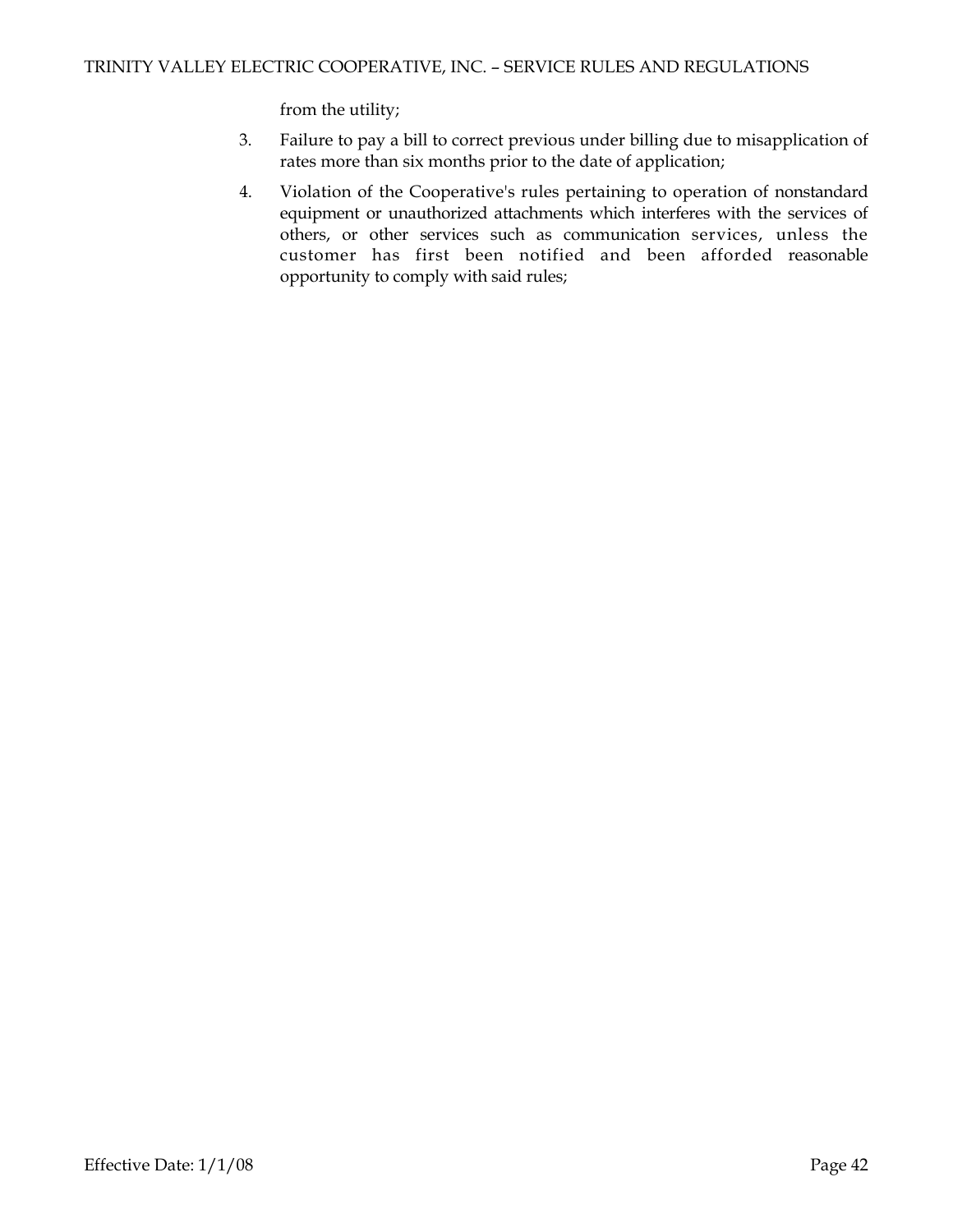- 5. Failure to pay a bill of another customer as guarantor thereto unless the guarantee was made in writing to the utility as a condition precedent to service, and
- 6. Failure to pay the bill of another customer at the same address except where the change of customer identity is made to avoid or evade payment of a utility bill. A customer may request a supervisory review if the Cooperative determines that evasion has occurred and refuses to provide service.

## 304. Contract for Service.

Customer requests for electric service of the character and type provided by Cooperative are granted within the limitations of the applicable rate schedule for electric service, the availability of Cooperative facilities, the characteristics of Customer's electrical load and these Service Rules and Regulations.

Cooperative may require special contractual arrangements, which may include additional charges, prior to Cooperative's providing electric service if the electric service requested by Customer is not available at the service location, is other than that which Cooperative usually provides or if the service requested is not adequately compensated for by the applicable rate schedule.

The grant of an application shall operate as an acceptance of Applicant's offer to purchase electricservice. Any Customer taking electric service from Cooperative, in consideration of the Cooperative's supplying electric service and regardless whether or not such Customer has made application for such electric service, is bound by these Service Regulations and is liable to Cooperative for payment for such electric service under the applicable rate schedule.

### 304.1 Terms of Contract.

The terms of the contract are the provisions of the Application for Membership and Electric Service, the service rules and regulations of the Cooperative, the applicable rate schedule, (including this tariff) and any applicable easement.

# 304.2 Conditions to be Fulfilled by Applicant or Customer.

As conditions precedent to the performance or obligation to perform any part of the contract for electric service by the Cooperative or the provision of any electric service Customer shall:

# A. Comply with the Law.

Customer warrants to the Cooperative that he or she has complied with all Federal, State, County, and Municipal regulations governing the service applied for and shall remain in compliance. The Cooperative does not undertake to determine if Customer is in compliance with the law and the provision of service shall not be construed as any indicia of compliance; however, the Cooperative may require a copy of any approval required by law, ordinance or regulation prior to the provision of service or may refuse or discontinue service if Customer fails or refuses to comply with applicable state and municipal regulations.

B. Comply with Service Rules.

Applicant/Customer shall comply with the Service Rules and Regulations of the Cooperative governing the service applied for,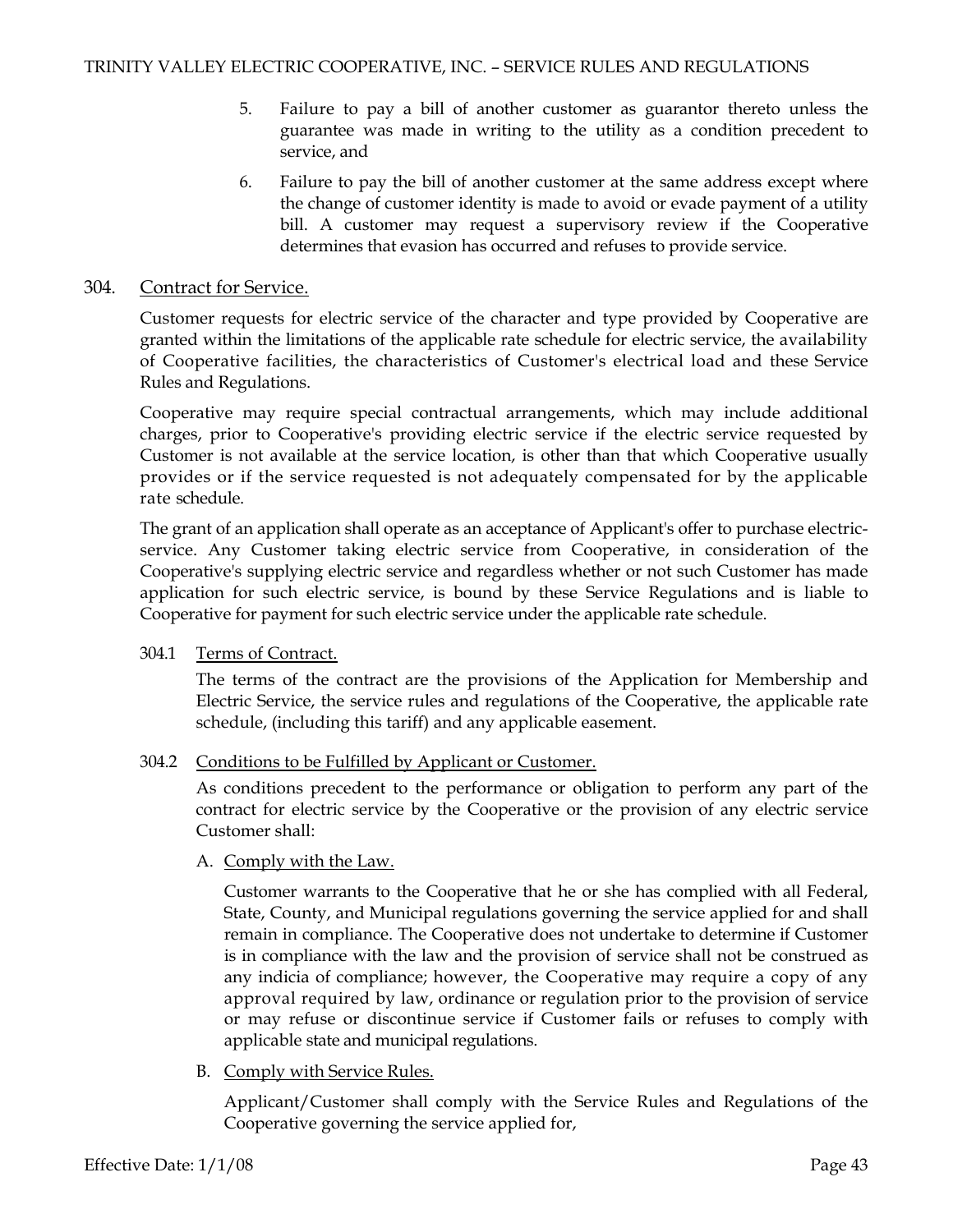### And

## C. Customer's Installation.

Customer warrants to the Cooperative that Customer's installation is constructed in accordance with the latest revision of the National Electrical Code published by the National Fire Protection Association and/or the latest revision of the National Electrical Safety Code published by the Institute of Electrical and Electronics Engineers, Inc., as well as other Codes that may be applicable. Customer further warrants to the Cooperative that Customer's installation will be maintained in accordance with such Codes. The Cooperative does not undertake to determine if Customer's installation complies with such standards and the provision of service shall not be construed as any indicia of compliance; however, should it come to the attention of the Cooperative that Customer's installation does not conform to such standards, Customer may be required to conform prior to the provision of service or the Cooperative may discontinue service.

And

D. Easement.

Customer shall grant or secure to the Cooperative at Customer's expense an easement, the form and content of which is satisfactory to the Cooperative. In the event the Applicant/Customer is not able to secure an easement acceptable to the Cooperative after reasonable attempts and the Cooperative acquires an easement, then Customer shall reimburse the Cooperative all costs;

And

E. Construction Costs.

Customer shall fulfill all obligations for the payment of construction costs in the manner prescribed in service rules and regulations governing line extensions.

304.3 Assignment of Contract.

The Customer shall not assign the Agreement for Electric Service or any of Customer's rights or obligations thereunder except by written consent of the Cooperative and in compliance with the Articles and Bylaws of the Cooperative. The Agreement for Electric Service shall inure to the benefit of the Cooperative's assigns.

# 304.4 Modification by the Parties.

The contract for electric service may be modified by the agreement of both the Cooperative and the Customer if such agreement is made in writing and signed by both parties.

## 305. Line Extension.

# 305.1 General Policy.

The Cooperative extends its distribution facilities to Customers in accordance with the following line extension provisions.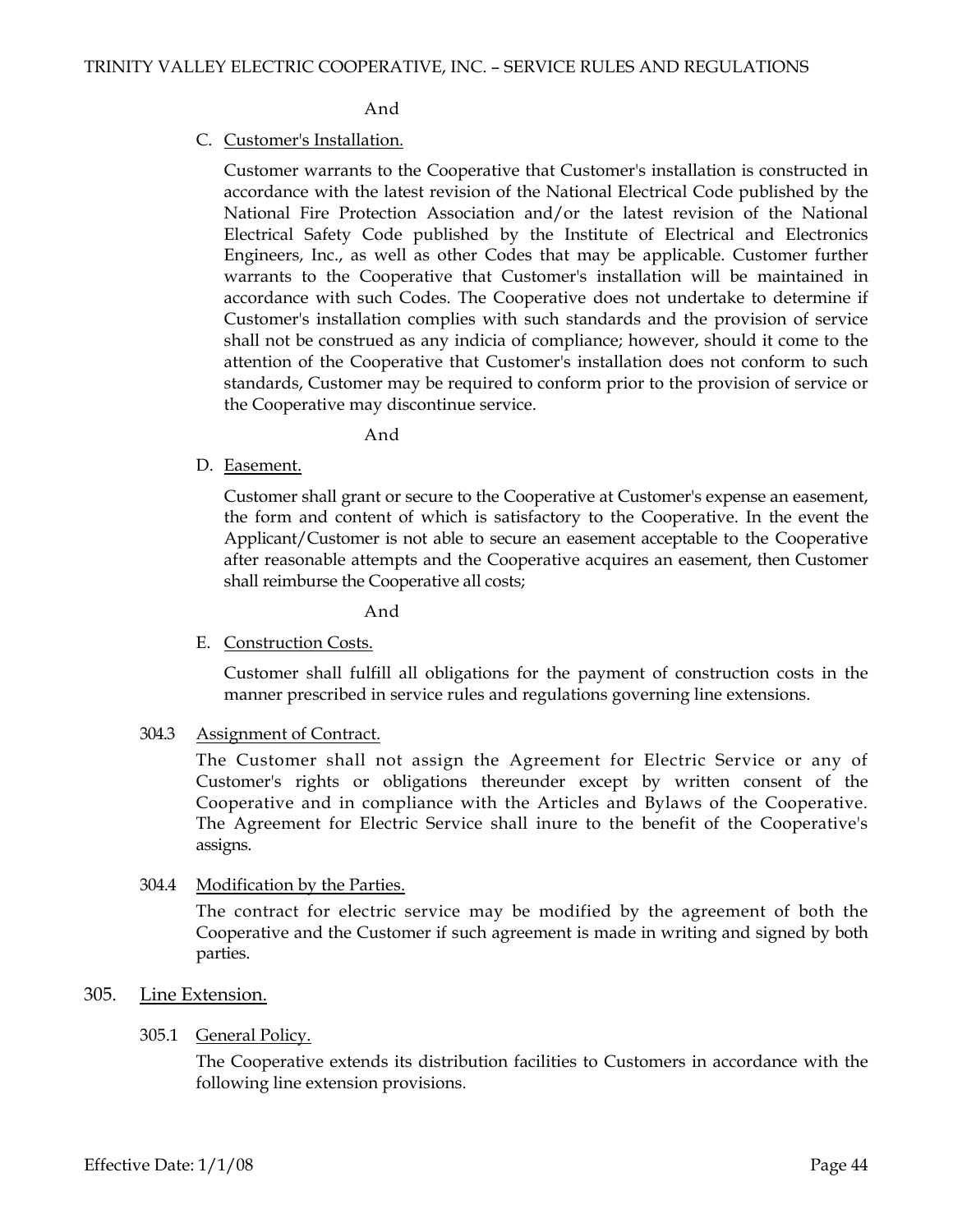## A. Permanent Residential Service.

The Cooperative will construct a new extension of its overhead distribution system to serve a single- or multi-family residence under the following provisions:

# 1. Applicability.

To qualify as an extension to a permanent residence, the location where Customer is requesting service shall:

- a) be a permanent installation;
- b) be a single- or multi-family dwelling unit not combined with or attached to other residential units; and
- c) if located within a subdivision, the developer must have complied with the subdivision line extension policy of the Cooperative and paid all aid to construction required therein.
- 2. Point of Delivery.

The Cooperative extends its electric facilities only to the point of delivery. Customer shall install and be solely responsible for wiring of the installation and all service entrance wiring through the weatherhead. Customer shall furnish a disconnect switch below the meter loop on the Cooperative's pole. The Cooperative will be responsible for making connection between the Customer's disconnect switch and the meter loop. Customer shall not make this connection and is prohibited from connecting Customer's wiring at the Cooperative's meter, within Cooperative's breaker box, or to any other facilities of the cooperative.

3. Facilities Charge.

The Cooperative will contribute up to \$1,500 to extend service to a permanent residential consumer. Any additional costs in excess of the Cooperative's contribution will be paid by the consumer. The cooperative requires payment in advance. All amounts paid to the Cooperative for construction shall be nonrefundable.

### B. Non-Permanent and Temporary Line Extensions.

The Cooperative will construct a new extension of its overhead distribution system to serve non-permanent installations and temporary installations under the following provisions:

1. Point of Delivery.

The Cooperative extends its electric facilities only to the point of delivery. Customer shall install and be solely responsible for wiring of the installation and all service entrance wiring through the weatherhead. Customer shall furnish a disconnect switch below the meter loop on the Cooperative's pole. The Cooperative will be responsible for making connection between the Customer's disconnect switch and the meter loop. Customer shall not make this connection and is prohibited from connecting Customer's wiring at the Cooperative's meter, within Cooperative's breaker box, or to any other facilities of the cooperative.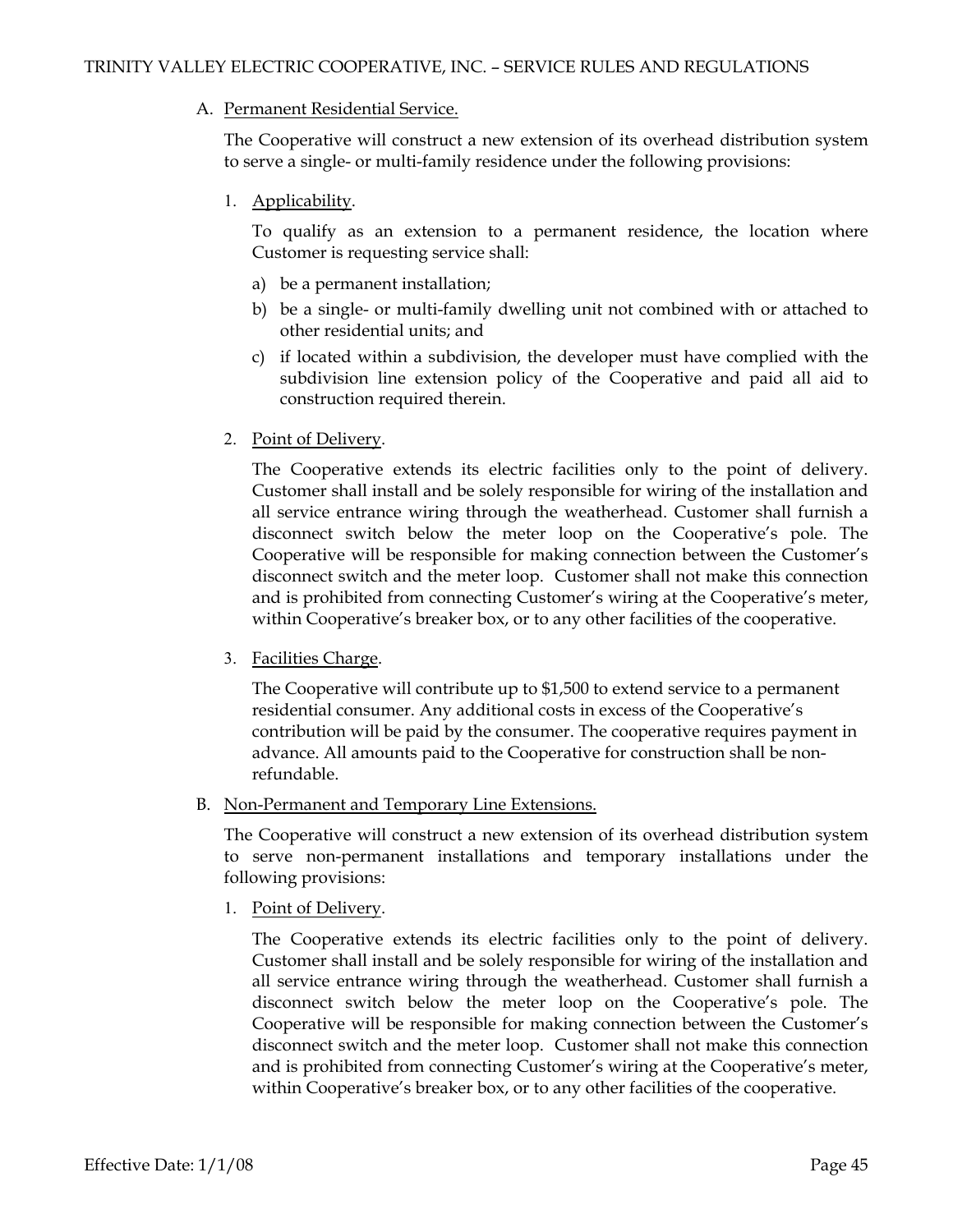# 2. Facilities Charge.

The Customer shall be required to pay in advance as a non-refundable aid to construction 100% of the actual cost of all construction, plus the cost of removal, less salvage value.

- C. Residential Developments.
	- 1. Applicability.

The Cooperative will construct a new extension of its overhead or underground distribution system to provide service within residential developments when five or more contiguous lots are scheduled for immediate development, under the following conditions:

- a) The development is a platted residential subdivision to be primarily used or developed for single or multi-family residential dwelling units, which meet requirements set forth for a Permanent Installation and a Permanent Electric Service;
- b) The development has an approved water and sewer system and improved roads;
- c) The land developer shall become a member, establish credit, execute an electric service agreement, and comply with all other applicable provisions of the Service Rules and Regulations of the Cooperative;
- d) The development, in the Cooperative's judgment, is not unduly speculative and will be developed in a planned manner;
- e) The Cooperative at its sole discretion may install either a front or rear lot system;
- f) The developer provides at no cost to the cooperative:
	- 1) Right-of-way easements and covenants on owner's property that are satisfactory to the Cooperative;
	- 2) Site plans (streets, wet utilities, mechanical, electrical, plumbing, and landscaping plans, etc.), notice of construction start dates and construction schedules that are reasonable and industry typical for the type of work to be performed;
	- 3) Survey points for grades, lot corners, street ROW, and other locations reasonably necessary for installation of the electric system.

# 2. Facilities Charge.

- a) The Cooperative will contribute up to \$2,500 per lot to extend service to the development. Any additional costs in excess of the Cooperative's contribution will be paid by the developer. The Cooperative requires payment in advance. All amounts paid to the Cooperative for construction shall be non-refundable.
- D. All Other Extensions.

A contribution in aid of construction for provision of electric service is required for all extensions other than those provided for in sections 305.20 and 305.30 if the estimated annual revenue from Customer, excluding purchased power cost, is less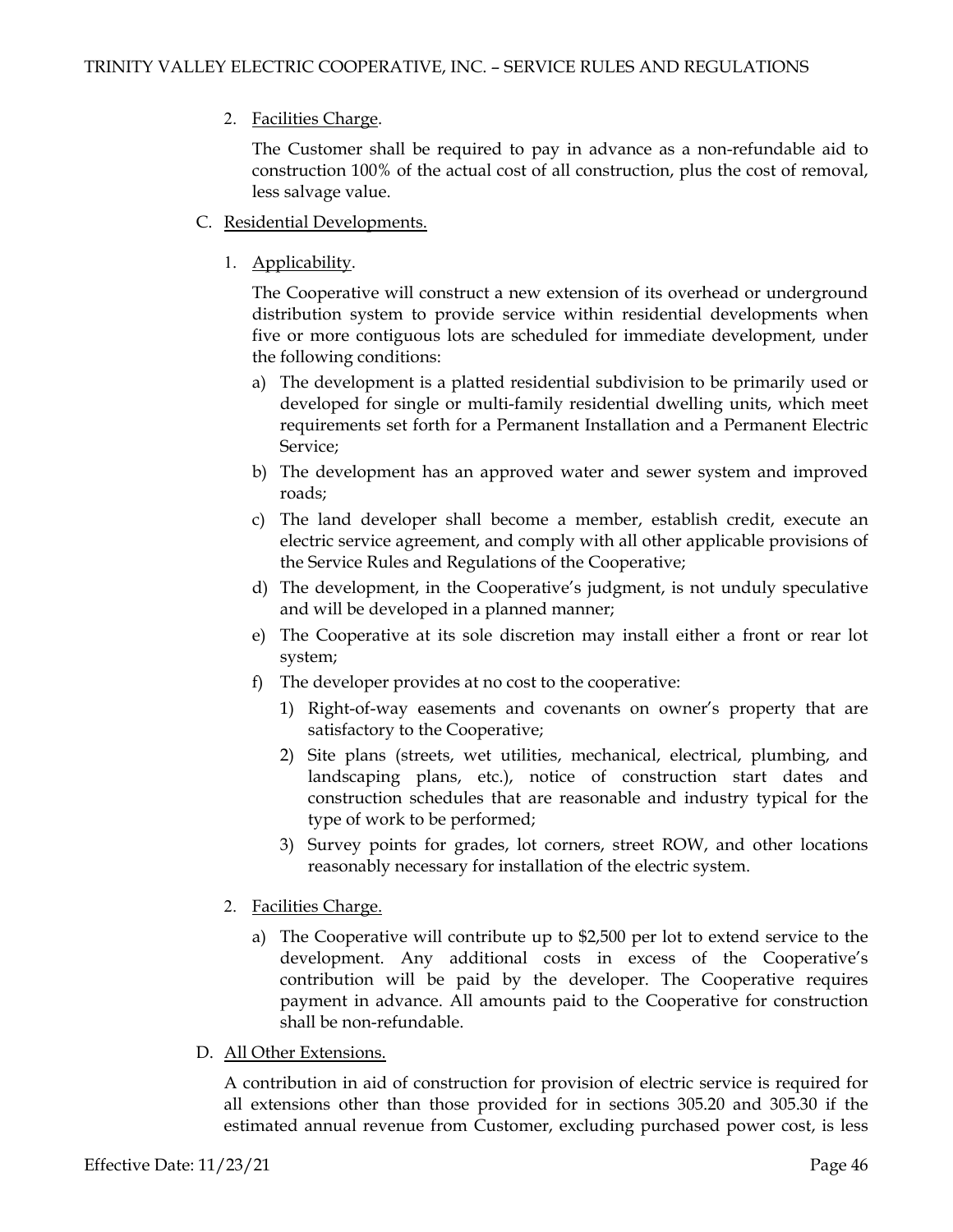than the revenue requirement associated with the Cooperative's system and direct investment costs of providing service to Customer. The amount of the customer's contribution in aid of construction for all other extensions shall be determined by the following formula. If the amount calculated below is zero or negative, no contribution in aid of construction is required for provision of electric service.

Coop's Allowable Investment = Annual Revenue / Return Factor Total Project Cost = Direct Cost + System Cost Customer's Contribution = Total Project Cost - Coop's Allowable Investment

#### Where:

- Direct Cost = The cost of distribution or transmission facilities necessary to provide electric service to the Customer, determined by estimating all necessary expenditures, including, but not limited to overhead distribution facilities, metering and rearrangement of existing electrical facilities. This cost includes only the cost of the above-mentioned facilities that are necessary to provide service to the particular customer requesting service and does not include the costs of facilities necessary to meet future anticipated load growth, or to improve the service reliability in the general area for the benefit of existing and future customers
- System Cost = Cooperative's average allocated investment costs and rate base items associated with transmission backbone facilities, distribution substation facilities and distribution backbone facilities as determined from the Cooperative's most recent cost of service..
- Annual Revenue = Annual revenue from the Customer computed using estimated billing units less the estimated annual cost of purchased power.
- Return Factor = The fixed charge rate, including O&M, Depreciation, Taxes and a return on investment, necessary to convert an annual revenue stream to the total revenue associated with the life of the project.

The cooperative may require the payment of the total required customer contribution before beginning construction. Upon the satisfactory establishment of credit the consumer may enter into a five (5) year contract with the cooperative for the payment of the unpaid portion of the customer's contribution in aid of construction. Such payment shall be added to the monthly bill of the Customer and does not include the use of any energy. The Cooperative may require payment in advance of the entire customer contribution if the customer is unwilling, unable, or has failed to establish satisfactory credit. All amounts paid to the Cooperative for construction shall be non-refundable unless otherwise specifically stated in an agreement for provision of service.

For Customer's with loads greater than 1000 kW the Cooperative shall exercise prudent judgment in determining the conditions under which a specific line extension will be made and shall view each case individually. Special contractual arrangements will be made with the customer and may include contribution in aid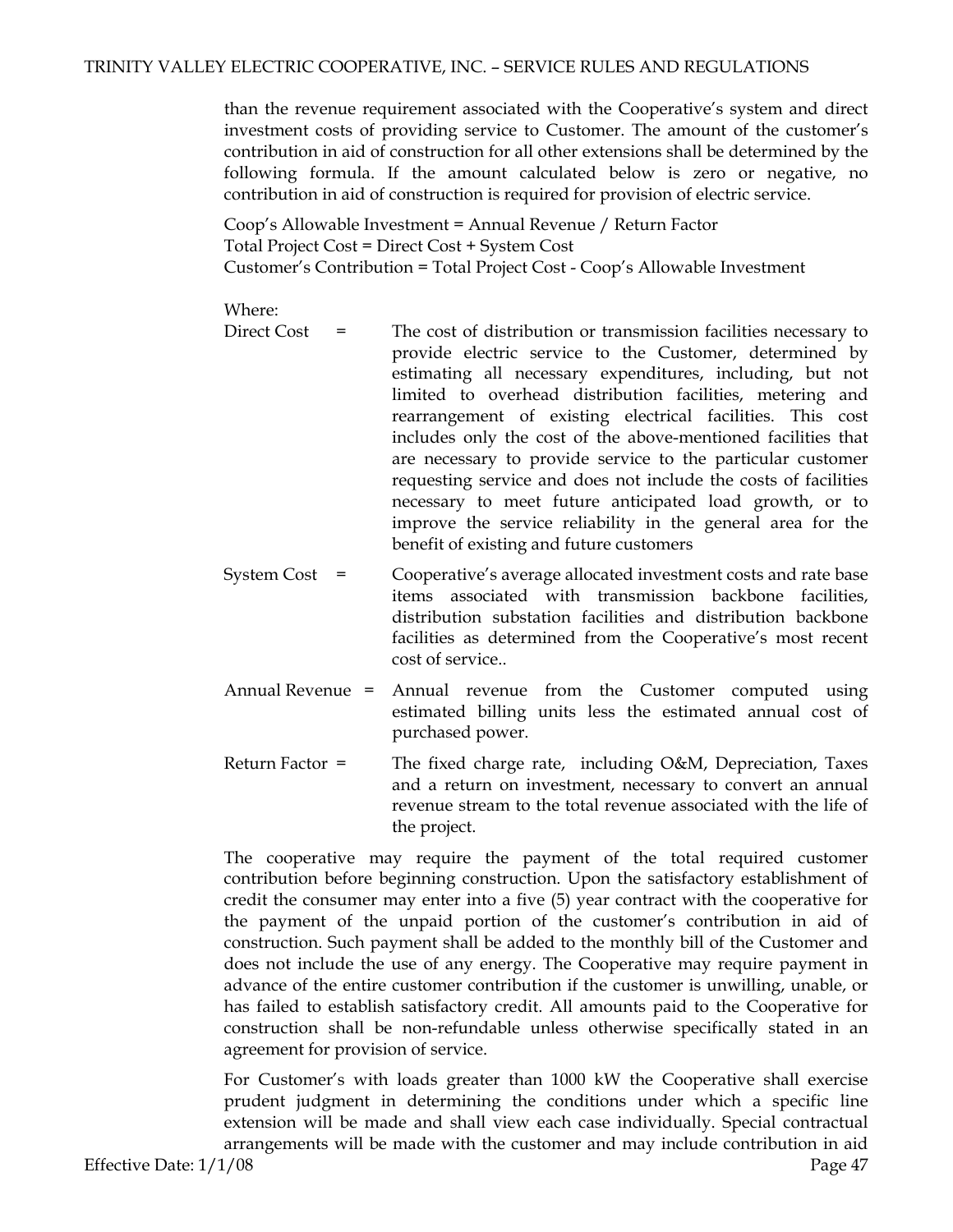of construction paid in advance of construction or as a monthly facilities charge, special contract minimums, special service specifications, special contract terms, or other arrangements or conditions deemed reasonable by the Cooperative.

## 305.2 Underground Service.

The Cooperative will provide underground facilities to serve any type of installation. The Customer shall pay the actual cost of construction less such amount as would have been the Cooperative's obligation if the service had been provided from overhead facilities.

## 305.3 Ownership of Distribution Facilities.

The Cooperative shall retain the ownership of all material and facilities installed by the Cooperative for the distribution of electric energy whether or not the same have been paid for by the Customer. All lines and facilities constructed or installed by the Cooperative are the property of the Cooperative.

## 305.4 Relocation or Upgrade of Facilities.

The Cooperative will relocate its facilities on Customer's premises at Customer's request provided Customer has (1) provided a satisfactory easement for the new facilities; (2) paid in advance an estimate of all costs for the removal of the old facilities, less salvage value, and all costs for the construction of new facilities. If the Cooperative determines it is necessary to move its facilities because customer fails or refuses to allow the Cooperative access to Cooperative's facilities at any time then Customer may be billed the actual cost of relocation. If Customer requests or Cooperative determines an upgrade of facilities is reasonably necessary, the Customer may be required to pay an amount not to exceed the actual cost of all construction.

# 305.5 Area Lighting/Security Lighting.

The Cooperative installs a security light on the following terms:

- A. The charge for installing and connecting a security light on an existing pole which has the appropriate secondary voltage is \$35.00;
- B. The Member is responsible for the initial capital cost of the security light, installation and major replacement costs. Cooperative will provide maintenance.
- C. Installation of a security light which requires construction other than that specified above will require the Customer requesting the light to bear the total cost of material and labor necessary to install such light;
- D. No installation charge shall be made when connecting existing security lights when in conjunction with a service connect.
- E. The Cooperative will furnish the power and maintain the light as necessary during normal working hours.

The security light(s), pole(s) and material shall remain the property of the Cooperative and the applicant agrees to protect equipment from deliberate damage. In case of repeated vandalism, the Cooperative reserves the right to remove the equipment.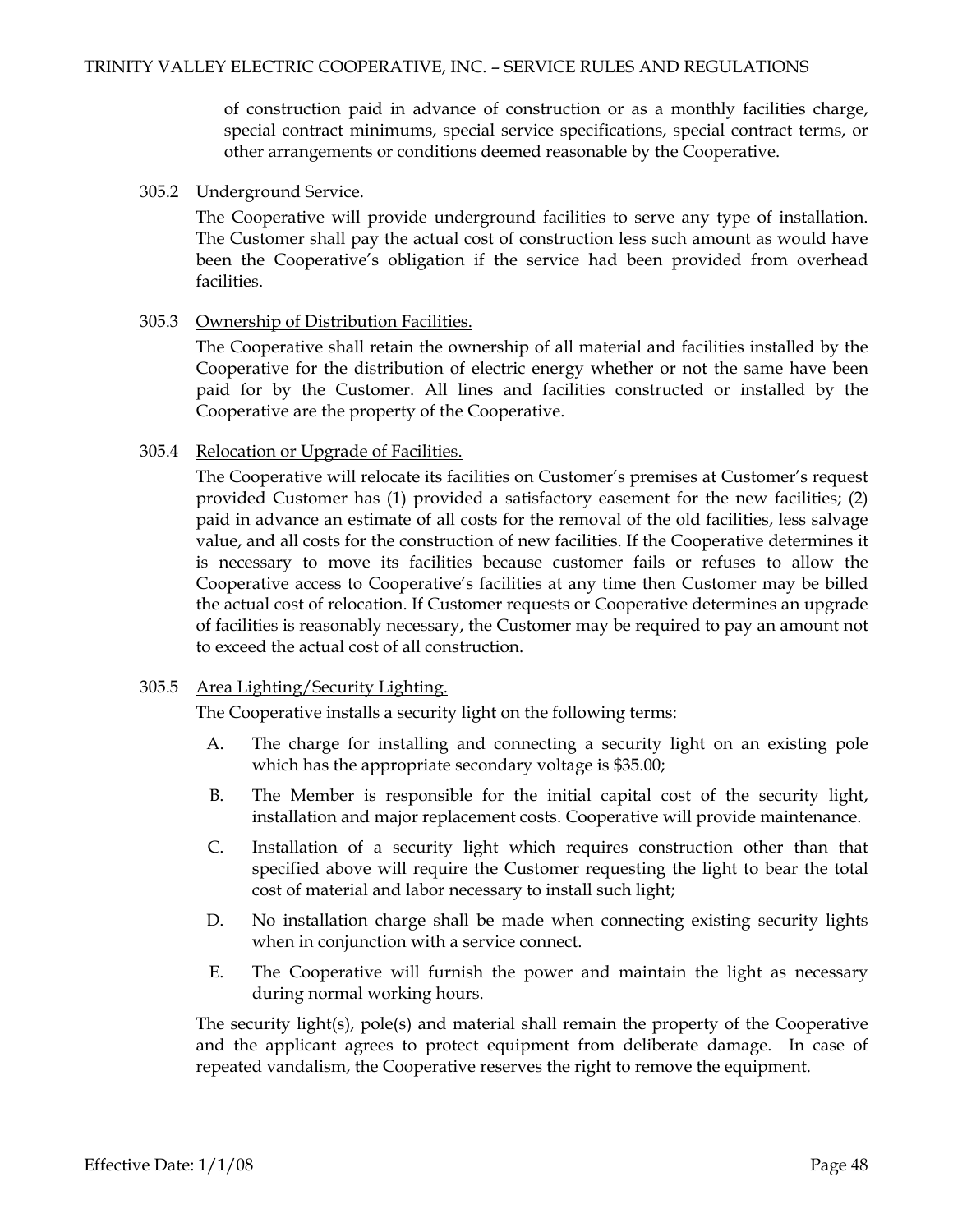## 305.6 Line Clearance.

The Cooperative will assist in the transportation of oversized objects through the area or in the construction of buried pipelines or other objects with the Cooperative's right-ofway by temporarily de-energizing Cooperative facilities or temporarily relocating or raising electric facilities provided that the Cooperative receives compensation for all actual costs incurred. Actual cost shall mean:

- A. Total of all costs including but not limited to labor, materials used, engineering, right-of-way acquisition and clearing;
- B. Cost for vehicles used including mileage;
- C. Cost for Cooperative employees involved.

## 305.7 Deferred Payment Plan.

The Cooperative may at its option enter into a deferred payment plan with the Customer for all or a portion of any amount required to be paid as aid-to-construction.

## 306. Meters.

## 306.1 Location and Installation of Meter.

Meters and service switches in conjunction with the meter shall be installed in accordance with the latest revision of American National Standards Institute, Incorporated Standard C12 (American National Code for Electricity Metering), and will be readily accessible for reading, testing and inspection, and where such activities will cause minimum interference and inconvenience to the Customer. Customer shall provide, at a suitable and easily accessible location, sufficient and proper space for installation of meters and other apparatus of the Cooperative. The Customer may be required to furnish and install, without cost to the Cooperative, other necessary metering-equipment including:- (1) meter board, (2) meter loop, (3) meter rack, (4) metering enclosure, (5) safety service switches, (6) adequate earth ground, (7) an adequate anchor for service drops.

# 306.2 Type of Meter and Ownership of Meter.

The Cooperative shall provide, install, own, and maintain all meters necessary for the measurement of electrical energy. Such meters shall be of a standard type which meets industry standards; however, special meters not conforming to such standards may be used for investigation or experimental purposes.

### 306.3 Limitation of Service from Single Meter.

One residence and one residence only may be served from one meter. Each meter shall require a membership in the Cooperative. No business shall be served off a meter serving a residence, unless the residence and business are combined under a single roof.

# 307. Point of Delivery.

Customer shall designate the location he or she desires to receive electric energy subject to the Cooperative's approval and shall provide service entrance conductors and any receptacle needed for the receipt of electric energy.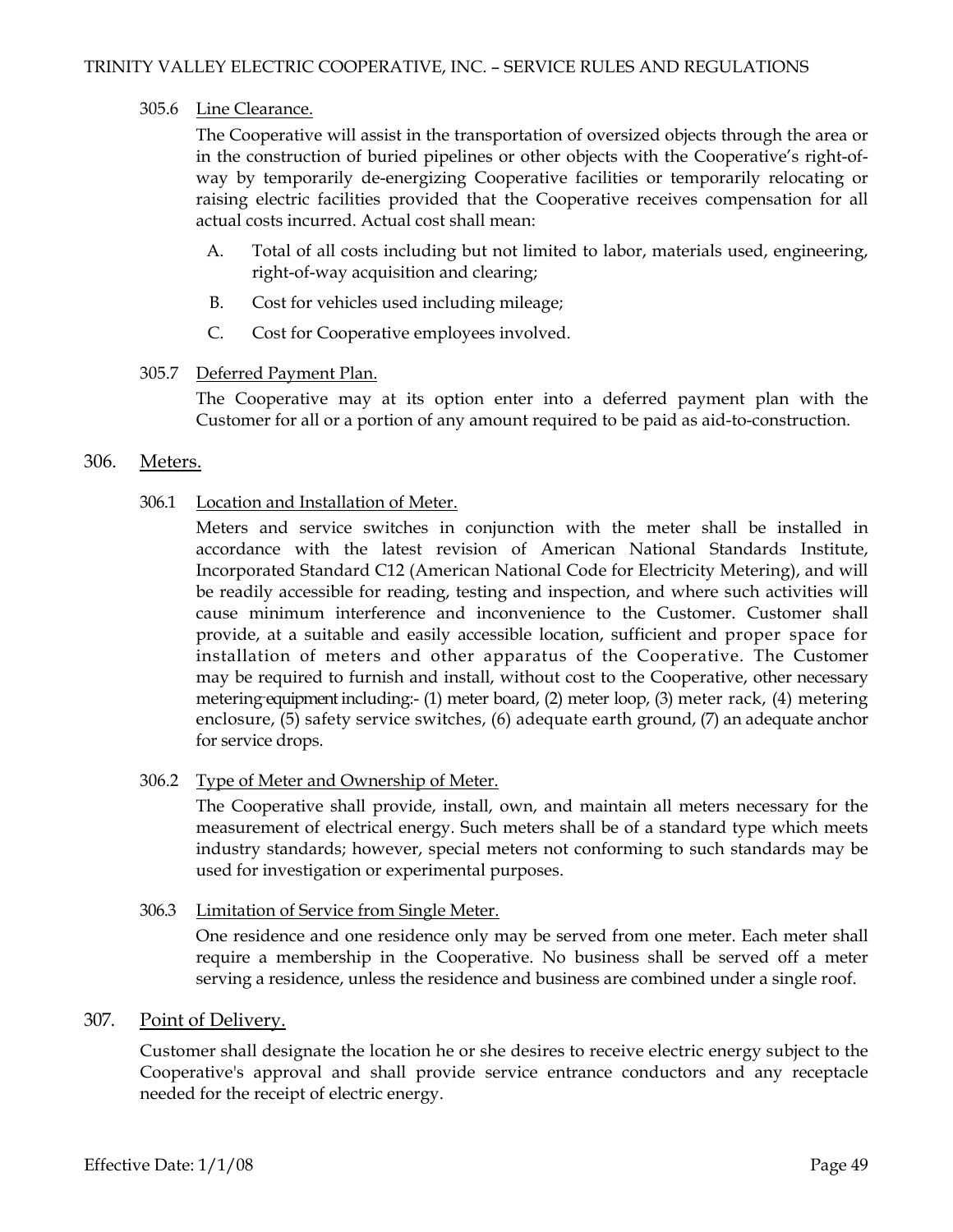## TRINITY VALLEY ELECTRIC COOPERATIVE, INC. – SERVICE RULES AND REGULATIONS

The point of delivery of electric energy is the point where the Customer's service entrance conductors are connected to the Cooperative's conductors. Such point shall be outside the Customer's installation or structure(s) at a location which will facilitate connection in accordance with the National Electrical Safety Code and standard operating practices of the Cooperative.

## 308. Initiation of Service.

Electric service is provided to customers in the Cooperative's certificated area who have satisfactorily established credit and fulfilled all conditions precedent. Normally, as a service objective, the Cooperative attempts to make service available within the following guidelines:

- A. Within seven (7) working days if no line extension or new facilities are required.
- B. Within ninety (90) days for permanent residential service requiring a line extension or other facilities unless unavailability of materials causes unavoidable delay.
- C. Extensions to other customer classes requiring line extensions may take longer than ninety (90) days.
- D. If a line extension is required by other than a large industrial or commercial electric customer or if facilities are not available, the Cooperative shall inform the customer within ten working days of receipt of the application, giving the customer an estimated completion date.
- E. Any construction cost options such as rebates to the customer, sharing of construction costs between the utility and the customer, or sharing of costs between the customer and other applicants shall be explained to the customer following assessment of necessary line work.

### 320. Electric Energy.

320.1 Delivery of Electric Energy.

If Customer has satisfied and continues to satisfy all conditions and perform all obligations contained in the foregoing service rules, the Cooperative shall provide electric energy to Customer at the point of delivery. The Cooperative may, however, limit the amount of electric energy furnished.

### 320.2 Characteristics of Electric Energy.

A. Voltage.

The Cooperative adopts the following standard voltages for distribution:

| Overhead Secondary Service |                    |                                      | <b>Underground Secondary Service</b> |  |
|----------------------------|--------------------|--------------------------------------|--------------------------------------|--|
| <b>Single Phase</b>        | <b>Three Phase</b> | <b>Single Phase</b>                  | Three Phase,                         |  |
| 120/240                    | 120/208            | 120/240                              | 120/208                              |  |
| 240/480                    | 120/240            | 277/480                              |                                      |  |
| Overhead Secondary Service |                    | <b>Underground Secondary Service</b> |                                      |  |
| <b>Single Phase</b>        | Three Phase        | <b>Single Phase</b>                  | Three Phase,                         |  |
|                            | 240                |                                      |                                      |  |
|                            | 480                |                                      |                                      |  |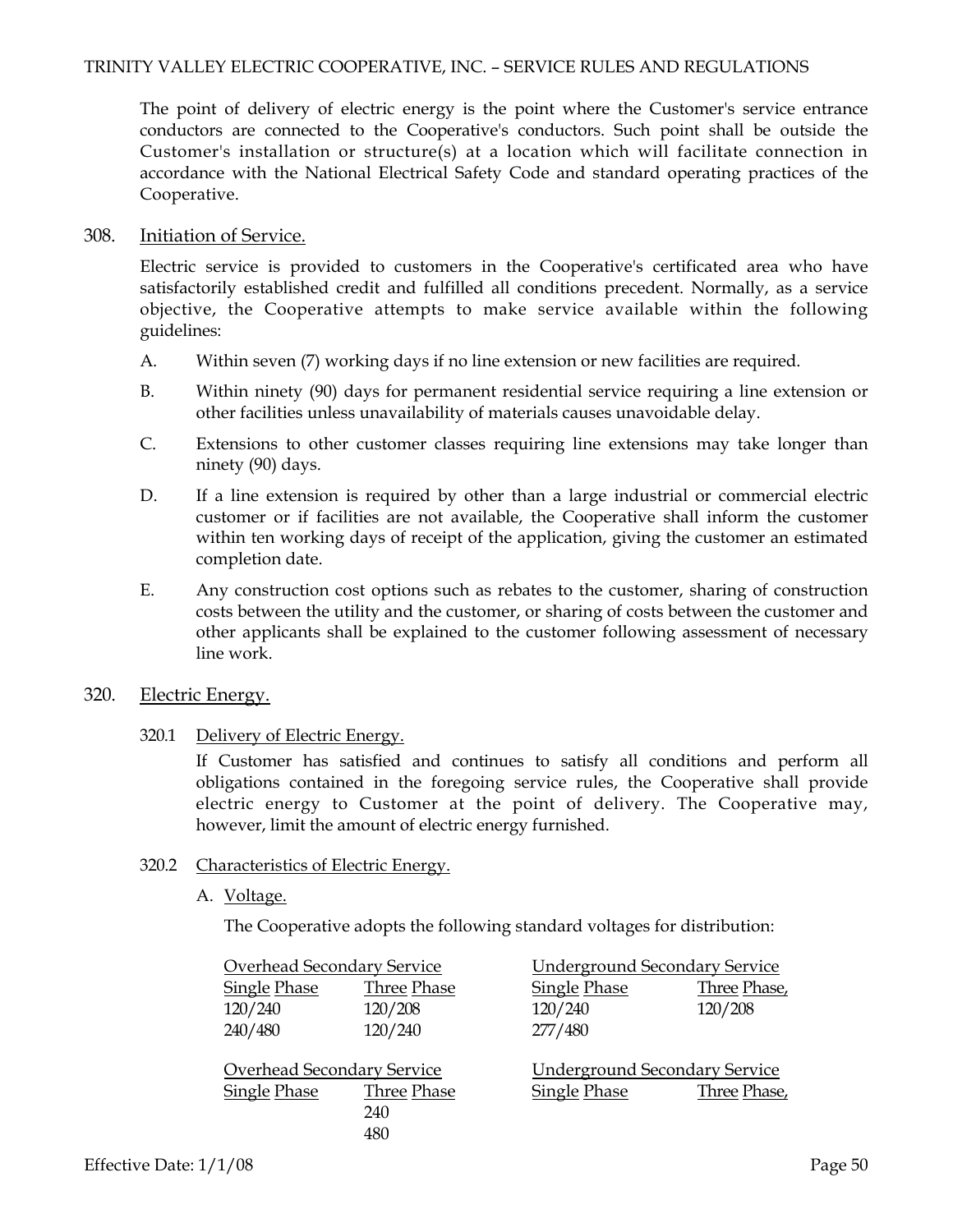#### 277/480

Insofar as practicable the Cooperative maintains its standard voltages within the variations permitted under industry standards. Customer should obtain from the Cooperative the phase and voltage of the service available before committing to the purchase of motors or other equipment.

# B. Frequency.

The Cooperative's wholesale power supplier controls the frequency of current provided by the Cooperative. Generally, the Cooperative provides alternating current at a standard frequency of 60 cycles per second. Except for infrequent and unavoidable fluctuations, this standard is usually maintained within one-tenth  $(1/10)$  of a cycle per second.

# 321. Method of Providing Service.

# 321.1 Overhead Service Drop.

Electric service is generally available to Customers throughout the Cooperative's service area from overhead distribution facilities. The Cooperative, however, may refuse to provide overhead service in any area where the Cooperative has or expects substantial investment in underground distribution facilities. To receive overhead service Customer must install a suitable bracket for attachment of Cooperative conductors in compliance with the National Electrical Safety Code.

## 321.2 Underground Electric Service.

Electric service from underground distribution facilities is available to customers who meet the requirements of these service rules and regulations. In areas served by the Cooperative's underground distribution system phase and voltage of electric service may be limited to that which can be provided from existing facilities. Underground conductors are usually connected to the Cooperative's overhead distribution facilities at a location outside the Customer's premises or at a suitable location on Customer's premises. Conditions of underground service are as follows:

- A. The location and routing of underground distribution facilities is determined by the Cooperative.
	- 1. Customer may be required to provide at his/her expense, pads for padmount transformers, conduit and other associated equipment prior to commencement of construction.
	- 2. Before the installation of underground distribution facilities, Customer will complete rough site grading, establish final grade along conductor route, expose to view any underground installation including gas lines, water lines, wastewater lines, communication lines, etc.; and clear the area of all obstructions. No change shall be made in the grade along the conductor route without the consent of the Cooperative. Any change in grade which requires lowering electrical conductors is at the expense of the Customer.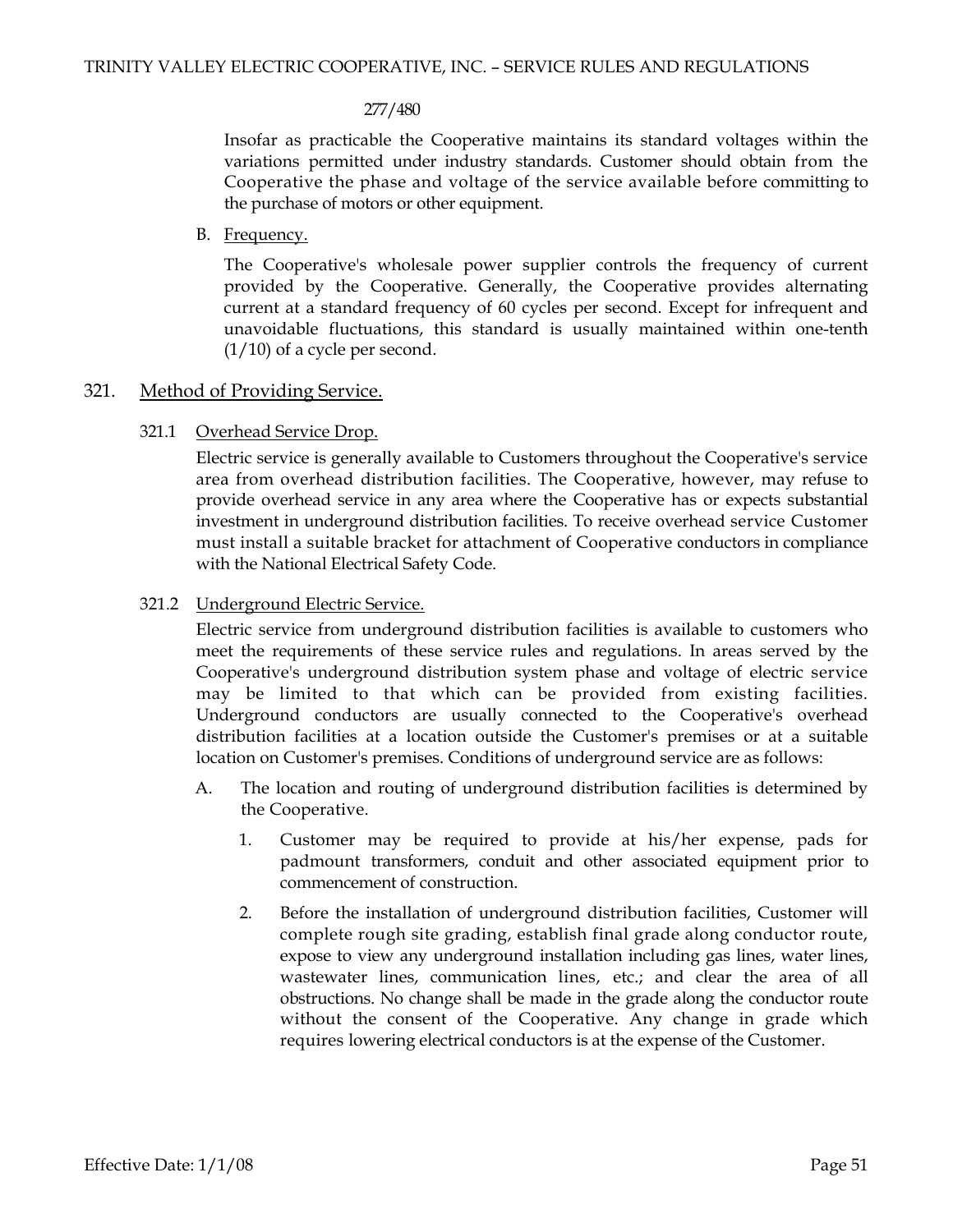## 321.3 Mobile Home Parks.

In mobile home parks and similar installations the Cooperative provides electric service through individual meters to each space for each consuming facility. Either underground or overhead service may be provided.

## 321.4 Multi-Family Residences.

Electric service is provided through individual meters for each living unit.

## 321.5 Connection at Point of Delivery.

The Cooperative makes connections of its conductors to Customer's conductors only at the point of delivery.

# 322. Continuity of Electric Service.

## 322.1 Reasonable Diligence.

The Cooperative uses reasonable diligence under standard utility practices to provide continuous and adequate service in accordance with the standards set forth in these rules but does not warrant or represent that irregularities or interruptions will not occur.

### 322.2 Service Interruptions.

Service interruptions may occur. Customer is responsible for installing and maintaining protective devices as are recommended or required by the most current edition of the National Electrical Code and other such devices as are necessary or advisable to protect Customer's equipment or process during irregular or interrupted service including, but not limited to, voltage and wave found irregularities, or the failure of part or all of the electrical service. When interruptions do occur the Cooperative shall re-establish service as soon as practicable.

The Cooperative may interrupt service to provide necessary civil defense or other emergency service in the event of a national emergency or local disaster. The Cooperative may also interrupt service as necessary for maintenance, repairs, construction, moving of buildings or oversized objects, relocation or changes of facilities, to prevent or alleviate an emergency which may disrupt operation of all or any portion of the Cooperative's system, to lessen or remove risk of harm to life or property, to aid in the restoration of electric service, and on occasions when the Cooperative's wholesale power suppliers, or any of them, fails to deliver sufficient power and/or energy to the Cooperative.

# 322.3 Service Irregularities.

Irregularities in service such as voltage surges may occur. Customer is responsible for installing and maintaining devices which protect his/her installation, equipment, and processes during such service conditions.

# 322.4 Investigation of Service Interruptions and Irregularities.

The Cooperative makes reasonable investigation of service interruptions and irregularities reported by a Customer. Such investigation normally terminates at the point of delivery. If standard service voltage exists at this point and the Cooperative's service facilities are in good condition the Customer shall be so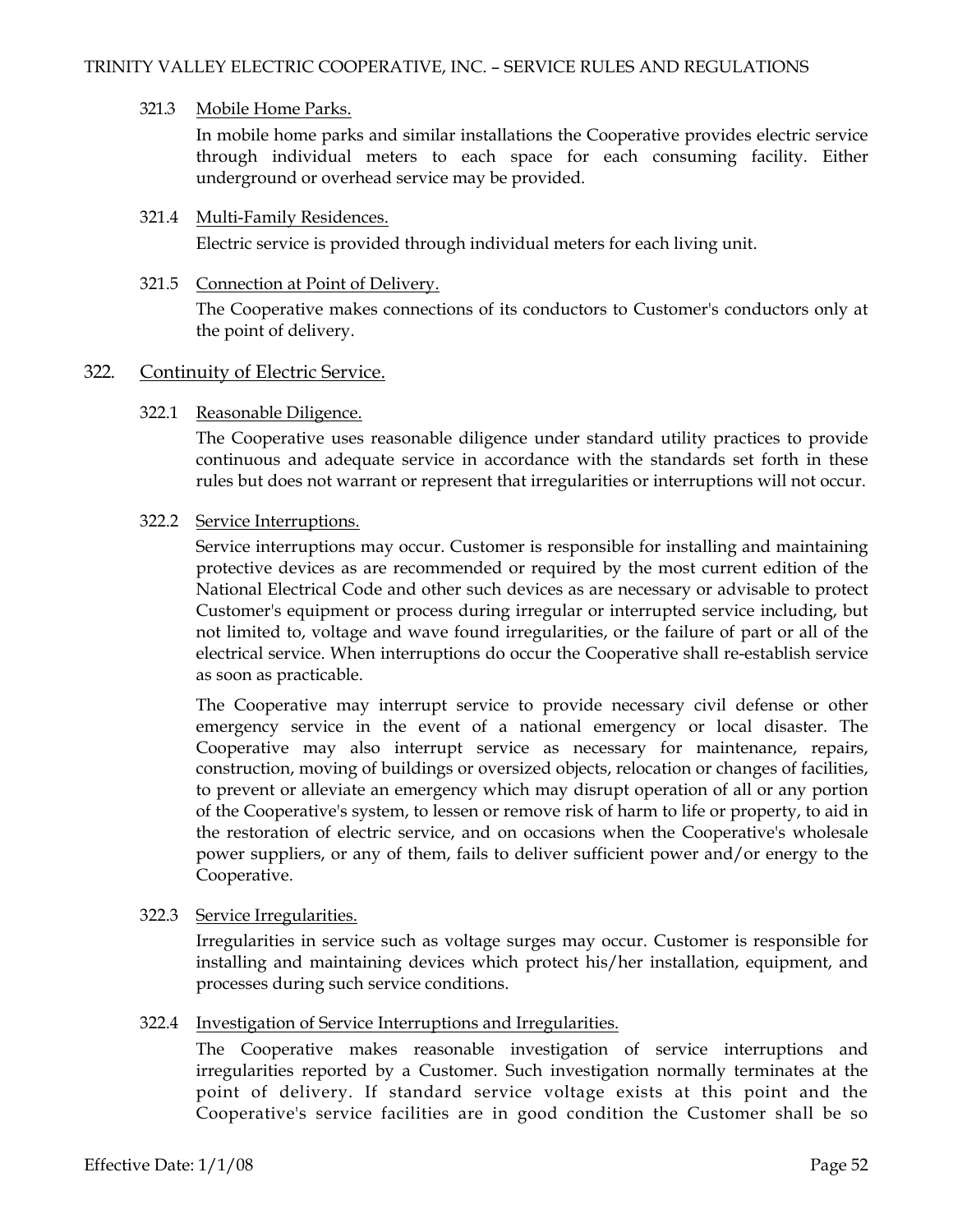advised. The Cooperative shall not be obligated to inspect Customer's conductors, installation, or equipment.

- 322.5 Liability Indemnity and Disclaimer of Warranties.
	- A. Liability/Indemnity.

Cooperative is responsible for design, construction, operation, and maintenance of electric service facilities up to and including the Point of Delivery. Customer is responsible for design, construction, operation, and maintenance of Customer's installation beyond the Point of Delivery and has sole control and supervision over Customer's installation. It is particularly understood that the Customer assumes full responsibility for electric energy furnished to Customer at and past the point of delivery and will indemnify the Cooperative against and hold the Cooperative harmless from all claims for damages including but not limited to injuries to any persons, including death resulting therefrom, and damages to property occurring upon the premises to the Customer arising from electric power and energy delivered by Cooperative whether or not caused by the negligence of the Cooperative except when the negligence of Cooperative or its agents or agents was the sole proximate cause of such injuries, death of persons or damages to property.

Except to the extent injuries or damage have been caused by the Cooperative's negligence or willful misconduct as provided in this section it is the express intention of Customer to indemnify the Cooperative for the consequences of its own negligence. Without limiting the foregoing, Cooperative is not and shall not be liable to Customer for damages occasioned by: (A) irregularities or interruptions (of any duration), or failure to commence electric service, caused in whole or in part by (1) governmental or municipal action or authority, litigation, public enemies, strikes, acts of God (including weather and its resulting consequences), (2) an order of any Court or Judge granted in any bona fide adverse legal proceeding or action or any order of any commission or tribunal having jurisdiction in the premises, (3) situations or conditions described in the second paragraph of Section 322.2 of these Service Rules, (4) the absence, inadequacy or failure of protective devices which are the responsibility of the Customer, (5) inadequacy or failure of generation or transmission facilities, or (6) any other act or thing reasonably beyond the control of Company or as may be authorized elsewhere in this Tariff For Electric Service; or (B) any interruption of service not occasioned by situations or conditions described in (A) above that has not existed continuously for beyond a reasonable period of time after notice to Cooperative, which reasonable period shall under no circumstances be less. than twenty-four (24) hours or any interruption of service of greater than a reasonable duration if the Cooperative has used reasonable diligence in attempts to restore electric service after the Cooperative is notified of such interruption.

Cooperative may perform voluntary or emergency acts to electric facilities which are the responsibility of the Customer but shall have no liability for damages or injuries resulting from said acts except to the extent that said damages or injuries are proximately caused by acts or omissions of the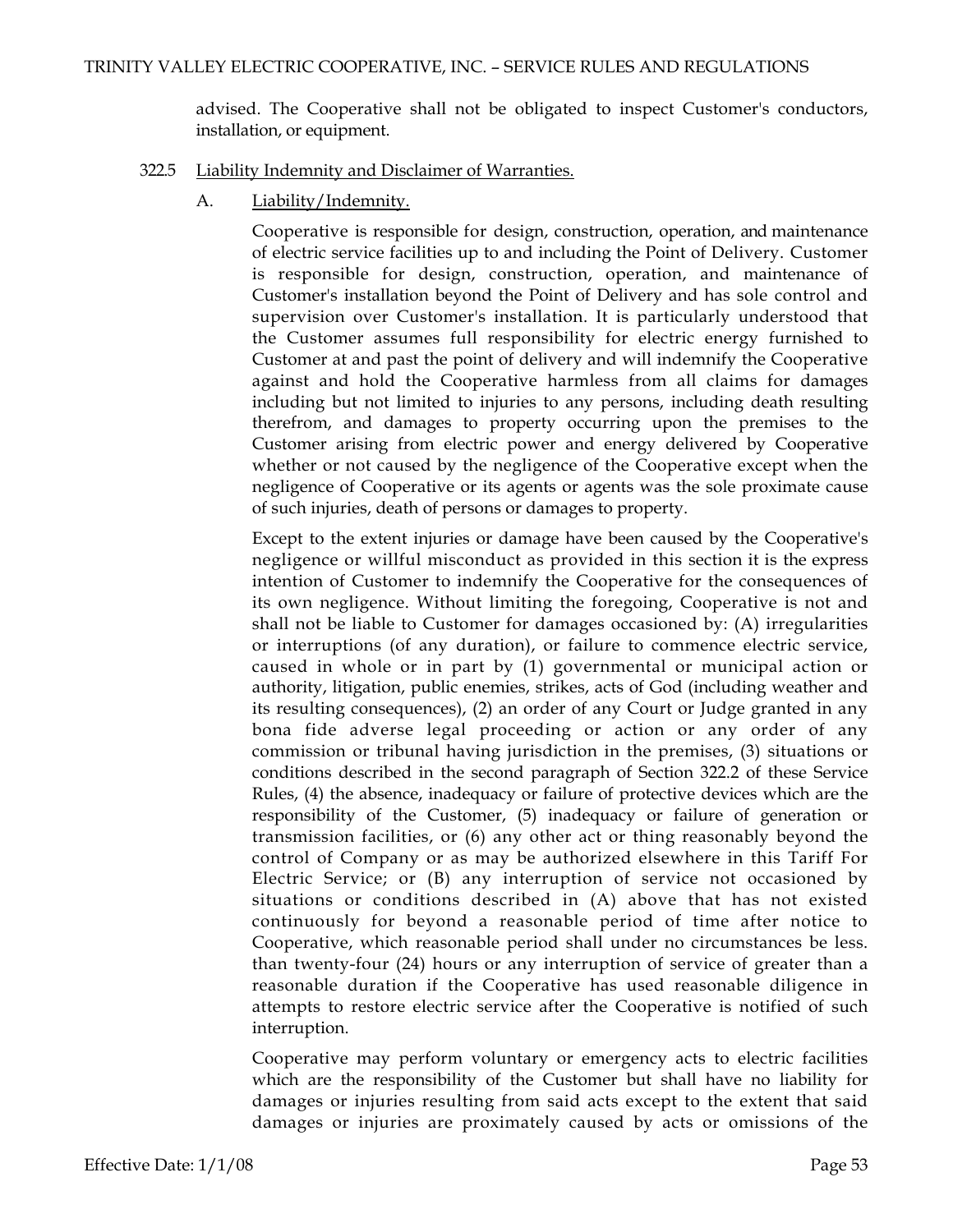Cooperative which are found to be wanton or willful with the intent to cause injury.

In any claim or cause of action relating to the provision of electric service asserted by Customer or any other person against Cooperative, Cooperative shall not be liable for any consequential, special, or non-direct damages, including but not limited to loss of use of equipment, extra expense due to the use of temporary or replacement equipment, loss of electronic data or program, loss of business revenue, costs of capital, or any cost not part of necessary repair to or reasonable replacement of electric equipment whether the claim or cause of action is based upon contract, tort, negligence, products liability, or any other theory of recovery.

B. Disclaimer of Warranties.

COOPERATIVE MAKES NO WARRANTIES WHATSOEVER WITH REGARD TO THE PROVISION OF ELECTRIC SERVICE AND DISCLAIMS ANY AND ALL WARRANTIES, EXPRESS OR IMPLIED, INCLUDING BUT NOT LIMITED TO WARRANTIES OF MERCHANTABILITY OR FITNESS FOR A PARTICULAR PURPOSE.

### 323. Customer's Receipt and Use of Electric Energy.

- 323.1 Receipt of Electric Energy.
	- A. Exclusive Use.

When electric service is available, Customer shall purchase from the Cooperative all electric energy and service required to be used by Customer from a single consuming installation.

Customer may not connect his lines to another source of electric energy in a manner that may permit electric energy to flow into Cooperative's system from such source without a written agreement with the Cooperative.

B. Customer's Installation.

Customer shall at all times maintain his/her installation in accordance with the latest revision of the National Electrical Code published by the National Fire Protection Association and/or The National Electrical Safety Code published by the Institute of Electrical and Electronics Engineers, Inc. as well as other applicable standards that may be imposed by law, ordinance or regulation.

#### 323.2 Customers Use of Electric Energy.

A. Permitted Uses.

Electric energy provided through Cooperative facilities shall be used by Customer exclusively for the purpose or purposes specified in the availability clause of the rate schedule under which Customer is receiving service and being billed.

B. Resale Prohibited.

Customer shall not resell electric energy unless specifically provided for in writing by the Cooperative.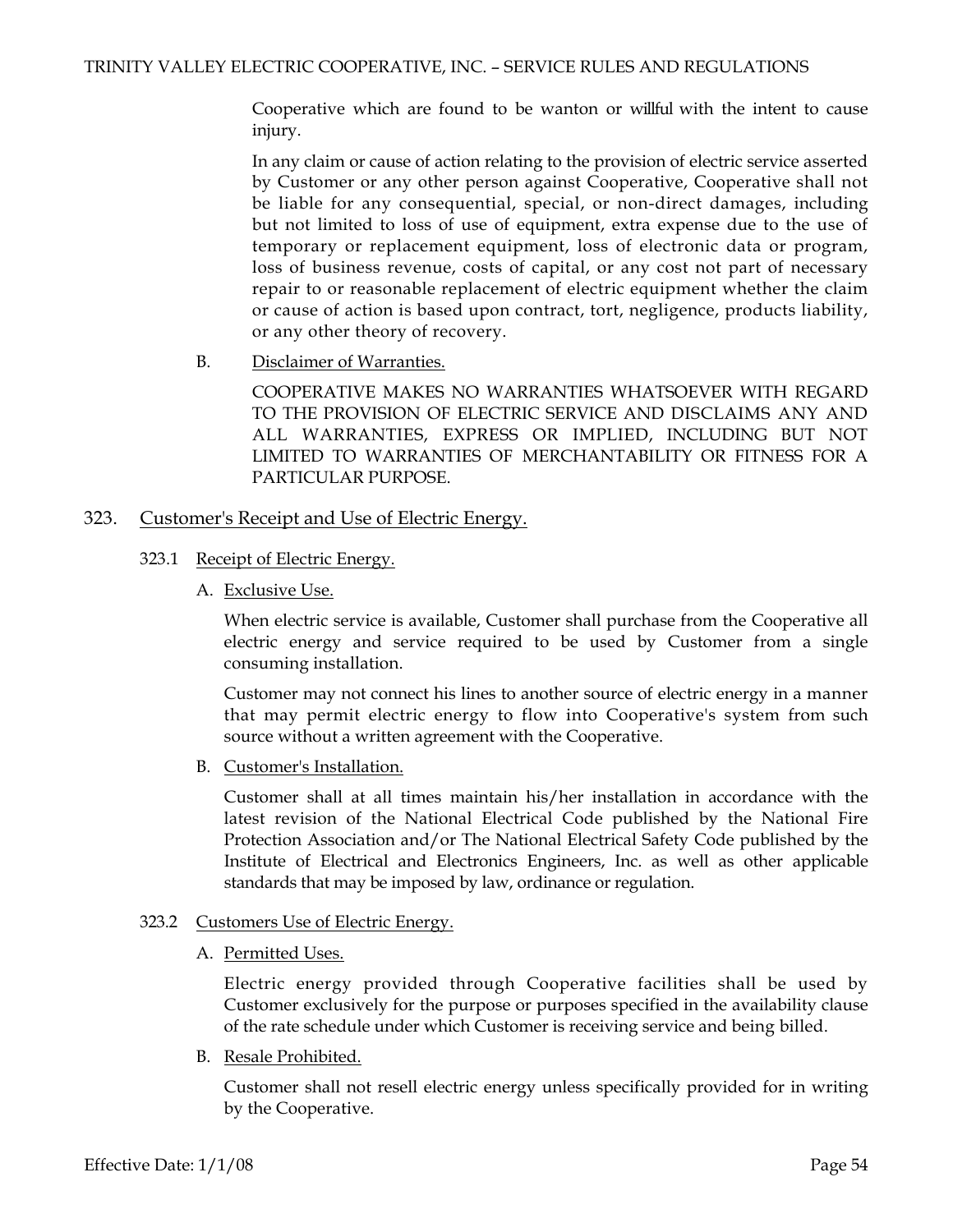C. Interstate Transmission of Electric Energy Prohibited.

The Cooperative does not provide electric service to any member located outside the State of Texas or is connected to any conductors all or part of which is located outside the State of Texas. Customer shall not transmit electric energy provided by the Cooperative outside the State of Texas.

D. Uses Prohibited by Law.

Customer shall not use electric energy for any unlawful purpose, or in such a manner that it may endanger life or property.

- 323.3 Customer's Electrical Load.
	- A. Load Balance.

Cooperative requires Customer to control the use of electric energy so that Cooperative's electrical load at the point of delivery is in reasonable balance.

B. Allowable Motor Starting Currents.

The following motors may be started across the line if the motor size does not exceed the limits given below:

| Single Phase | 10 HP |
|--------------|-------|
| Three Phase  | 30 HP |

Larger across-the-line starting currents than above may be permitted where Cooperative determines its facilities are adequate and the frequency of starts are such that other Customer's service will not be adversely affected. Any motor starting devices are to be of a type approved by Cooperative and are to be provided and installed by Customer.

Groups of motors starting simultaneously are classed as one motor.

C. Intermittent Electrical Loads.

Electric service to equipment such as spot and arc welding machines, X-ray machines, arc-furnaces, elevators, dredges, locomotives, shovels, feed grinders, etc., whose use of electricity is intermittent and subject to violent fluctuations, is provided to such equipment as a part of Customer's installation or by a transformer dedicated solely to that equipment and served as a separate account. Except for individual transformer type arc welders whose rated primary input current does not exceed 15 amperes at 120-volt operation or 30 amperes at 240-volt operation (38 amperes if Customer is served by an individual transformer), Customers contemplating the installation of such equipment are to make specific prior arrangements with Cooperative.

D. Equipment Necessary to Limit Adverse Effect.

Cooperative may require Customer to provide, at Customer's expense, suitable apparatus to limit the effect of voltage fluctuations caused by electric equipment in Customer's installation where Customer is found to, be operating electrical equipment which produces voltage fluctuations, interference or distorted wave forms which adversely affect electric service provided by Cooperative to Customers.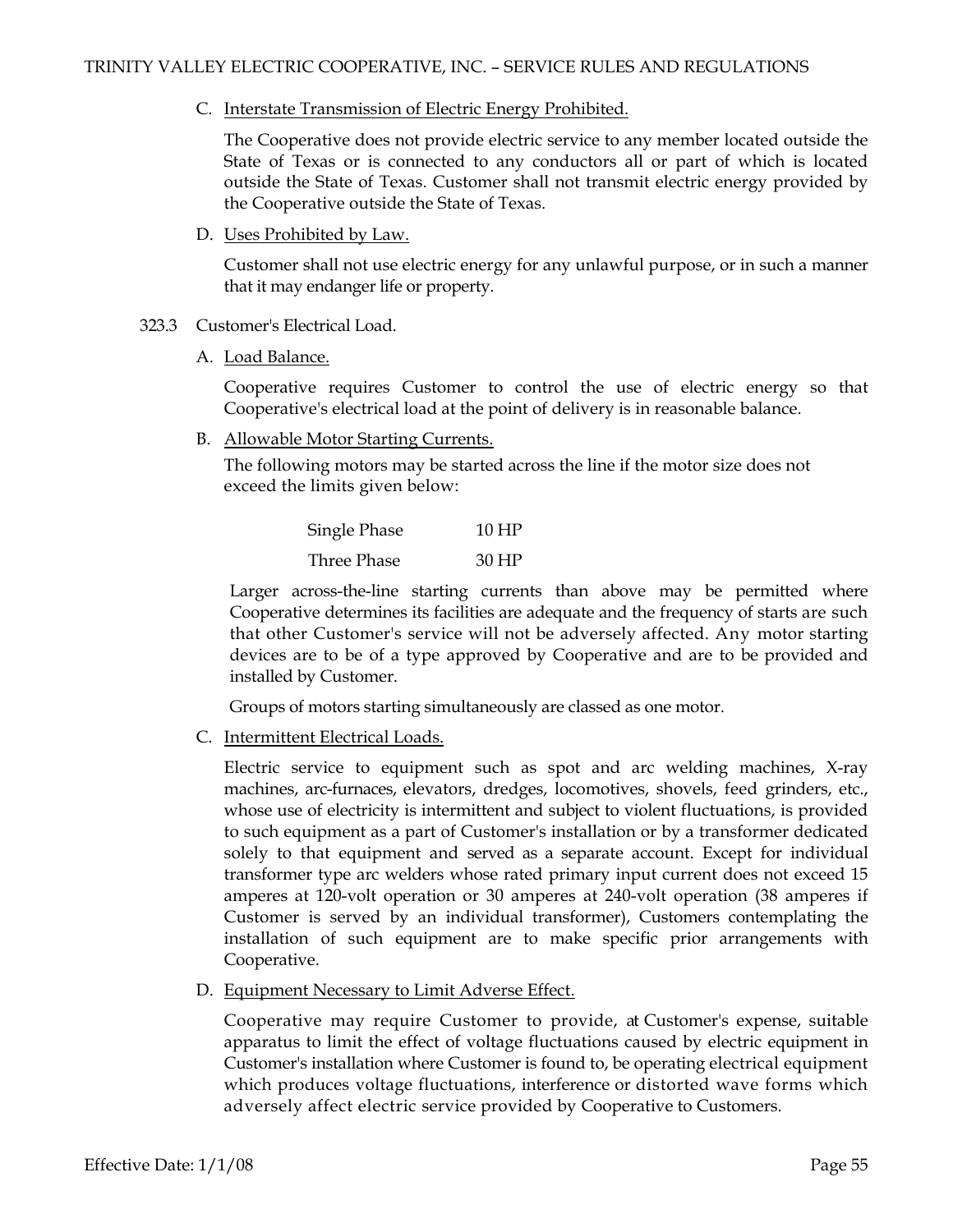In lieu of requesting Customer to install such suitable or special equipment limiting such adverse effect, Cooperative may, at its option, install at. Customer's cost, additional transformer capacity (which may or may not be dedicated solely to such member) or other equipment specially designed to reasonably limit such adverse effect.

E. Voltage and Wave Foci is Sensitive Equipment.

A Customer planning the installation of electric equipment such as computers, communication equipment, electronic control devices, etc., whose performances may be adversely affected by voltage fluctuations and distorted 60 Hertz wave forms are responsible for providing and installing the necessary facilities to limit these adverse effects.

F. Change in Customer's Electrical Load.

The Cooperative may require information concerning the nature of the load and electric service requirements as well as the expected duration of the load. Customer shall give written notice to the Cooperative fifteen (15) days in advance of connecting any motors or other devices which might increase load above the rated capacity of transformer(s) servicing Customer. If Customer fails to give such notice and an overload condition causes damage to the transformer(s) servicing Customer then Customer shall pay to the Cooperative the value of such transformer prior to the time it was damaged less salvage value.

If in the judgment of the Cooperative there is an increase in any electric service requirement for which, under standard engineering practice, it would be desirable to construct additional facilities, then the Cooperative may charge Customer as aid to construction or as an increased minimum amount not to exceed the actual cost of such facilities together with the cost of any additional facilities required to be constructed by the Cooperative's wholesale power supplier serving Customer's load. The Cooperative may require the Customer to execute a new contract for electric service specifying appropriate terms including the maximum load, increased minimum or aid to construction.

# 323.4 Power Factor.

If the power factor of Customer's load is less than 100%, Cooperative may require Customer to install appropriate equipment to maintain a unity power factor or at Cooperative's option, to reimburse Cooperative for installing the necessary equipment.

323.5 Access.

Customer will admit to Customer's premises at all reasonable hours personnel authorized by Cooperative to inspect, install, remove, or replace Cooperative's property, to read Cooperative's meter, and to perform other activities necessary to provide electric service, including tree trimming and tree removal where such trees in the opinion of Cooperative constitute a hazard to Cooperative personnel or facilities, or jeopardize the provision of continuous electric service. Refusal on the part of Customer to provide reasonable access for the above purposes may, at Cooperative's option, be sufficient cause for discontinuance of service. Alternatively the Cooperative may move the metering location and other facilities and charge consumer the cost of relocating all facilities.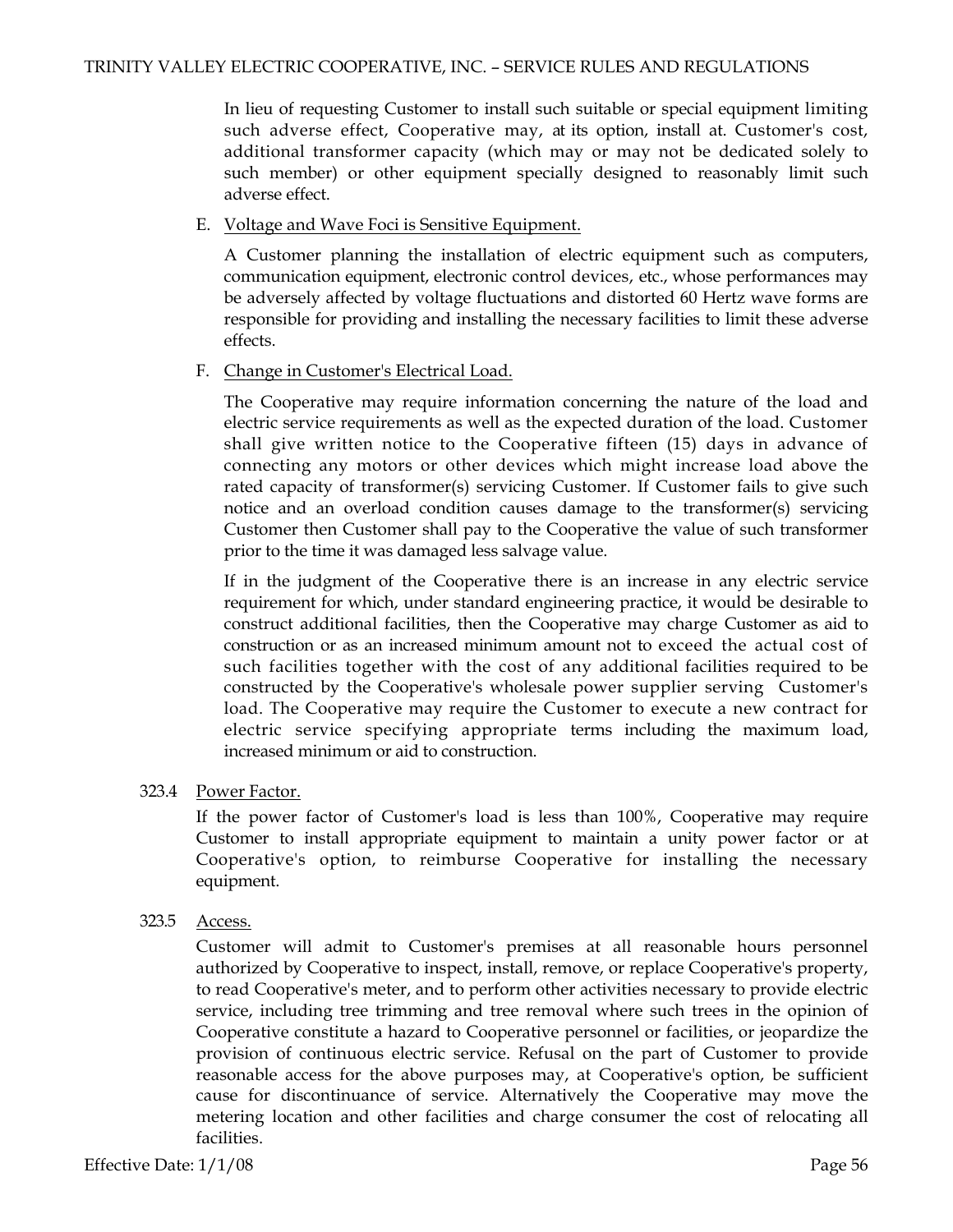### 323.6 Protection of Cooperative's Facilities on Customer's Premises.

Customer shall use reasonable diligence to protect Cooperative personnel and facilities on Customer's premises.

In the event of loss of or damage to, Cooperative facilities on Customer's premises caused by or arising out of carelessness, neglect, or misuse by Customer or unauthorized persons, Cooperative may require Customer to reimburse the Cooperative the full cost of such damage.

## 324. Billing.

The Customer shall be obligated to pay the total amount of charges for electric service shown on the Customer's bill. Such charges shall be calculated in accordance with the Cooperative's latest approved rate schedule or schedules applicable to the class or classes of service furnished to Customer and these rules. Bills shall be rendered promptly following the reading of meters.

## 324.1 Determining Usage of Electric Energy.

Usage of electric energy (expressed as kWh) shall be determined by a meter reading. The meter reading is conclusive and establishes absolutely the amount of energy used unless it is shown by meter test that the meter was inoperative or inaccurate, in which case the meter reading shall be adjusted as provided in Section 324.4 of these rules. The meter reading shall not otherwise be adjusted. Electric energy usage is measured at the metering point regardless less of whether or not it is the same as the point of delivery.

If service is not measured at the point of service delivery, measured usage shall be adjusted to reflect actual usage. However, an adjustment to measured usage will not be required if metering at primary voltage provides an economic benefit to the customer (i.e. qualification for a less costly service rate or avoidance of multiple metering resulting in a higher total bill) and the contract for service specifies that measured usage will not be adjusted for transformation and line losses.

# 324.2 Meter Reading.

The Cooperative reads meters monthly except meters designated to be read by Customers. Customers are required to read the meter(s) on their premises monthly if so advised by the Cooperative. If a Customer fails to report a meter reading for 3 consecutive months the Cooperative may read the meter and may charge a trip fee. Unless specifically stated in the applicable rate schedule, all charges are based on a billing month. A billing month or billing period is the period between two consecutive meter reading dates and typically ranges from 28 to 33 days. The Cooperative may check the meter reading of any meter at any time.

### 324.3 Estimated Billing.

Electric energy as well as demand may be estimated by the Cooperative when there is good reason for doing so, such as inclement weather, personnel shortage, inability to gain access, etc. provided an actual meter reading is taken every 3 months.

### 324.4 Meter Test and Accuracy Adjustment.

Upon request of a Customer and if he or she desires in the Customer's presence or the presence of his or her authorized representative, the Cooperative shall make a test of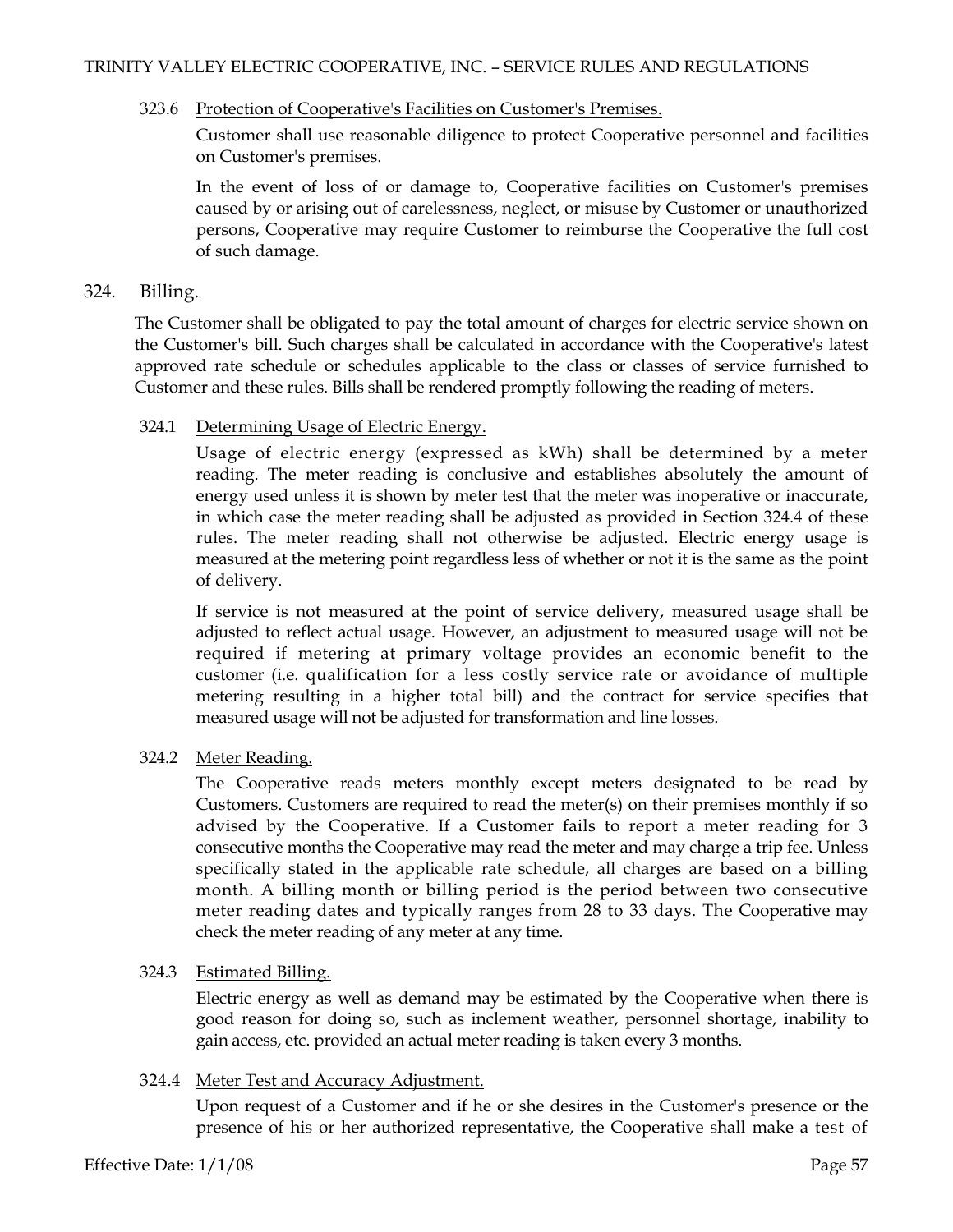the accuracy of Customer's meter. The test shall be made during the Cooperative's normal working hours at a time convenient to the Customer if he or she desires to observe the test. The test may be made on the Customer's premises or at a test laboratory as determined by the Cooperative. Following completion of testing, the Cooperative shall promptly advise the Customer of the date of removal of the meter, if removed, the date of the test, the result of the test, and who made the test. If any meter is found to be outside of the accuracy standards- established by the American National Standards Institute, Incorporated, proper correction shall be made according to 203.3.

## 324.5 Minimum Charges.

The Customer will pay a minimum bill in accordance with the applicable rate schedule irrespective of the amount of electricity consumed, even if none is consumed. The minimum charge shall be in addition to any fuel cost adjustment charges, power cost adjustment charges or other billing adjustments. All billing adjustments shall be billed in addition to and exclusive of the minimum charge.

The minimum charge may be increased in accordance with the Cooperative's line extension policy for new construction. Usually the amount of such increase will be stated in the Agreement for Electric Service.

# 324.6 Terms of Payment.

Each bill for utility service(s), regardless of the nature of the service(s), is due 16 days after issuance unless such day falls on a holiday or weekend, in which case payment is due on the next workday. If full payment is not received in the office of the Cooperative or at any agency authorized by the Cooperative to receive payment on or before the date such bill is due, the Customer's account will be considered delinquent and subject to disconnection in accordance with these rules.

# 324.7 Disputed Bills.

In the event of a dispute between a Customer and the Cooperative regarding any bill for electric utility service, the Cooperative shall make such investigation as may be appropriate under the particular circumstances, and report the results thereof to the Customer. In the event disputes are not resolved, the Cooperative informs Customers of the complaint procedures of the Cooperative.

Customers shall not be required to pay the disputed portion of the bill which exceeds Customer's average monthly usage at current rates pending the resolution of the dispute, but in no event more than sixty (60) days. For purposes of this rule only, the Customer's average monthly usage at current rates shall be the average of the Customer's gross utility service for the preceding 12-month period. When no previous usage history exists, consumption for calculating the average monthly usage shall be estimated on the basis of usage levels of similar customers and under similar conditions.

# 324.8 Deferred Payment Plan.

A. The Cooperative may in its discretion enter into a deferred payment plan for any amount owed to the Cooperative or any portion thereof The Cooperative shall offer upon request a deferred payment plan to any residential Customer who has expressed an inability to pay all of his or her bill, if that Customer has not been issued more than two termination notices at any time during the preceding 12 months. Cooperative is not required to enter into a deferred payment agreement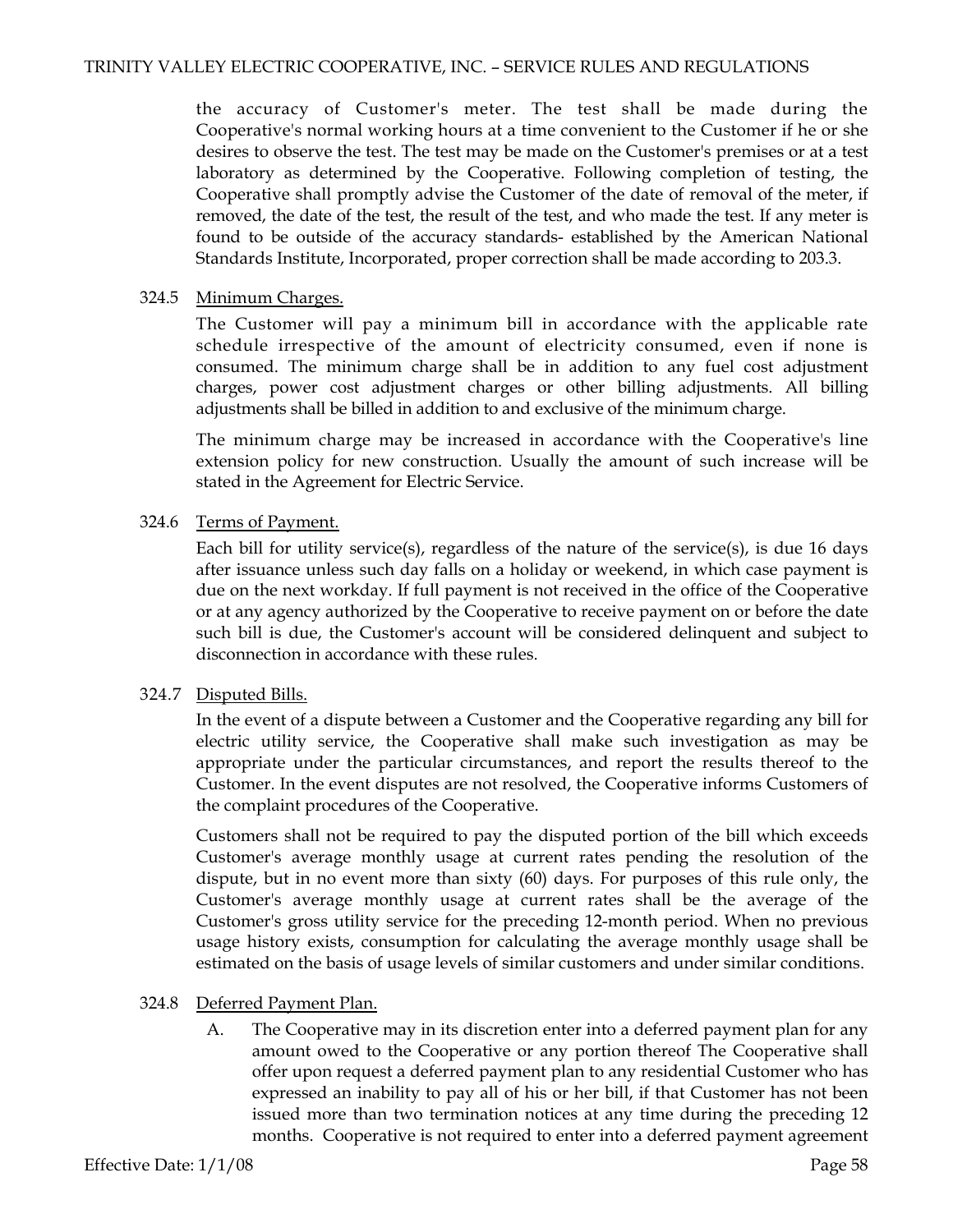with any Customer who is lacking sufficient credit or a satisfactory history of payment for previous service when that Customer has had service from the present Cooperative for no more than three months. In cases of meter tampering, bypass, or diversion, Cooperative may, but is not required to, offer a Customer a deferred payment plan.

- B. A deferred payment plan may include a five percent (5%) penalty for late payment but shall not include a finance charge.
- C. If a Customer has not fulfilled terms of a deferred payment agreement, the Cooperative shall have the right to disconnect service pursuant to the disconnection rules herein and under such circumstances, it shall not be required to offer subsequent negotiation of a deferred payment agreement prior to disconnection.
- D. Every deferred payment plan entered into due to the customer's inability to pay the outstanding bill in full shall provide that service will not be discontinued if the customer pays current bills and a reasonable amount of the outstanding bill and agrees to pay the balance in reasonable installments until the bill is paid. A payment of not more than one-third of the total deferred amount may be required as a reasonable amount under this paragraph.
- E. A deferred payment plan may be made by visiting the Cooperative's business office or contacting the Cooperative by telephone. If the customer visits the Cooperative's business office, the Cooperative may ask the customer to sign the deferred payment plan. The Cooperative must provide the customer with a copy of the signed plan. If the agreement is made over the telephone, the Cooperative shall send a copy of the plan to the customer.
- 324.9 Cancellation of Agreement.

If Customer terminates service without proper notice or prior to the end of the contract term or Cooperative terminates service due to a default or breach by Customer, in addition to the amount then due Cooperative, there immediately becomes due and payable to Cooperative as liquidated damages and not as a penalty a further sum equal to the minimum amount specified in the applicable rate schedules or guaranteed in the Agreement for Electric Service for the unexpired term of the Agreement for Electric Service, whichever is greater.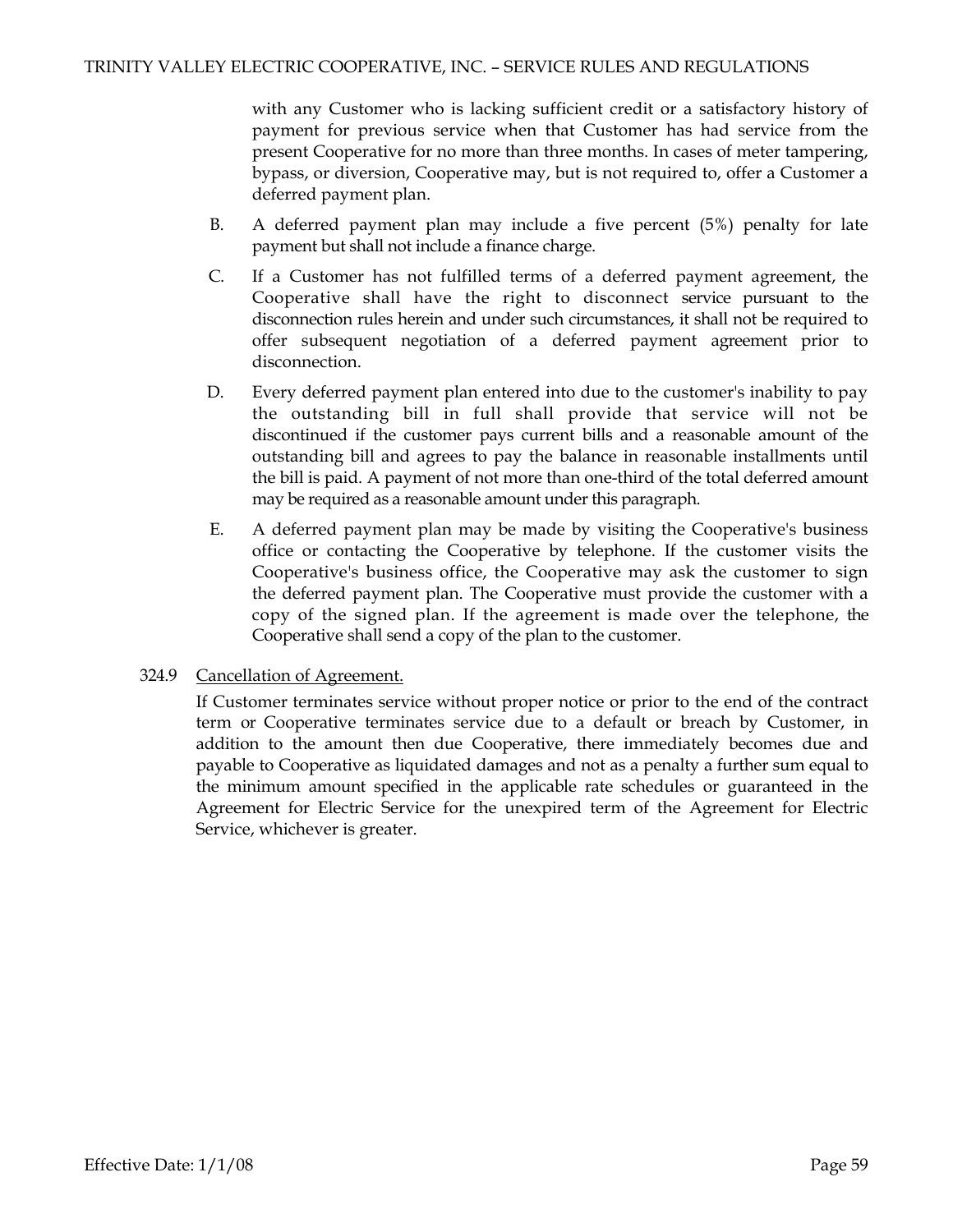## 325. Customer Relations.

## 325.1 Available Information.

A. Facilities for Providing Electric Service.

The Cooperative maintains at each of its business offices and makes available to applicants and others entitled to the information a current set of maps, plans, and records showing the facilities available for service.

B. Cost of Providing Service.

Prospective residential applicants are informed of the lowest-priced service alternatives available giving consideration to equipment options and installation charges, if any. Cooperative does not assume responsibility that Customer receives electric service under the most favorable rate schedule. If a change in Customer's load or installation occurs which would make Customer eligible for a more favorable rate schedule, it is Customer's responsibility to notify Cooperative in writing of such changes and request that a different rate schedule be applied. Cooperative is not required to bill Customer under the more favorable rate schedule until a written Agreement For Electric Service is in effect between Customer and Cooperative specifying the new rate schedule. When Customer selects a rate schedule, or changes its installation to be eligible for selection of new rate schedule, Cooperative is not required to make any refunds covering the difference between the charges under the rate schedule in effect and those under any other rate schedule which would be applicable to the same service.

C. Tariffs.

At each of its business offices, the Cooperative maintains and makes available for inspection a copy of its current tariffs including all rate schedules and rates relating to service. A copy of any applicable portion of the tariff will be provided upon request. Notice of the availability of such tariffs is posted in each business office in the same area where applications for service are received.

D. Meter Reading.

Upon request, the Cooperative advises its Customers of the method of reading meters.

- 325.2 Customer Complaints.
	- A. Upon complaint to the Cooperative by a Customer either at its office, by letter or by telephone, the Cooperative shall promptly make a suitable investigation and advise the complainant of the results thereof.
	- B. In the event the complainant is dissatisfied with the Cooperative's report, the Cooperative advises the complainant of the Cooperative's complaint process.
	- C. The Cooperative keeps a record of complaints showing the name and address of the complainant; the date and nature of the complaint and the adjustment or disposition thereof for a period of two years subsequent to the final settlement of the complaint. Complaints with reference to rates or charges which require no further action by the Cooperative need not be recorded.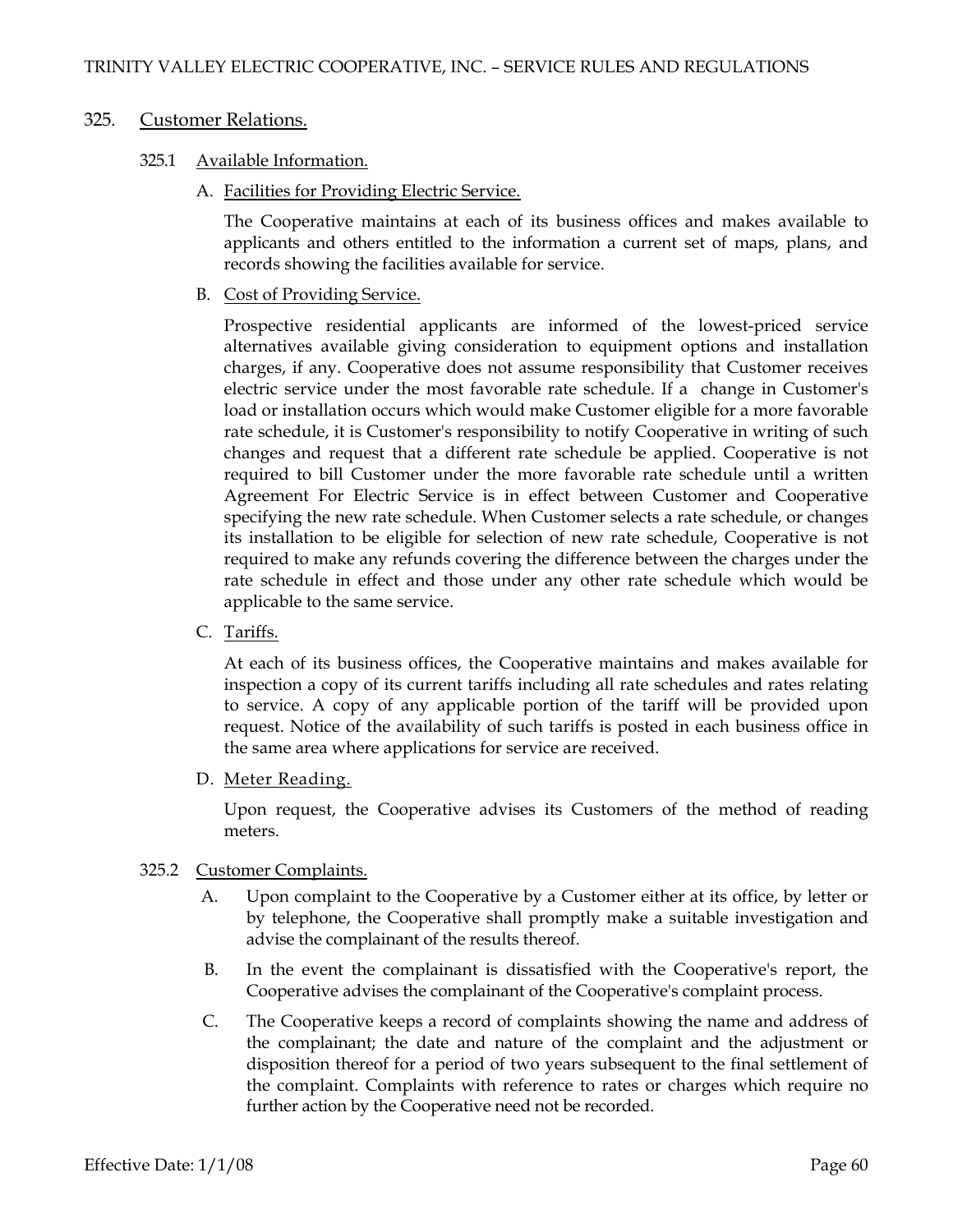# 340. Small Power Production and Cogeneration.

The Cooperative's "Distributed Generation Procedures and Guidelines Manual for Members" contains the Cooperative's requirements for interconnection and parallel operation of small power production and cogeneration and is hereby incorporated in the Cooperative's Service Rules and Regulations.

# 350. Customer Initiated Discontinuance of Service.

350.1 Customers Request.

Any Customer desiring to discontinue electric utility service from the Cooperative shall make a request identifying the Customer, the service location where discontinuance is desired, and the date service is requested to be discontinued. Such request shall be made to a Customer Service Representative at any office of the Cooperative in person or by telephone.

## 350.2 Disconnection.

Following receipt of Customer's request for discontinuance of service the Cooperative shall disconnect service. Where practicable disconnection is made on the date requested by the Customer, however, the Cooperative shall not be obligated to make disconnection earlier than the second full business day following receipt of Customer's request.

# 351. Cooperative Initiated Discontinuance.

## 351.1 Reasons for Discontinuance.

The Cooperative may discontinue service to a Customer under any of the following circumstances:

# A. Nonpayment of a Bill.

If the Customer fails or refuses to pay a delinquent account for electric service (whether or not based upon estimated billing).

Or

B. Breach.

If Customer fails or refuses to perform any obligation under the terms of the Agreement for Electric Service or a deferred payment agreement.

Or

# C. Interference with Service.

If Customer violates any rule pertaining to the use of electric service in a manner which interferes with or is likely to cause interference with electric service to other Customers or operates nonstandard equipment, provided that the Cooperative has made a reasonable effort to notify the Customer and provided there has been a reasonable opportunity to remedy the situation.

Or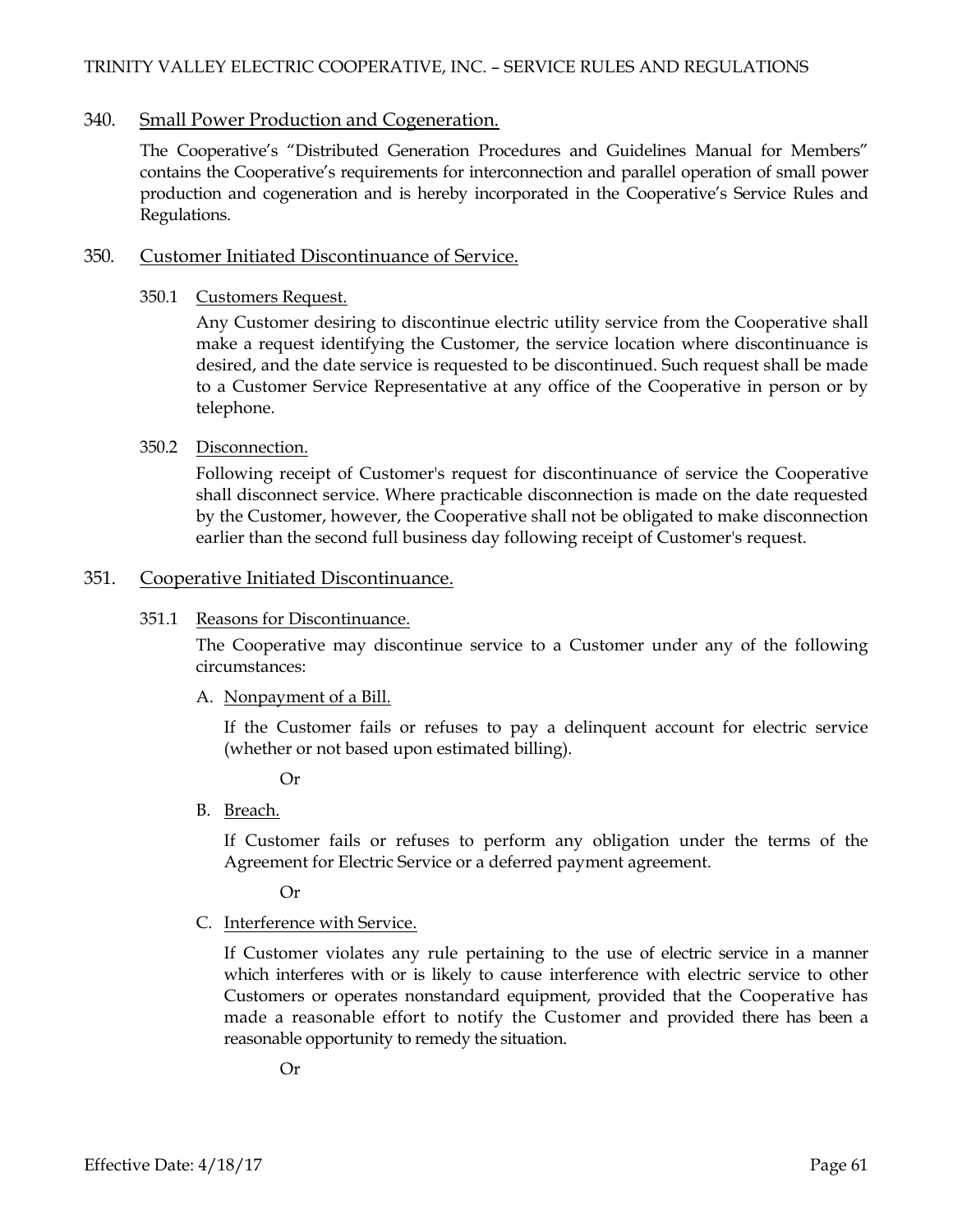D. Failure to Make Application for Service.

If Customer fails or refuses to make application for service in accordance with these rules in Customer's legal name.

Or

E. Refusal of Access.

If Customer fails or refuses to provide the Cooperative reasonable access to its facilities located on Customer's premises.

Or

F. Default on Guaranty Agreement.

If a Customer has signed a written Guaranty Agreement for another Customer or applicant and fails or refuses to pay the amount due on the guaranteed account when requested to do so by the Cooperative.

Or

G. Backbilling.

If Customer fails or refuses to pay when due any billing authorized by these rules resulting from previous underbilling (whether caused by meter inaccuracy, failure to register, misapplication of rates or otherwise). Correction of billings for meter inaccuracy shall be made for the period of six (6) months immediately preceding removal of the inaccurate meter from, service for testing or from the time the meter was in service since last tested, but not exceeding six (6) months.

H. Hazardous Condition.

When a hazardous condition exists in Customer's installation or equipment.

Or

I. Meter Tampering.

If Cooperative's meter which serves Customer has been tampered with or bypassed, the Cooperative may discontinue service. For purposes of this section, meter tampering, bypass, or diversion shall be defined as tampering with an electric meter or equipment, bypassing the same, or other instances of diversion, such as physically disorienting the meter, objects attached to the meter to divert service or to bypass, insertion of objects into the meter, and other electrical and mechanical means of tampering with bypassing, or diverting electrical service or there has been a theft of electric service (Section 31.04 of the Penal Code of the State of Texas) or criminal mischief having damaged or tampered with the Cooperative's property (Section 28.03 of the Penal Code of the State of Texas).

The Cooperative may charge for all labor, material and equipment necessary to repair or replace all equipment damaged due to meter tampering or bypassing or other service diversion, and other costs necessary to correct service diversion where there is no equipment damage, including incidents where service is reconnected without authority. An itemized bill of such charges must be provided to the Customer. The Cooperative may also estimate and bill the Customer for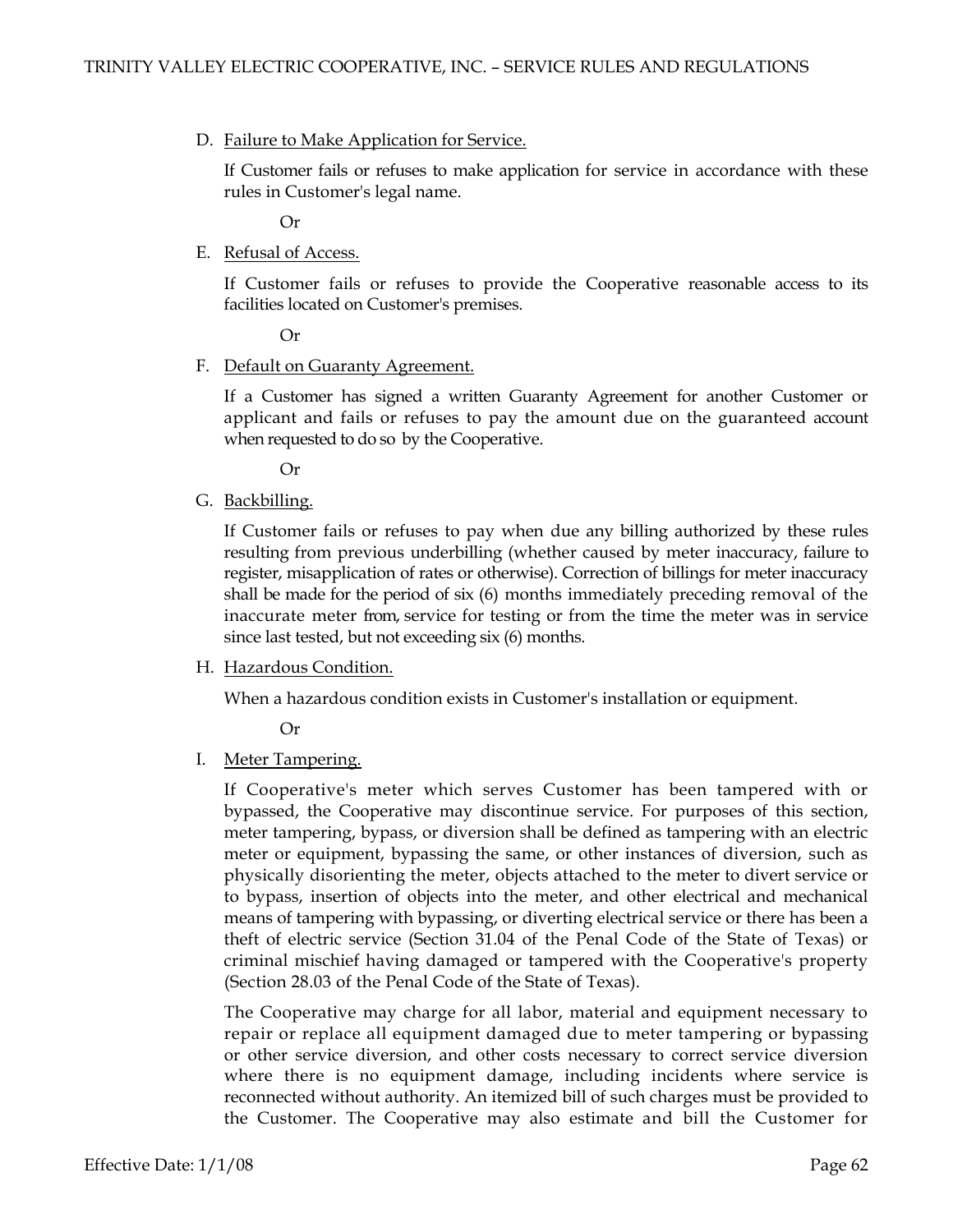electric service over the entire period of meter tampering, meter bypassing or service diversion and for labor to calculate the un-metered usage.

Or

J. Failure to Comply with Deposit Arrangements.

If the Customer fails to comply with arrangements made with the Cooperative for a deposit or additional deposit under Section 302 Establishment of Credit.

Or

K. Service Connected Without Authority.

If the Customer connects a meter with the authority of the Cooperative.

- 351.2 Notice of Disconnection.
	- A. Proper Notice Prior to Disconnection for Nonpayment.

If a Customer fails or refuses to pay the Cooperative in accordance with the provisions of the Agreement For Electric Service, service rules, applicable rate schedule, deferred payment agreement, or guaranty agreement, then proper notice shall be given prior to disconnection. Proper notice shall consist of a separate mailing or hand delivery at least ten (10) days prior to a stated date of disconnection, with the words "termination notice" or similar language prominently displayed on the notice. The information included in the notice shall be provided in English and Spanish as necessary to adequately inform the Customer. If mailed, the cut-off day may not fall on a holiday or weekend, but shall fall on the next working day after the tenth day. Payment at a utilities authorized payment agency is considered payment to the utility. The Cooperative shall not issue late notices or disconnect\_ notices to the Customer earlier than the first day the bill becomes delinquent so that a reasonable length of time is allowed to ascertain receipt of payment by mail or at the utilities authorized payment agency.

B. Disconnection Without Notice.

Electric service may be disconnected without any notice to Customer if: (1) a hazardous condition exists, (2) for meter tampering or bypassing or (3) service connected without authority.

- C. Disconnection After Reasonable Notice.
	- 1. Electric service may be disconnected for violation of service rules pertaining to the use of service in a manner which interferes with the service of others or the operation of nonstandard equipment [Section 351.1C], if a reasonable attempt has been made to notify the customer and the customer is provided with a reasonable opportunity to remedy the situation.
	- 2. Electric service may be disconnected for failure to make application for service [Section 351.1(D)]; refusal of access [Section 351.1(E)]; failure to pay a bill to correct previous underbilling [Section 351.1(G)]; default on guarantee agreement [Section 351.1(F)]; if reasonable notice is given.
	- 3. Reasonable notice shall consist of a separate mailing or hand delivery at least ten (10) days prior to a stated date of disconnection with the words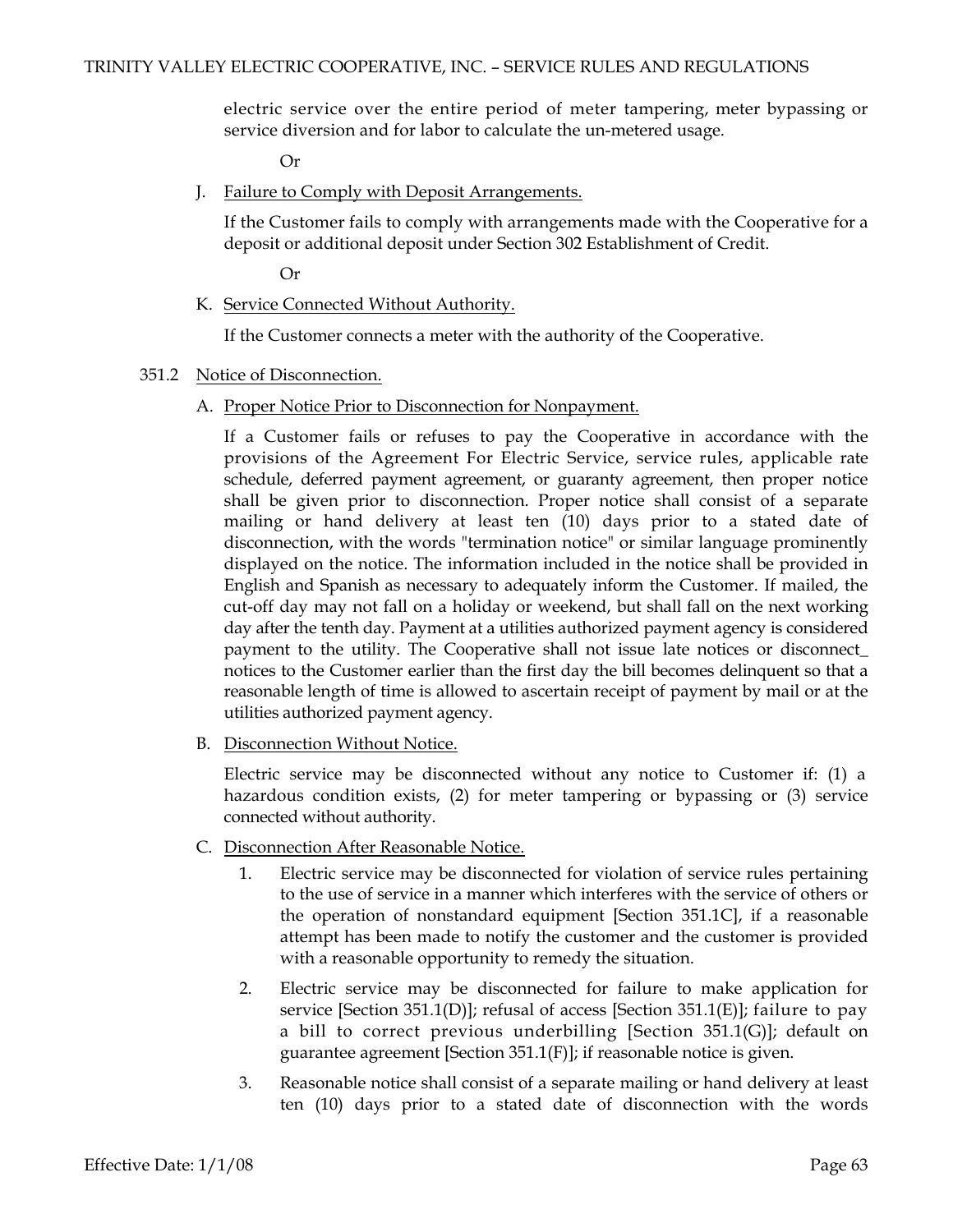"termination notice" or similar language prominently displayed on the notice.

## 351.3 Postponement of Disconnection-Medical.

The Cooperative will not discontinue service to a delinquent residential Customer permanently residing in an individually metered dwelling unit when that Customer establishes that discontinuance of service will result in some person residing at that residence becoming seriously ill or more seriously ill if service is discontinued. Each time a Customer seeks to avoid termination of service under this rule, the Customer must have the attending physician call or contact the Cooperative within 16 days of issuance of the bill. A written statement must be received by the Cooperative from the physician or health care provider within twenty-six (26) days of the issuance of the Cooperative's bill. The prohibition against discontinuance of service provided by this rule shall last sixty-three (63) days from the issuance of the Cooperative's bill or such lesser period as may be agreed upon by the Cooperative and the Customer. The Customer who makes such request shall enter into a deferred payment plan.

## 351.4 Effect of Discontinuance of Service.

A. Customer's Obligations.

Discontinuance of service shall not relieve Customer from any obligation to the Cooperative or lessen or change any obligation in any manner.

B. Cooperative's Rights.

Discontinuance of service shall not reduce, diminish, or eliminate any legal right or remedy accruing to the Cooperative on or before the date of discontinuance, nor shall discontinuance operate as a waiver of any legal right or remedy. Failure of Cooperative to discontinue electric service at any time after default or breach of this tariff or to resort to any legal remedy or its exercise of any one or more of such remedies does not affect the Cooperative's right to resort thereafter to any one or more of such remedies for the same or any default or breach by Customer.

# 351.5 Dismantling of Cooperative Facilities.

The Cooperative may, upon discontinuance of electric service to Customer, dismantle and remove all lines, equipment, apparatus, or other facilities which the Cooperative may have installed to provide electric service to Customer. Alternatively, the Cooperative may abandon in place in whole or in part its underground lines and equipment in lieu of removing such facilities.

### 351.6 Liability for Discontinuance of Service.

The Cooperative shall not be liable for any damages of any kind or character resulting from discontinuance or disconnection made pursuant to these rules.

### 351.7 Refund of Membership Fee.

Within a reasonable time after discontinuance of service (normally 30 days) the Cooperative shall make reasonable efforts to refund Customer's membership fee by mail to the last known address of the Customer if Customer is no longer required to maintain a membership.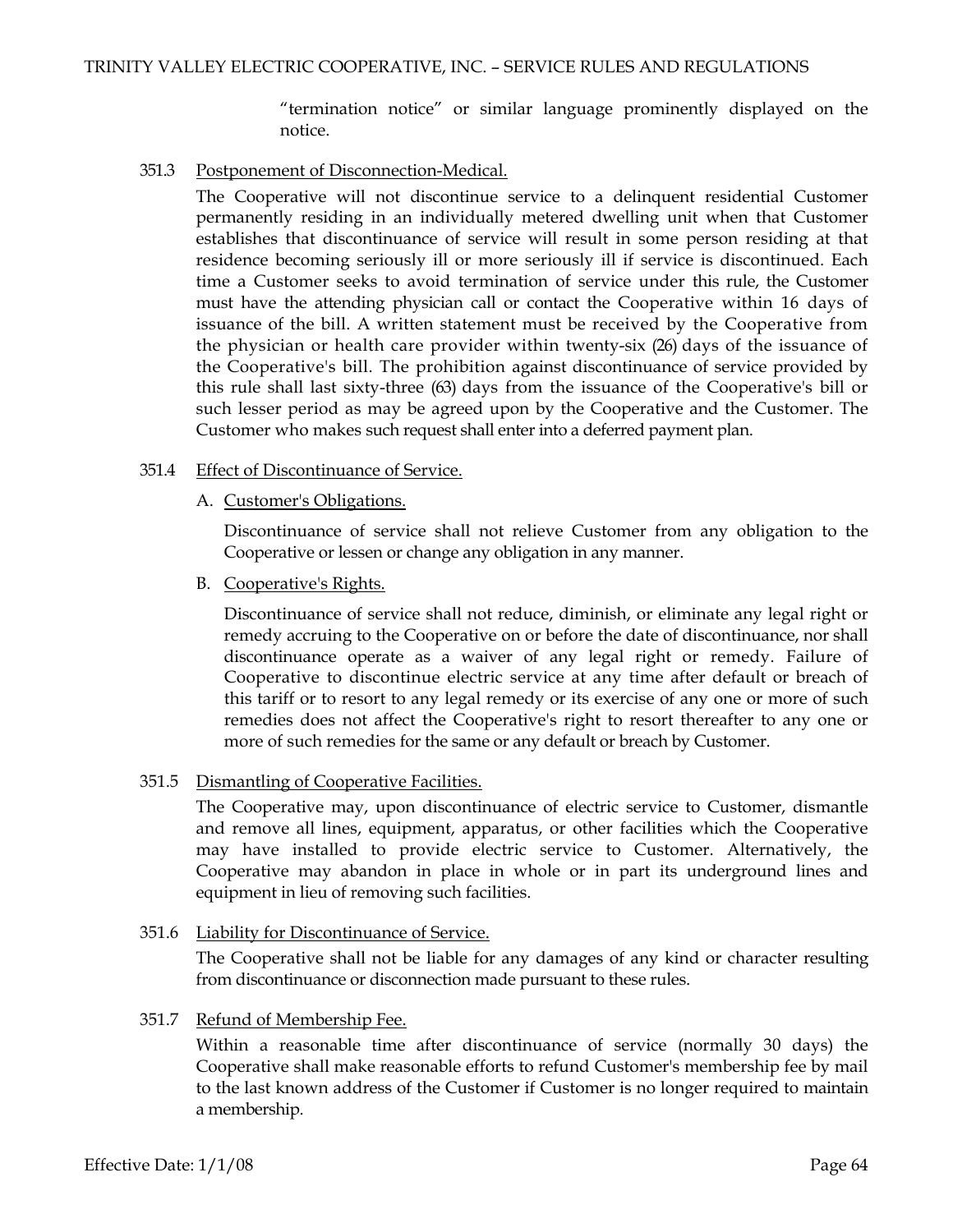## 351.8 Refund of Deposit.

After disconnection of service, if service is not reconnected, the Cooperative shall refund the Customer's deposit, plus accrued interest on the balance, if any, in excess of unpaid bills for service furnished.

## 351.9 Disconnection Prohibited.

Utility service may not be disconnected for any of the following reasons:

- A. Delinquency in payment for utility service by a previous occupant of the premises.
- B. Failure to pay for merchandise, or charges for nonutility service
- C. Failure to pay for a different type of class of utility service unless fee for such service is included on the same bill.
- D. Failure to pay the account of another customer as guarantor thereof unless the Cooperative has in writing the guarantee as a condition precedent to service.
- E. Failure to pay charges arising from an underbilling occurring due to any misapplication of rates more than six months prior to the current billing.6)Failure to pay charges arising from an underbilling due to any faulty metering, unless the meter has been tampered with and such underbilling charges are due under 351.11.
- F. Failure to pay an estimated bill other than a bill rendered pursuant to an approved meter-reading plan, unless the Cooperative is unable to read the meter due to circumstances beyond its control.

## 351.10 Disconnection on Holidays or Weekends.

Unless a dangerous condition exists, or unless the customer requests disconnection, service shall not be disconnected on a day, or on a day immediately preceding a day, when personnel of the Cooperative are not available to the public for the purpose of making collections and reconnecting service.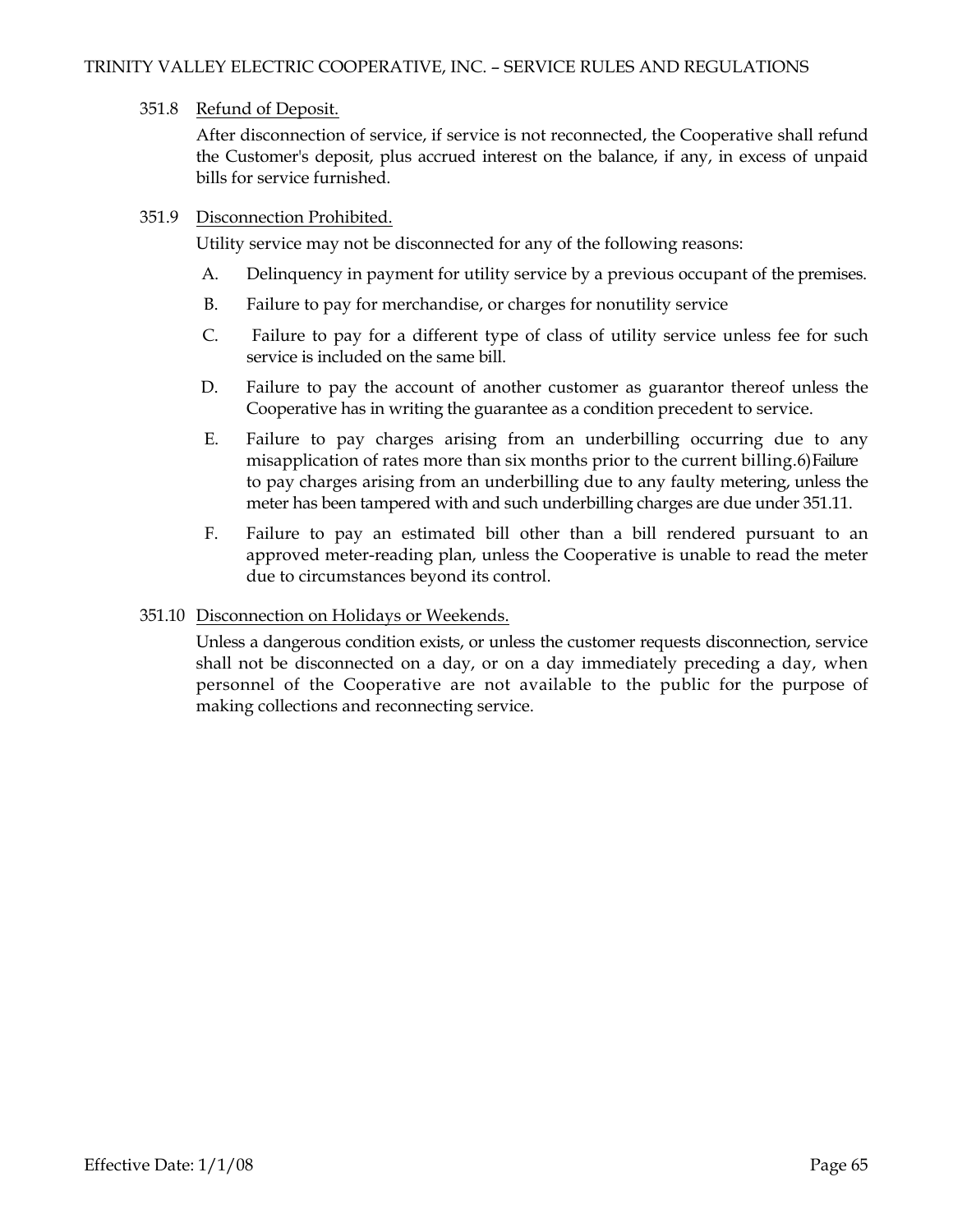## 370. Definitions.

The following terms, when used in this Tariff for Electric Service, have the following definitions:

## 370.1 Actual Cost.

The total cost of all construction, including not only the labor and materials used in constructing the extension, but also engineering, right-of-way acquisition and clearing, and all other costs directly attributable to the extension or project.

## 370.2 Agreement for Electric Service.

A written contract between Cooperative and Customer under which Cooperative provides electric service. Also may be referred to as Application for Membership and Electric Service.

370.3 Codes. Codes governing electrical installations.

# 370.4 Commission.

The Public Utility Commission of Texas.

## 370.5 Conductors Considered Outside of Building.

At the option of the Cooperative, conductors may be considered outside of a building or other structure under any of the following conditions: (1) where installed under not less than two inches of concrete beneath a building or other structure, or (2) where installed within a building or other structure in a raceway that is enclosed concrete or brick not less than two inches thick.

### 370.6 Connected Load.

The combined electrical requirement (i.e., the sum of the capacities and/or ratings) of all motors and other electric power consuming devices installed on the Customer's premises.

## 370.7 Contribution in Aid of Construction.

A cash payment by Customer to Cooperative in order to prevent burdening other Customers through capital expenditures by Cooperative.

370.8 Cooperative.

Trinity Valley Electric Cooperative, Inc., its successors and assigns.

370.9 Customer.

An individual, partnership, association, joint venture, corporation, trust, governmental agency or other entity who is receiving, who is an applicant for, or who is receiving the benefit of electric service at a specified point of delivery.

### 370.10 Customers Electrical Load.

The power and energy of all motors- and other electricity- consuming devices on Customer's premises which are operated simultaneously from electric service provided by the Cooperative.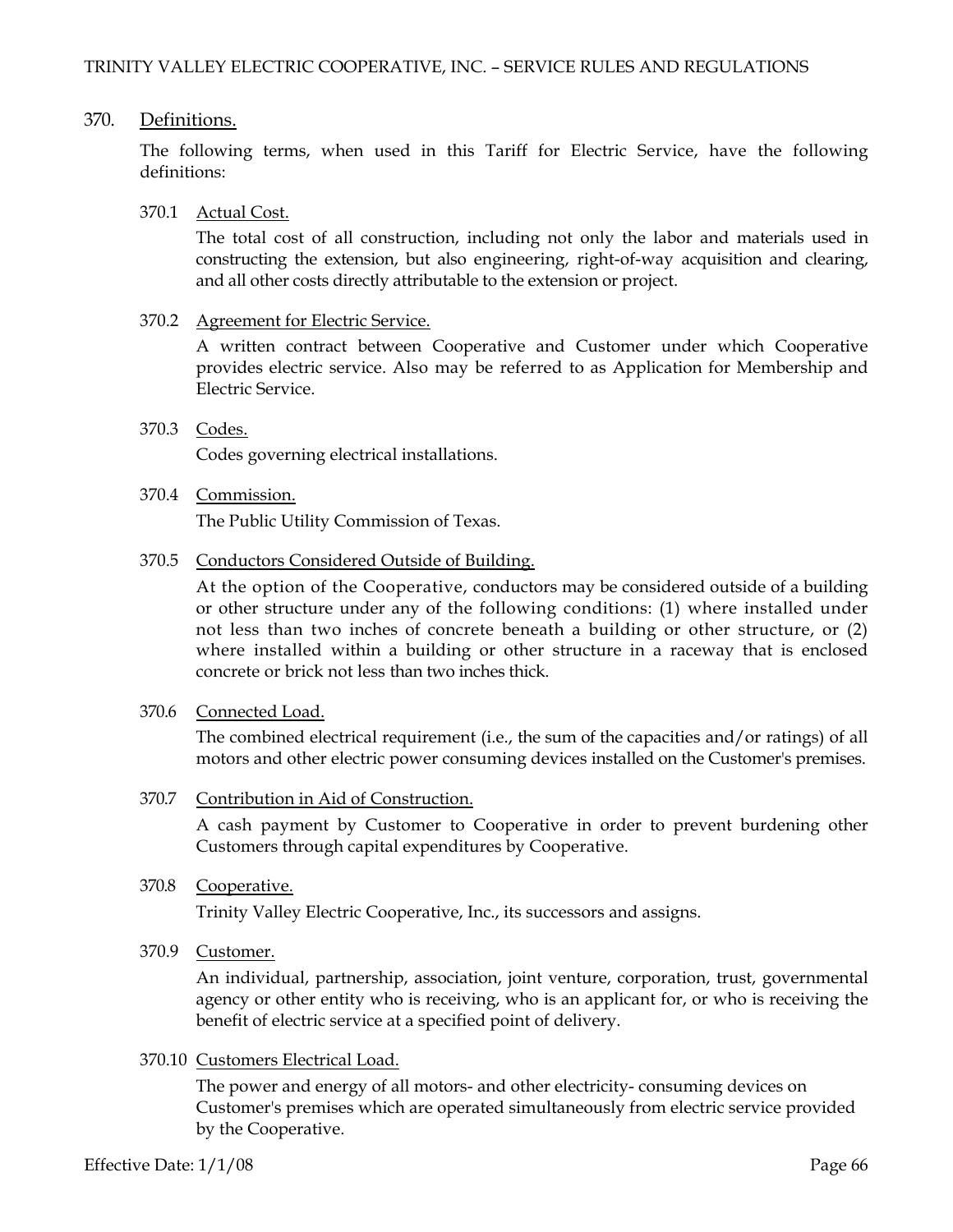### 370.11 Customers Electrical Installation.

All conductors, equipment, or apparatus of any kind on Customer's side of the point of delivery, except Cooperative's metering equipment, used by Customer in taking electric service.

### 370.12 Demand.

The rate at which electric energy is used at any instant or averaged over any designated period of time.

#### 370.13 Demand Interval.

The specified interval of time on which a demand measurement is based. The Cooperative's demand interval is normally 15 minutes.

### 370.14 Distribution System.

Cooperative's primary and secondary voltage conductors, transformers, switchgear, connection enclosures, pedestals, services, and other associated equipment used to provide electric service.

### 350.15 Dwelling Unit.

A room or rooms suitable for occupancy as a residence, containing kitchen and bathroom.

#### 370.16 Electric Service.

Electric power and energy produced, transmitted and distributed, and provided or made available by Cooperative at the point of delivery.

### 370.17 Energy.

The measure of how much electric power is provided over time for doing work. The electrical unit is the watt-hour, or kilowatt-hour.

### 370.18 Inspection Authority.

Generally, an incorporated city or town, but may be an agency of the county, state or federal government.

370.19 Kilowatt.

1,000 watts; abbreviated "kW."

370.20 Kilowatt-Hour.

1,000 watt-hours; abbreviated "kWh."

370.21 Load Factor.

The ratio, usually stated as a percentage, of actual kilowatt-hours used during a designated time period to the maximum kilowatts of demand times the number of hours occurring in the designated time period. The designated time period is the number of hours in a month or the number of hours in a year.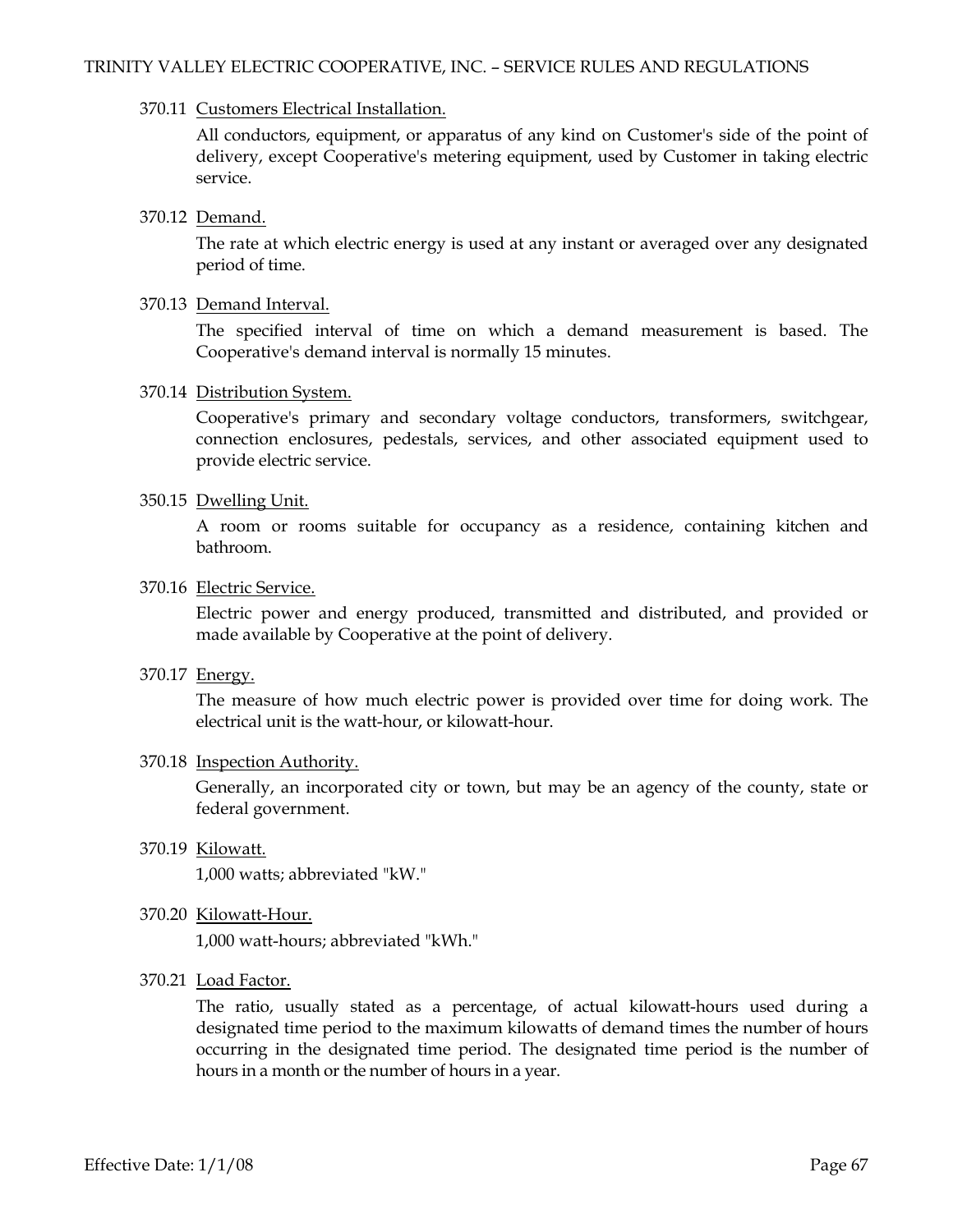## 370.22 Maximum Electrical Load.

The maximum power and energy of all motors and other electricity consuming devices on Customer's premises which are operated or expected to be operated simultaneously from electric service provided by Cooperative at one point of delivery, measured in kilowatts.

# 370.23 Meter.

A device, or devices, together with any required auxiliary equipment, for measuring electric service.

## 370.24 Permanent Electric Service.

Electric service provided to Customer for a period of time in excess of a year and not used for short-term, temporary or seasonal periods of less than twelve months except that construction power is not considered to be permanent electric service even though provided for a continuous period of time in excess of twelve months.

### 370.25 Permanent Installation.

Any installation that is:

A. Constructed on or permanently affixed to a concrete slab or concrete piers (not blocks) and which is actually used or occupied on a permanent full-time basis;

Or

- B. Any other structure which meets all of the following criteria:
- C. The structure which must be impractical to move. Mobile homes with wheels, trailer hitch, and axle removed are considered impractical to move;
- D. The structure must be actually used or occupied on a permanent fulltime basis;
- E. The structure must be located on property owned by the Customer or leased by the Customer;
- F. The structure must be permanently connected to a water system and must also be permanently connected to a sewer or septic system.
- 370.26 Person.

Any individual, partnership, association, joint venture, corporation, trust, or governmental entity.

### 370.27 Point of Delivery.

The point where Cooperative's conductors are connected to Customer's conductors.

370.28 Power.

The rate at which electric energy is provided for doing work. The electrical unit of power is the watt, or kilowatt.

## 370.29 Power Factor.

The ratio of real power, in kilowatts, to apparent power, in kilovoltemperes, for any given load and time, generally expressed as a percentage ratio.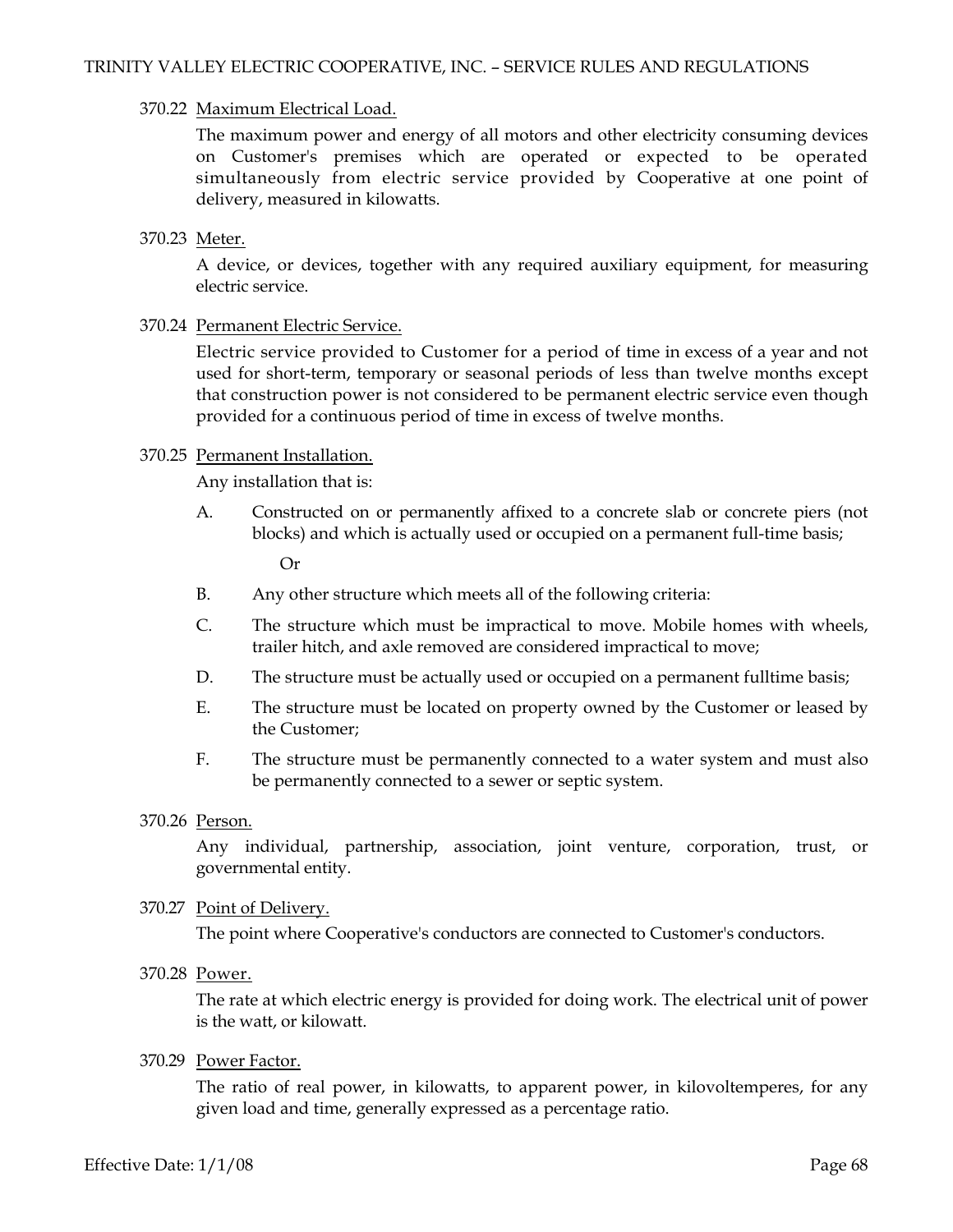## 370.30 Raceway.

Tubular or rectangular channel or conduit for containing electrical conductors, which may be exposed, buried beneath the surface of 'the earth, or encased in a building or structure.

## 370.31 Rate Schedule.

A statement of the method of determining charges for electric service, including the conditions under which such method applies.

## 370.32 Service Availability Statement.

A statement from the Cooperative designating the acceptable location of the Customer's service entrance conductors, the proper location of meters and metering equipment, the type of service available which will be made available at the specific location under consideration at the capacity of the service to be provided.

## 370.33 Service Drop.

Overhead conductors that extend from Cooperative's overhead distribution system to the point of delivery where connection is made to Customer's electrical installation.

## 370.34 Service Entrance Conductors.

Conductors provided by Customer extending from Customer's electrical equipment to the point of delivery where connection is made.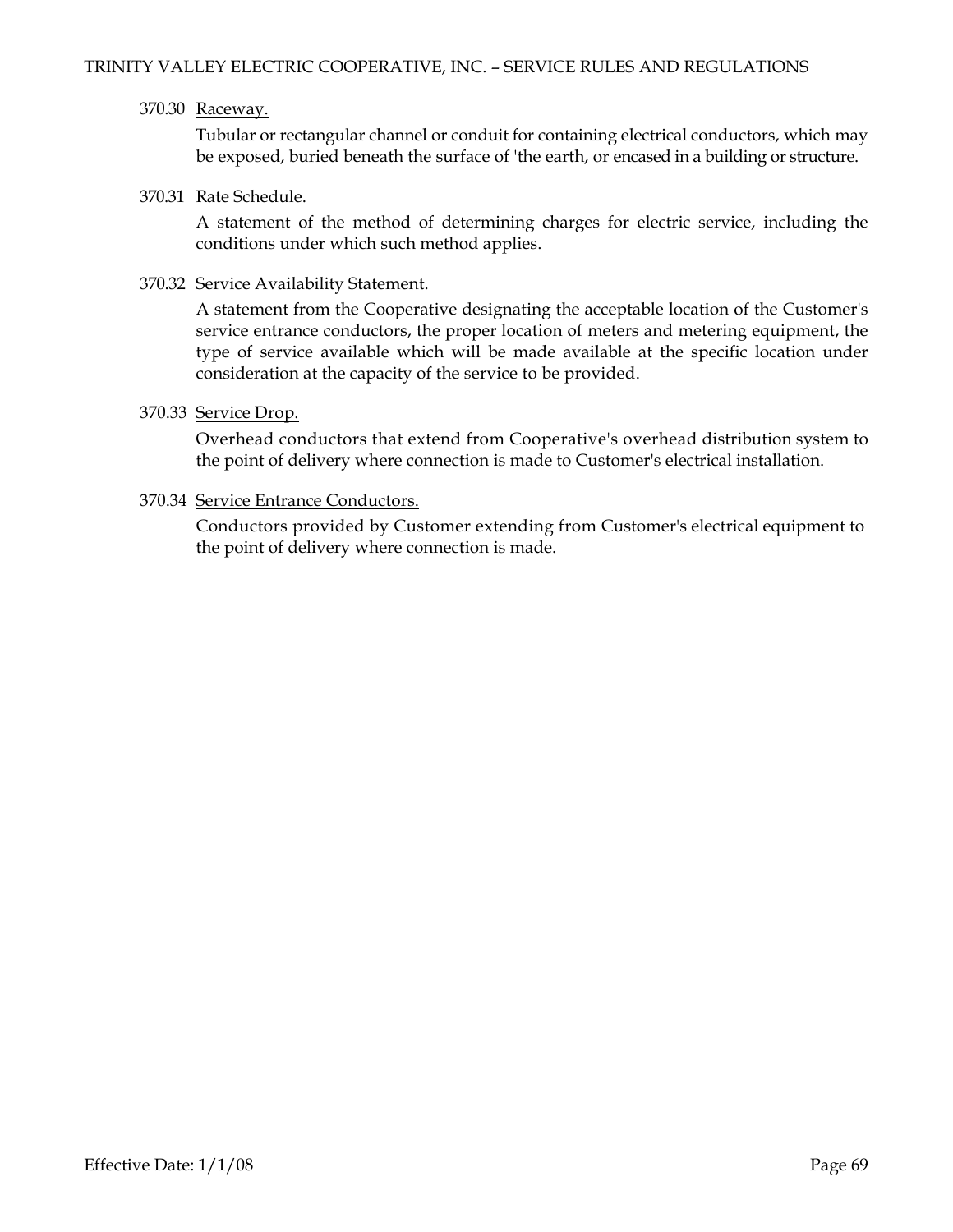### 370.35 Service Rules and Regulations: or Service Rules.

Any service rule or regulation of the Cooperative approved by the Public Utility Commission of Texas and contained in Section

370.36 Tariffs.

All provisions of this document including but not limited to provisions regarding (1) Utility Operations; (2) Rates and Charges; (3) Service Rules and Regulations; and (4) Forms.

## 370.37 Temporary Electric Service.

Electric service provided to Customer for a single, continuous period of time which is less that twelve consecutive months except that construction power, even though provided for a continuous period of time in excess of twelve months, is considered to be temporary electric service.

## 370.38 Watt.

The rate at which electric power is provided to do work. One watt is the power represented by a current having a component of one ampere in phase with and under a pressure of one volt.

## 370.39 Watt-Hour.

A unit of work or energy equivalent to the power of one watt operating for an hour.